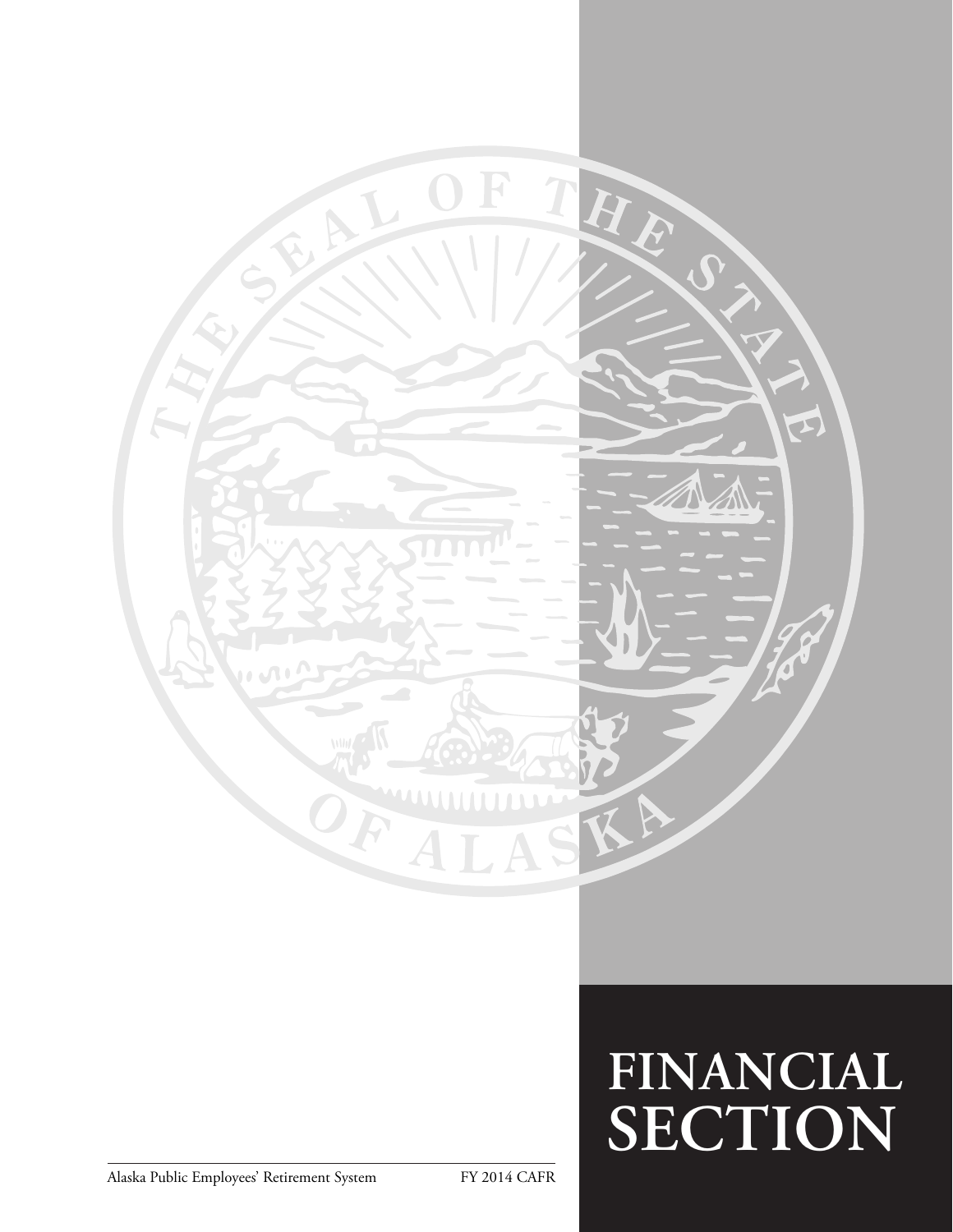

KPMG LLP Suite 600 701 West Eighth Avenue Anchorage, AK 99501

### **Independent Auditors' Report**

The Division of Retirement and Benefits and Members of the Alaska Retirement Management Board State of Alaska Public Employees' Retirement System:

We have audited the accompanying combining statement of fiduciary net position of the State of Alaska Public Employees' Retirement System (the System) (a component unit of the State of Alaska) as of June 30, 2014, and the combining statement of changes in fiduciary net position for the year then ended, and the related notes to the financial statements, which collectively comprise the System's basic financial statements as listed in the table of contents.

### *Management's Responsibility for the Financial Statements*

Management is responsible for the preparation and fair presentation of these financial statements in accordance with U.S. generally accepted accounting principles; this includes the design, implementation, and maintenance of internal control relevant to the preparation and fair presentation of financial statements that are free from material misstatement, whether due to fraud or error.

### *Auditors' Responsibility*

Our responsibility is to express an opinion on these financial statements based on our audit. We conducted our audit in accordance with auditing standards generally accepted in the United States of America. Those standards require that we plan and perform the audit to obtain reasonable assurance about whether the financial statements are free from material misstatement.

An audit involves performing procedures to obtain audit evidence about the amounts and disclosures in the financial statements. The procedures selected depend on the auditors' judgment, including the assessment of the risks of material misstatement of the financial statements, whether due to fraud or error. In making those risk assessments, the auditor considers internal control relevant to the entity's preparation and fair presentation of the financial statements in order to design audit procedures that are appropriate in the circumstances, but not for the purpose of expressing an opinion on the effectiveness of the entity's internal control. Accordingly, we express no such opinion. An audit also includes evaluating the appropriateness of accounting policies used and the reasonableness of significant accounting estimates made by management, as well as evaluating the overall presentation of the financial statements.

We believe that the audit evidence we have obtained is sufficient and appropriate to provide a basis for our audit opinion.

### *Opinion*

In our opinion, the financial statements referred to above present fairly, in all material respects, the fiduciary net position of the State of Alaska Public Employees' Retirement System as of June 30, 2014, and the changes in fiduciary net position for the year then ended in accordance with U.S. generally accepted accounting principles.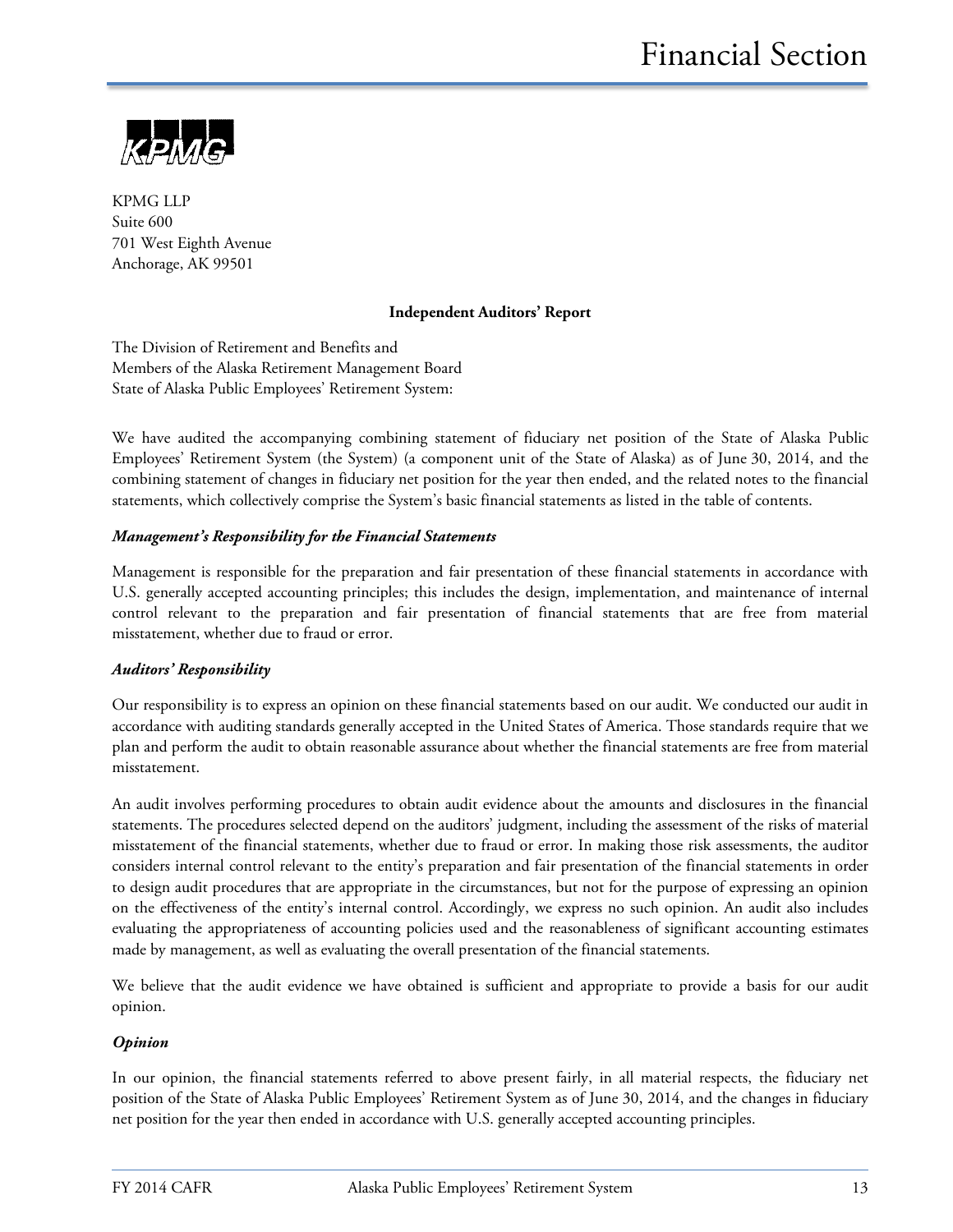### *Emphasis of a Matter*

As discussed in Note 2 to the financial statements, in 2014, the System adopted Governmental Accounting Standards Board (GASB) Statement No. 67, *Financial Reporting for Pension Plans – an Amendment of GASB Statement No. 25*. Our opinion is not modified with respect to this matter.

### *Other Matters*

### *Prior-Year Comparative Information*

We have previously audited the System's 2013 financial statements, and we expressed an unmodified opinion on those financial statements in our report dated October 18, 2013. In our opinion, the summarized comparative information presented herein as of and for the year then ended June 30, 2013 is consistent, in all material respects, with the audited financial statements from which it has been derived.

### *Required Supplementary Information*

U.S. generally accepted accounting principles require that the management's discussion and analysis on pages 15-23, and the schedule of changes in employer net pension liability and related ratios, schedule of employer and nonemployer contributions, schedule of investment returns, schedule of funding progress, and schedule of contributions from employers and the state of Alaska on pages 51-66 be presented to supplement the basic financial statements. Such information, although not a part of the basic financial statements, is required by the Governmental Accounting Standards Board, who considers it to be an essential part of financial reporting for placing the basic financial statements in an appropriate operational, economic, or historical context. We have applied certain limited procedures to the required supplementary information in accordance with auditing standards generally accepted in the United States of America, which consisted of inquiries of management about the methods of preparing the information and comparing the information for consistency with management's responses to our inquiries, the basic financial statements, and other knowledge we obtained during our audit of the basic financial statements. We do not express an opinion or provide any assurance on the information because the limited procedures do not provide us with sufficient evidence to express an opinion or provide any assurance.

### *Supplemental Information*

Our audit was conducted for the purpose of forming opinions on the financial statements that collectively comprise the System's basic financial statements. The supplemental schedules on pages 68-70 are presented for purposes of additional analysis and are not a required part of the basic financial statements. The supplemental schedules are the responsibility of management and were derived from and relate directly to the underlying accounting and other records used to prepare the basic financial statements. Such information has been subjected to the auditing procedures applied in the audit of the basic financial statements and certain additional procedures, including comparing and reconciling such information directly to the underlying accounting and other records used to prepare the basic financial statements or to the basic financial statements themselves, and other additional procedures in accordance with auditing standards generally accepted in the United States of America. In our opinion, the supplemental schedules are fairly stated in all material respects in relation to the basic financial statements as a whole.

KPMG LLP

December 9, 2014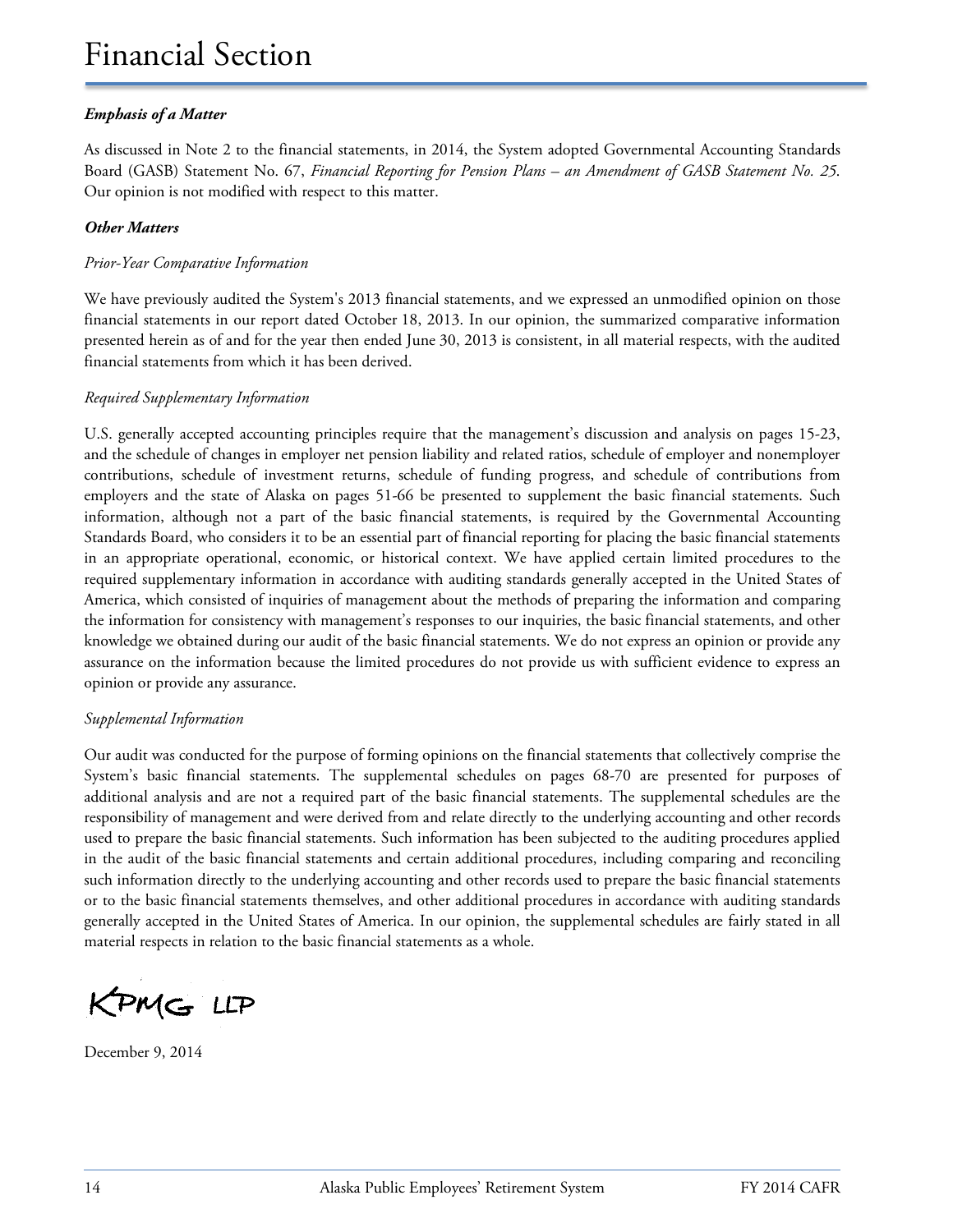# **Management's Discussion and Analysis (Unaudited)**

**June 30, 2014**

This section presents management's discussion and analysis (MD&A) of the Public Employees' Retirement System's (System) financial position and performance for the year ended June 30, 2014. This section is presented as a narrative overview and analysis. Please read the MD&A in conjunction with the financial statements, notes to financial statements, required supplementary information, and supplemental schedules to better understand the financial condition and performance of the System during the fiscal year ended June 30, 2014. Information for fiscal years 2013 and 2012 is presented for comparative purposes.

### **Financial Highlights**

The System's financial highlights as of June 30, 2014 were as follows:

- The System's fiduciary net position restricted for pension benefits, postemployment healthcare benefits, and individuals increased by \$2,329.5 million during fiscal year 2014.
- The System's plan member and employer contributions increased by \$13.6 million during fiscal year 2014.
- The State of Alaska directly appropriated \$312.5 million during fiscal year 2014 as statutorily required.
- The System's net investment income increased \$956.7 million to \$2,402.1 million during fiscal year 2014.
- The System's pension benefit expenditures totaled \$640.5 million during fiscal year 2014.
- The System's postemployment healthcare benefit expenditures totaled \$355.6 million in fiscal year 2014.

### **Overview of the Financial Statements**

This discussion and analysis is intended to serve as an introduction to the System's financial statements. The System's financial statements are composed of three components: (1) combining statement of fiduciary net position, (2) combining statement of changes in fiduciary net position, and (3) notes to financial statements. This report also contains required supplementary information and other supplemental schedules.

*Combining Statements of Fiduciary Net Position* – This statement presents information regarding the System's assets, liabilities, and resulting net position restricted for pension benefits, postemployment healthcare benefits, and individuals. This statement reflects the System's investments at fair market value, along with cash and short-term investments, receivables, and other assets less liabilities at June 30, 2014.

*Combining Statements of Changes in Fiduciary Net Position* – This statement presents how the System's net position restricted for pension benefits, postemployment healthcare benefits, and individuals changed during the fiscal years ended June 30, 2014 and 2013. This statement presents contributions and investment income during the period. Deductions for pension and postemployment healthcare benefits, refunds, and operating deductions are also presented.

The above statements represent resources available for investment and payment of benefits as of June 30, 2014, and the sources and uses of those funds during fiscal year 2014.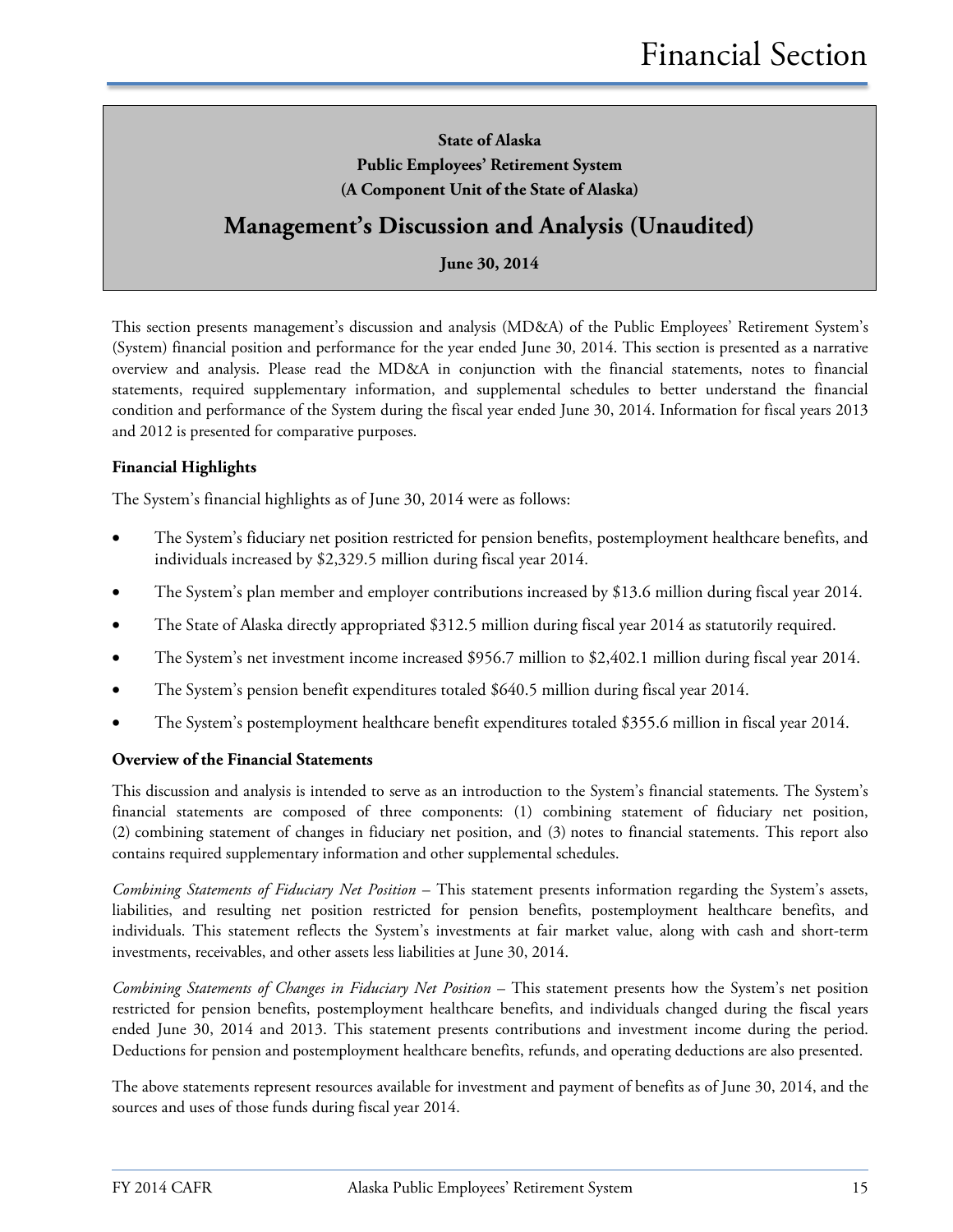# **Management's Discussion and Analysis (Unaudited)**

**June 30, 2014**

*Notes to Financial Statements* – The notes to financial statements are an integral part of the financial statements and provide additional detailed information and schedules that are essential to a full understanding of the System's financial statements.

*Required Supplementary Information and Related Notes* – The required supplementary information consists of seven schedules and related notes concerning the funded status of the System and actuarial assumptions and methods used in the actuarial valuation.

*Supplemental Schedules* – Supplemental schedules include detailed information on administrative and investment deductions incurred by the System and payments to consultants (other than investment advisors) for professional services.

### **Condensed Financial Information (**in thousands**)**

|                                       | System net position |            |            |           |            |            |  |  |  |
|---------------------------------------|---------------------|------------|------------|-----------|------------|------------|--|--|--|
| Increase (decrease)                   |                     |            |            |           |            |            |  |  |  |
| Description                           |                     | 2014       | 2013       | Amount    | Percentage | 2012       |  |  |  |
| Assets:                               |                     |            |            |           |            |            |  |  |  |
| Cash and cash equivalents             | \$                  | 501,598    | 194,986    | 306,612   | 157.2% \$  | 192,789    |  |  |  |
| Due from State of Alaska General Fund |                     | 11,340     | 13,162     | (1,822)   | (13.8)     | 12,901     |  |  |  |
| Contributions receivable              |                     | 29,188     | 28,860     | 328       | 1.1        | 25,680     |  |  |  |
| Due from retiree health fund          |                     |            | 3          | (3)       | (100.0)    | 13         |  |  |  |
| Other receivables                     |                     | 8          |            |           | 100.0      |            |  |  |  |
| Investments, at fair value            |                     | 14,872,108 | 12,849,055 | 2,023,053 | 15.7       | 11,446,343 |  |  |  |
| Other assets                          |                     | 4,365      | 3,401      | 964       | 28.3       | 3,401      |  |  |  |
| Total assets                          |                     | 15,418,607 | 13,089,471 | 2,329,136 | 17.8       | 11,681,134 |  |  |  |
| Liabilities:                          |                     |            |            |           |            |            |  |  |  |
| Accrued expenses                      |                     | 11,416     | 9,972      | 1,444     | 14.5       | 9,218      |  |  |  |
| Claims payable                        |                     | 48,280     | 54,764     | (6, 484)  | (11.8)     | 35,967     |  |  |  |
| Forfeiture payable to employers       |                     | 17,613     | 12,936     | 4,677     | 36.2       |            |  |  |  |
| <b>Total liabilities</b>              |                     | 77,309     | 77,672     | (363)     | (0.5)      | 45,185     |  |  |  |
| Net position                          |                     | 15,341,298 | 13,011,799 | 2,329,499 | 17.9% \$   | 11,635,949 |  |  |  |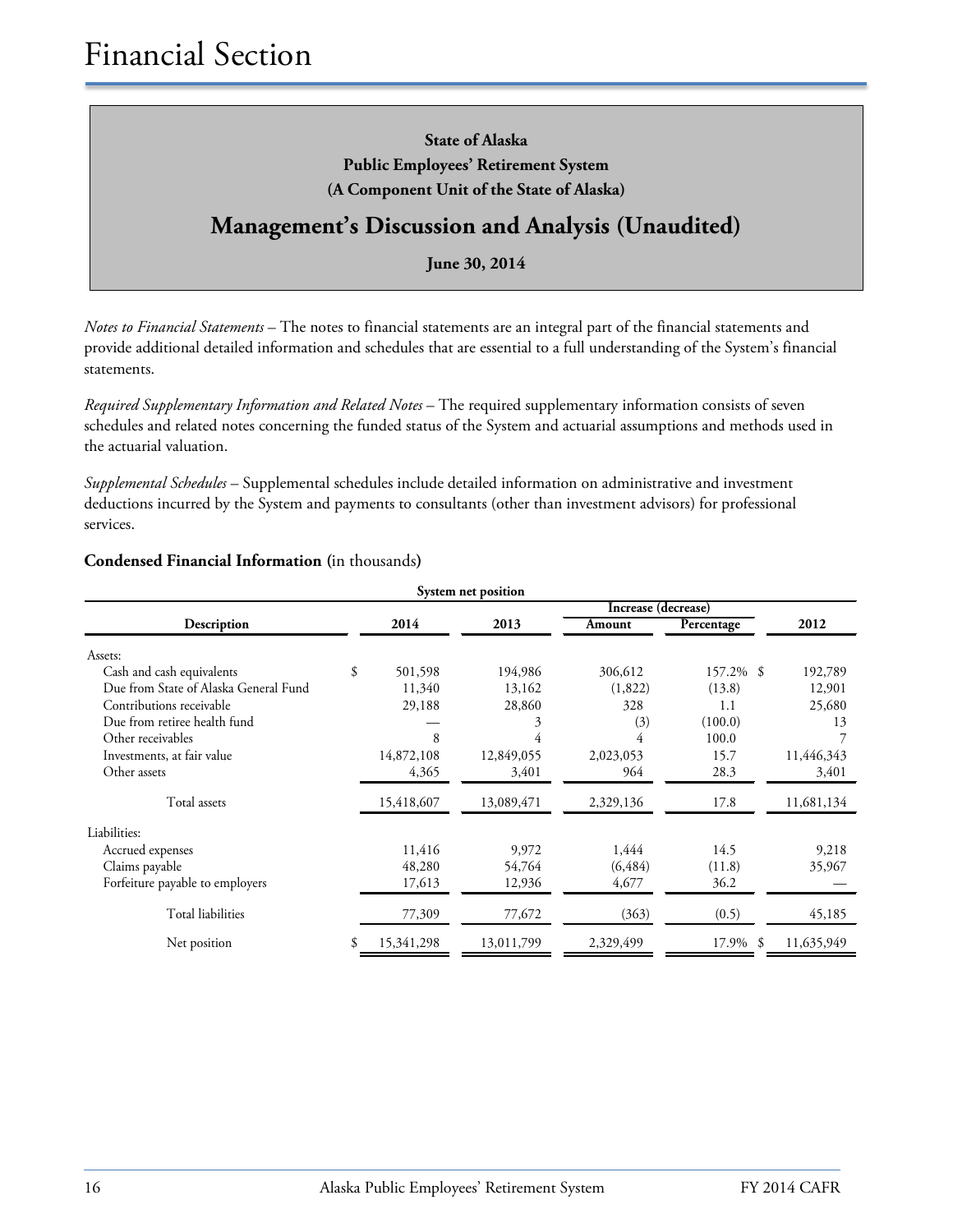# **Management's Discussion and Analysis (Unaudited)**

### **June 30, 2014**

| <b>Changes in System net position</b> |            |            |                     |               |            |  |  |
|---------------------------------------|------------|------------|---------------------|---------------|------------|--|--|
|                                       |            |            | Increase (decrease) |               |            |  |  |
| Description                           | 2014       | 2013       | Amount              | Percentage    | 2012       |  |  |
| Net position, beginning of year<br>\$ | 13,011,799 | 11,635,949 | 1,375,850           | 11.8% \$      | 11,646,740 |  |  |
| Additions:                            |            |            |                     |               |            |  |  |
| Contributions                         | 646,412    | 632,804    | 13,608              | 2.2           | 616,096    |  |  |
| Appropriation - State of Alaska       | 312,473    | 307,302    | 5,171               | 1.7           | 242,610    |  |  |
| Net investment income                 | 2,402,053  | 1,445,315  | 956,738             | 66.2          | 35,096     |  |  |
| Other additions                       | 17,438     | 10,468     | 6,970               | 66.6          | 31,924     |  |  |
| Total additions                       | 3,378,376  | 2,395,889  | 982,487             | 41.0          | 925,726    |  |  |
| Deductions:                           |            |            |                     |               |            |  |  |
| Pension and postemployment            |            |            |                     |               |            |  |  |
| healthcare benefits                   | 996,129    | 969,729    | 26,400              | 2.7           | 899,947    |  |  |
| Refund of contributions               | 30,503     | 23,801     | 6,702               | 28.2          | 20,136     |  |  |
| Administrative                        | 22,245     | 17,343     | 4,902               | 28.3          | 16,434     |  |  |
| Total deductions                      | 1,048,877  | 1,010,873  | 38,004              | 3.8           | 936,517    |  |  |
| Adjustment to beginning net assets    |            |            |                     |               |            |  |  |
| for prior years' forfeitures          |            | 9,166      | (9,166)             | (100.0)       |            |  |  |
| Increase (decrease) in net            |            |            |                     |               |            |  |  |
| position                              | 2,329,499  | 1,375,850  | 953,649             | 69.3          | (10,791)   |  |  |
| Net position, end of year<br>\$       | 15,341,298 | 13,011,799 | 2,329,499           | 17.9%<br>- \$ | 11,635,949 |  |  |

### **Financial Analysis of the System**

The statements of fiduciary net position as of June 30, 2014 and 2013 show net position restricted for pension benefits, postemployment healthcare benefits, and individuals of \$15,341,298,000 and \$13,011,799,000, respectively. The entire amount is available to cover the System's obligation to pay pension and postemployment healthcare benefits to its members and their beneficiaries, as well as administrative costs.

These amounts represent an increase in the System's net position restricted for pension benefits, postemployment healthcare benefits, and individuals of \$2,329,499,000 or 17.9% from fiscal year 2013 to 2014 and an increase of \$1,375,850,000 or 11.8% from fiscal year 2012 to 2013. Over the long term, plan member contributions, employer contributions, and State of Alaska appropriations, as well as investment income earned, are expected to sufficiently fund the pension benefit and postemployment healthcare costs of the System.

The investment of pension funds is a long-term undertaking. On an annual basis, the Alaska Retirement Management Board (the Board) reviews and adopts an asset allocation strategy to ensure the asset mix will remain at an optimal risk/return level given the System's constraints and objectives.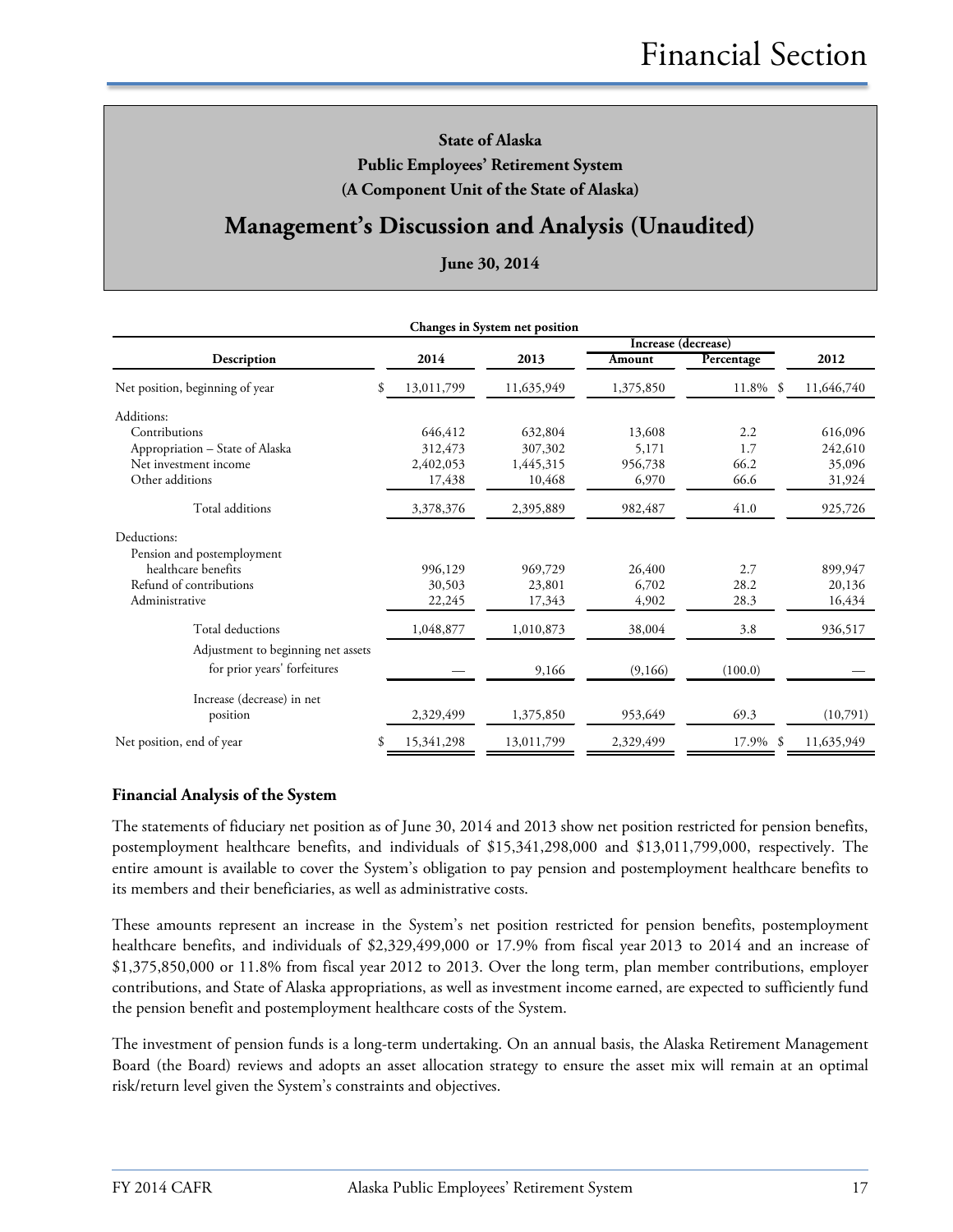# **Management's Discussion and Analysis (Unaudited)**

**June 30, 2014**

### *System Asset Allocation*

During fiscal years 2014 and 2013, the Board adopted the following asset allocation for the Defined Benefit Pension Plan (DB Plan) and Defined Contribution Pension Plan's (DC Plan) retiree major medical insurance fund, health reimbursement, and occupational death and disability fund:

|                                          | 2014              |                                     |  |  |  |
|------------------------------------------|-------------------|-------------------------------------|--|--|--|
|                                          |                   | <b>Pension and Healthcare Trust</b> |  |  |  |
|                                          | <b>Allocation</b> | Range                               |  |  |  |
| Broad domestic equity                    | 26.0%             | $± 6\%$                             |  |  |  |
| Global equity ex-U.S.                    | 25.0              | ± 4                                 |  |  |  |
| Private equity                           | 9.0               | ± 5                                 |  |  |  |
| Real assets                              | 17.0              | ± 8                                 |  |  |  |
| Absolute return                          | 5.0               | ± 4                                 |  |  |  |
| Fixed composite                          | 12.0              | ± 5                                 |  |  |  |
| Alternative equity strategies            | 3.0               | ± 2                                 |  |  |  |
| Cash equivalents                         | 3.0               | $-3/1$                              |  |  |  |
| Total                                    | 100.0%            |                                     |  |  |  |
| Expected return five-year geometric mean | 7.16%             |                                     |  |  |  |
| Projected standard deviation             | 14.81             |                                     |  |  |  |
|                                          |                   |                                     |  |  |  |

|                                          | 2013                         |        |  |
|------------------------------------------|------------------------------|--------|--|
|                                          | Pension and Healthcare Trust |        |  |
|                                          | <b>Allocation</b>            | Range  |  |
| Broad domestic equity                    | 27.0%                        | ± 6%   |  |
| Global equity ex-U.S.                    | 23.0                         | ± 4    |  |
| Private equity                           | 8.0                          | ± 5    |  |
| Real assets                              | 16.0                         | ± 8    |  |
| Absolute return                          | 6.0                          | ± 4    |  |
| Fixed composite                          | 14.0                         | ± 5    |  |
| Short-term fixed income                  | 6.0                          | $-6/1$ |  |
| Total                                    | 100.0%                       |        |  |
| Expected return five-year geometric mean | 7.11%                        |        |  |
| Projected standard deviation             | 14.20                        |        |  |

For fiscal years 2014 and 2013, the Defined Benefit Pension Plan's investments generated an 18.56% and 12.50% rate of return, respectively.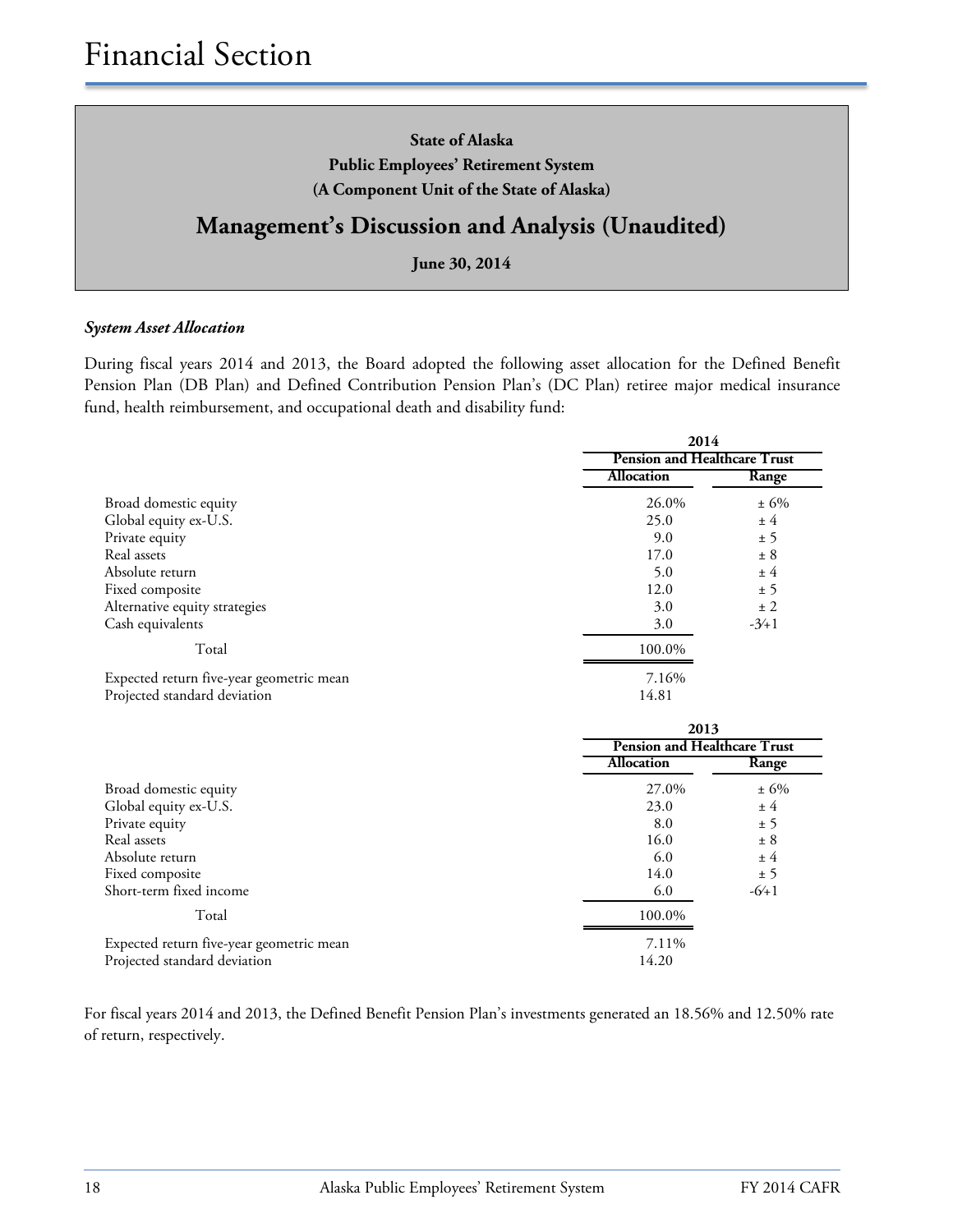# **Management's Discussion and Analysis (Unaudited)**

**June 30, 2014**

#### **Contributions, Investment Income, and Other Additions**

The additions required to fund retirement benefits are accumulated through a combination of employer and plan member contributions, State of Alaska appropriation, investment income, and other additions as follows:

|                                                | <b>Additions</b> (In thousands) |           |                 |               |         |  |  |
|------------------------------------------------|---------------------------------|-----------|-----------------|---------------|---------|--|--|
|                                                |                                 |           | <b>Increase</b> |               |         |  |  |
|                                                | 2014                            | 2013      | Amount          | Percentage    | 2012    |  |  |
| <b>Employer contributions</b>                  | \$<br>477,133                   | 467,510   | 9,623           | $2.1\%$ \$    | 457,855 |  |  |
| Plan member contributions                      | 169,279                         | 165,294   | 3,985           | 2.4           | 158,241 |  |  |
| Nonemployer contributions – State<br>of Alaska | 312,473                         | 307,302   | 5,171           | 1.7           | 242,610 |  |  |
| Net investment income                          | 2,402,053                       | 1,445,315 | 956,738         | 66.2          | 35,096  |  |  |
| Other additions                                | 17,438                          | 10,468    | 6,970           | 66.6          | 31,924  |  |  |
| Total                                          | 3,378,376                       | 2,395,889 | 982,487         | 41.0%<br>- \$ | 925,726 |  |  |

The System's employer contributions increased from \$467,510,000 in fiscal year 2013 to \$477,133,000 in fiscal year 2014, an increase of \$9,623,000 or 2.1%. The System's employer contributions increased from \$457,855,000 in fiscal year 2012 to \$467,510,000 in fiscal year 2013, an increase of \$9,655,000 or 2.1%. The increase in employer contributions is attributable to an increase in members' salaries.

The State of Alaska provided \$312,473,000 for fiscal year 2014 and \$307,302,000 for fiscal year 2013 in employer on-behalf payments as required by Alaska Statute 39.35.280. The employer on-behalf amount is calculated by the System's actuary. It is based on projected payroll and the difference between the actuarially determined contribution rate and the statutory effective rate. The employer effective contribution rate of 22.00% is established in Alaska Statute 39.35.255(a).

The System's net investment income in fiscal year 2014 increased by \$956,738,000 or 66.2% from amounts recorded in fiscal year 2013. The System's net investment income in fiscal year 2013 increased by \$1,410,219,000 or 4,018.2% from amounts recorded in fiscal year 2012. Over the long term, investment income has been a major component of additions to System assets.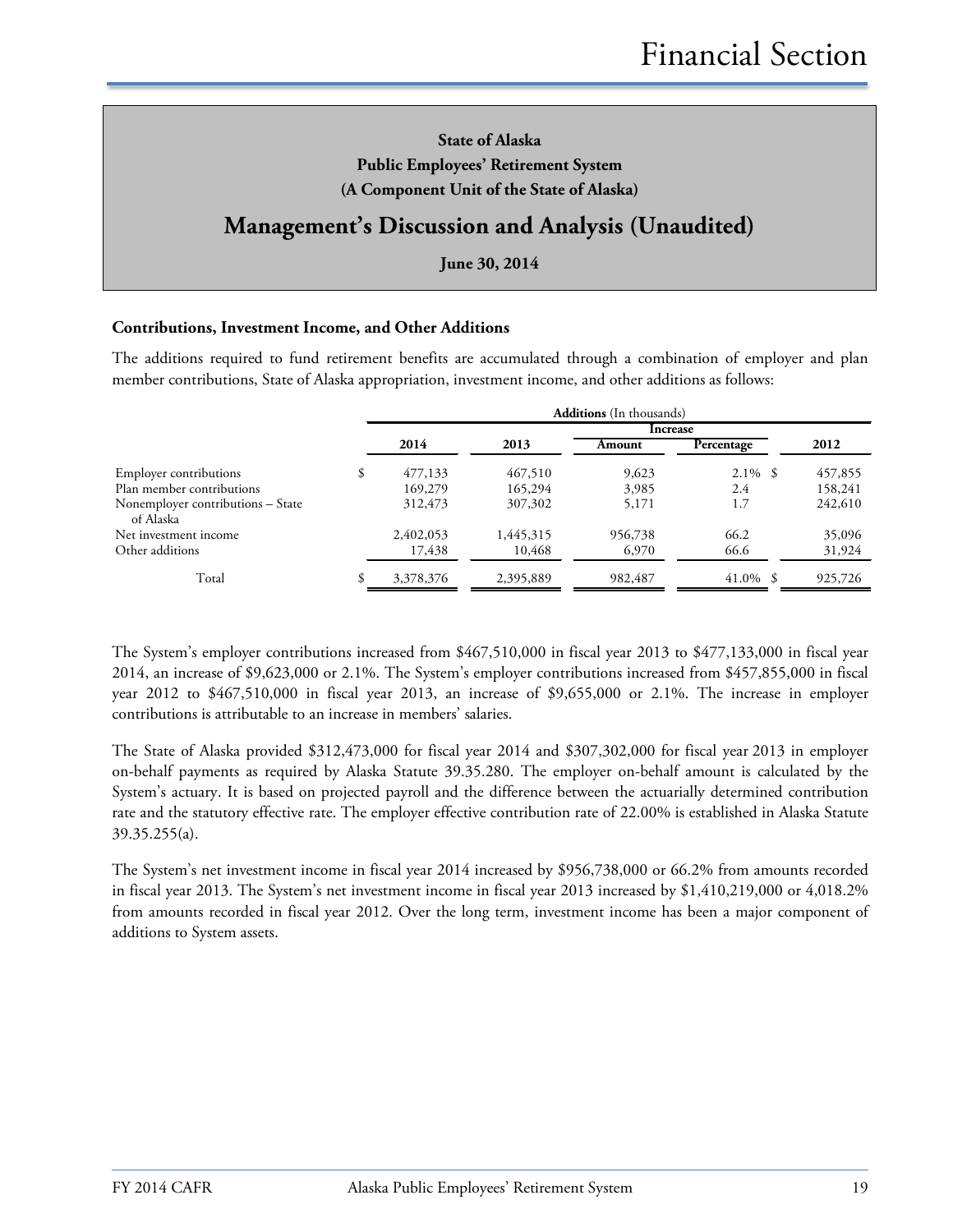# **Management's Discussion and Analysis (Unaudited)**

**June 30, 2014**

The System's investment rates of return at June 30 are as follows:

|                        | Year ended |        |         |  |  |  |
|------------------------|------------|--------|---------|--|--|--|
|                        | 2014       | 2013   | 2012    |  |  |  |
| System returns         | 18.46%     | 12.59% | 0.51%   |  |  |  |
| Domestic equities      | 25.45      | 21.24  | 1.83    |  |  |  |
| International equities | 23.41      | 15.03  | (13.66) |  |  |  |
| Fixed income           | 5.14       | 0.57   | 4.82    |  |  |  |
| Private equity         | 24.19      | 11.68  | 9.44    |  |  |  |
| Absolute return        | 6.51       | 8.41   | (2.05)  |  |  |  |
| Real assets            | 12.71      | 10.65  | 10.45   |  |  |  |
| Cash equivalents       | 0.26       | 0.25   | 0.42    |  |  |  |
| Alternative equity     | 24.55      |        |         |  |  |  |

### **Benefits and Other Deductions**

The primary deduction of the DB Plan is the payment of pension and postemployment healthcare benefits. The primary deduction of the DC Plan is the refund of contributions. These benefit payments, healthcare claims paid, refunds of contributions, and the cost of administering the System comprise the cost of operations as follows:

|                                    |   | <b>Deductions</b> (In thousands) |           |                     |            |         |  |  |  |
|------------------------------------|---|----------------------------------|-----------|---------------------|------------|---------|--|--|--|
|                                    |   |                                  |           | Increase (decrease) |            |         |  |  |  |
|                                    |   | 2014                             | 2013      | Amount              | Percentage | 2012    |  |  |  |
| Pension benefits                   | S | 640,518                          | 599,415   | 41,103              | $6.9\%$ \$ | 560,024 |  |  |  |
| Postemployment healthcare benefits |   | 355,611                          | 370,314   | (14,703)            | (4.0)      | 339,923 |  |  |  |
| Refund of contributions            |   | 30,503                           | 23,801    | 6,702               | 28.2       | 20,136  |  |  |  |
| Administrative                     |   | 22,245                           | 17,343    | 4,902               | 28.3       | 16,434  |  |  |  |
| Total                              |   | 1,048,877                        | 1,010,873 | 38,004              | $3.8\%$ \$ | 936,517 |  |  |  |

The System's pension benefit payments in 2014 increased \$41,103,000 or 6.9% from fiscal year 2013 and increased \$39,391,000 or 7.0% from fiscal year 2012 to 2013. The increase in pension benefits in fiscal year 2014 is the result of an increase in the number of retirees.

The System's postemployment healthcare benefit payments in fiscal year 2014 decreased \$14,703,000 or 4.0% from fiscal year 2013 and increased \$30,391,000 or 8.9% from fiscal year 2012 to 2013. The decrease in healthcare cost in fiscal year 2014 is attributable to the decrease in health claims cost.

The System's administrative deductions in 2014 increased \$4,902,000 or 28.3% from fiscal year 2013 and increased \$909,000 or 5.5% from fiscal year 2012 to 2013. The increase in administrative costs in fiscal year 2014 is related to an increase in contractual services related to data processing and the health insurance third-party administrator transition project member fees.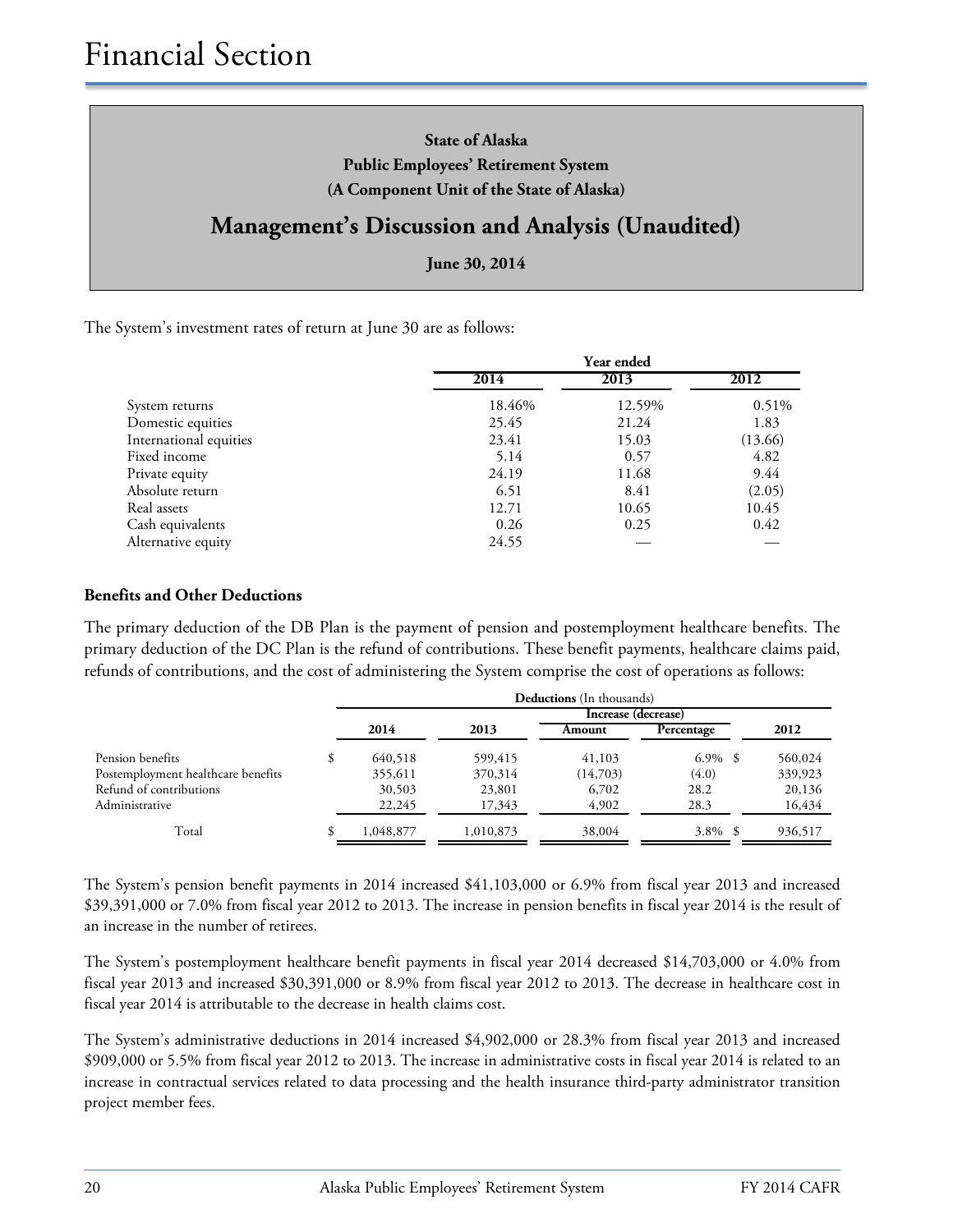# **Management's Discussion and Analysis (Unaudited)**

**June 30, 2014**

### **Net Pension Liability**

In June 2012, the GASB released a new statement amending existing pension accounting standards for pension plans – GASB 67. The changes related to this new statement for the DB Plan are reflected in this year's notes, schedules, and required supplementary information. The new statement focuses on plan financial reporting and changes the System's DB Plan financial statements by requiring additional disclosure in the notes to the financial statements, actuarial calculations, and schedules. It also requires a different methodology to measure the liability of the DB Plan's pension benefits. The DB Plan is now required to report new pension items called the Total Pension Liability (TPL), Fiduciary Net Position (FNP), and Net Pension Liability (NPL).

The total pension liability (TPL) determines the total obligation for the DB Plan's pension benefits related to costs incurred as a result of years of service, changes in benefit terms, changes in actuarial assumptions, and any differences between the actuarial assumptions and actual experience. The DB Plan's fiduciary net position (FNP) determines the assets available to pay the DB Plan's future payment stream. The assets are derived from contributions received from participating employers, plan members, and nonemployer contributions, as well as investment earnings, less benefit payments during the year and the related costs to administer the DB Plan. The difference between the TPL and FNP is the Net Pension Liability (NPL), or the unfunded portion of the TPL.

The components of the net pension liability of the participating employers at June 30, 2014, were as follows (in thousands):

| Total pension liability                                                       | 12,395,578 |
|-------------------------------------------------------------------------------|------------|
| Plan fiduciary net position                                                   | 7,731,438  |
| Employers' net pension liability                                              | 4,664,140  |
| Plan fiduciary net position as a percentage<br>of the total pension liability | 62.37%     |

### **Funding**

Retirement benefits are financed by accumulations from employers, plan members, State of Alaska appropriations, and income earned on System investments.

- The employer contribution rate is determined by the System's consulting actuary and considered for adoption by the Board annually. Alaska Statute 39.35.255(a) sets the employer effective contribution rate at 22.00%. The difference between the actuarially determined Board adopted and the statutory employer effective rate is paid by the State of Alaska as a direct appropriation.
- Plan member contributions are set by Alaska Statute 39.35.160 for the DB Plan and Alaska Statute 39.35.730 for the DC Plan.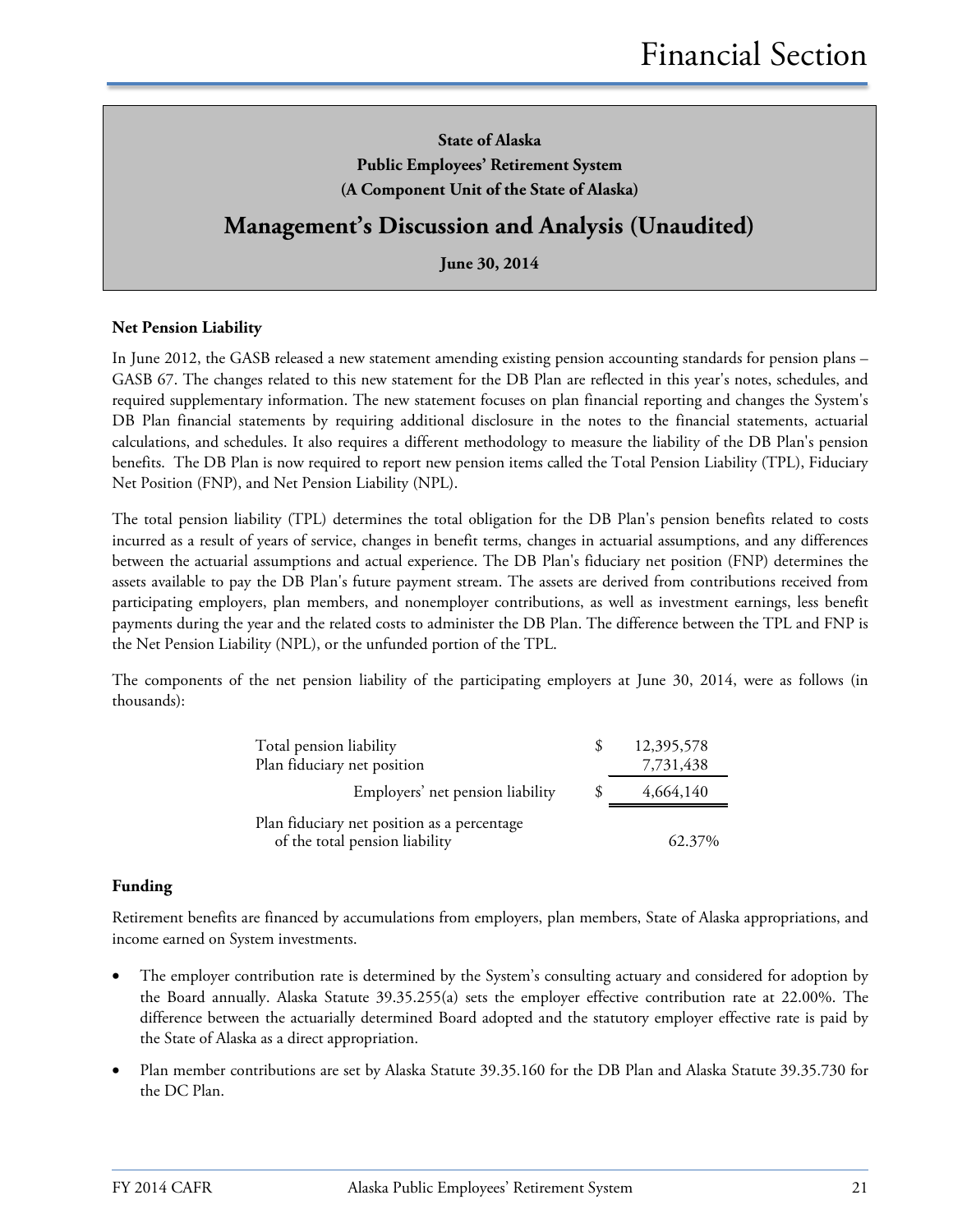# **Management's Discussion and Analysis (Unaudited)**

**June 30, 2014**

- Alaska Statute 39.35.280 requires that additional state contributions are made each July 1 or as soon after July 1 for the ensuing fiscal year that when combined with the total employer contributions are sufficient to pay the System's past service liability at the contribution rate adopted by the Board for that fiscal year.
- The Board works with an external consultant to determine the proper asset allocation strategy.

### **Legislation**

During fiscal year 2014, the Twenty-Eighth Alaska State Legislature enacted four laws that affect the System:

- Senate Bill 119 appropriates \$1 billion from the Constitutional Budget Reserve fund to the Department of Administration for deposit in the Defined Benefit Pension fund. Additionally, it is the intent of the legislature that the Board and the Department direct the System's actuary to eliminate the two-year rate-setting lag as well as to eliminate the asset value smoothing methodology in the System's annual actuarial valuation report.
- House Bill 385 specifically identifies that the level percent of pay methodology based on amortization of the past service liability for a closed term of 25 years will be used in the calculation of the appropriate contribution rate for liquidating the past service liability of the defined benefit plan. The bill also specifies that the Board shall, based on a level percent of pay methodology, reinitialize the amortization of the past service liability of the System's defined benefit plan for a term beginning July 1, 2014, and ending on June 30, 2039.
- Senate Bill 145 updates the definition of "veteran" for the System, as well as for the Teachers' and Judicial retirement systems, by defining additional time frames of military service between August 2, 1990, and January 2, 1992, beginning September 11, 2001, and ending on the day prescribed by Presidential proclamation or by law as the last date of Operation Iraqi Freedom, or during any time period listed in 5 U.S.C. 2108(1).
- House Bill 116 allows the use of additional credited military service by retired peace officers and firefighters to meet certain requirements for major medical insurance coverage.

For additional information on each item, please see the respective bill, Alaska statute, or plan document.

### **Economic Conditions, Future Contribution Rates, and Status of Unfunded Liability**

Fiscal year 2014 was a year of positive investment returns. Net investment income increased from \$1,445,315,000 in fiscal year 2013 to \$2,402,053,000 in fiscal year 2014, an increase of \$956,738,000 or 66.2%. The Board continues to diversify the portfolio of the System to maintain an optimal risk/return ratio. The return on the System's investments exceeded its actuarially assumed return of 8.00% (based on the June 30, 2010 actuarial report, which established the fiscal year 2014 rate) with a system rate of return of 18.56% at June 30, 2014.

The consulting actuary recommended a decrease from the System's actuarially determined contribution rate of 35.84% in fiscal year 2013 to 35.68% in fiscal year 2014. The Board adopted the actuarially determined contribution rate of 35.68% for fiscal year 2014, down 0.16% from the fiscal year 2013 Board adopted actuarially determined contribution rate of 35.84%. The statutory employer effective contribution rate remained at 22.00% for fiscal years 2013 and 2014.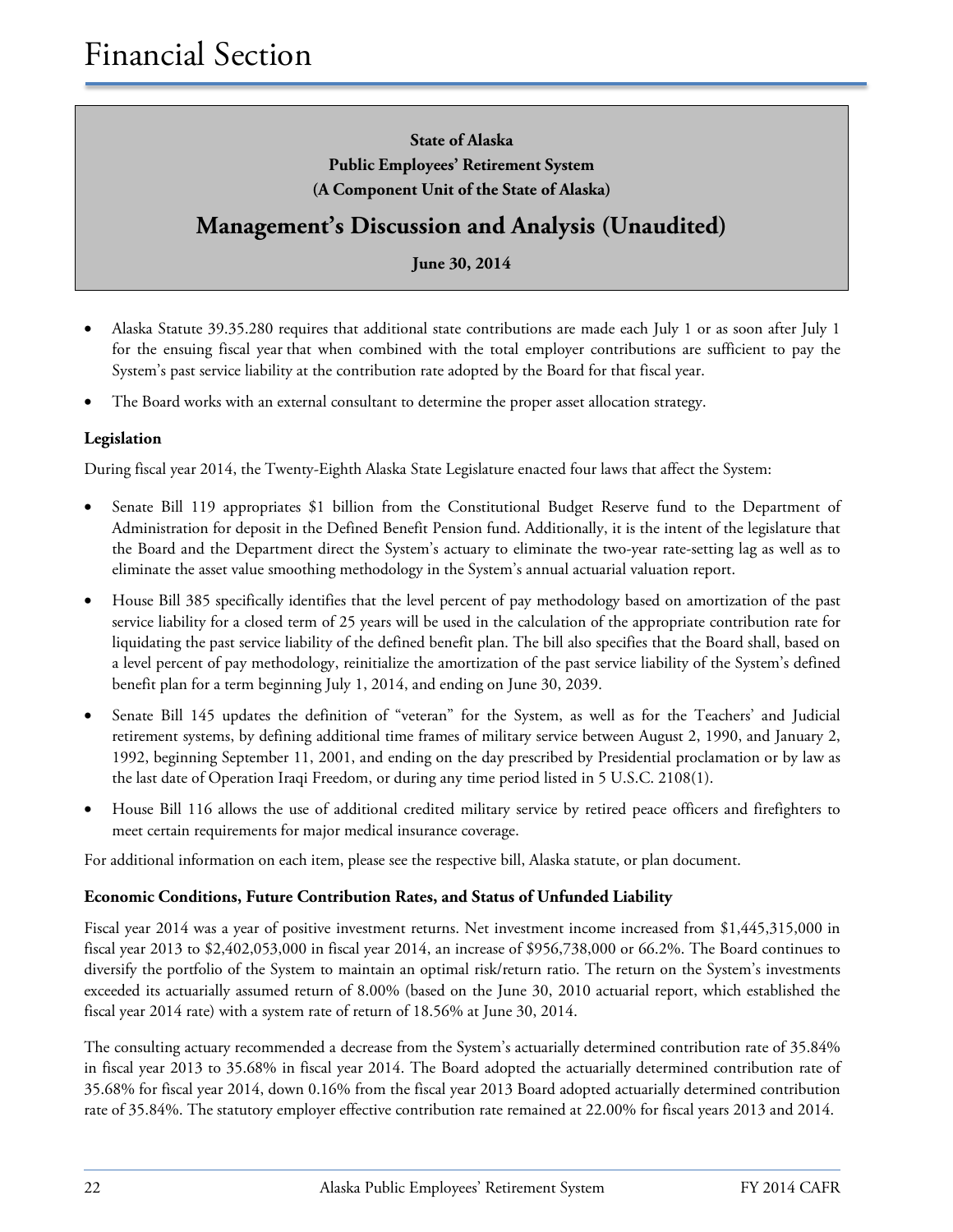# **Management's Discussion and Analysis (Unaudited)**

**June 30, 2014**

The June 30, 2013 actuarial valuation for the DB Plan reported a funding ratio based on valuation assets of 54.5% and an unfunded liability of \$5.4 billion.

For fiscal years 2014 and 2013, the DC Plan's employer contribution rate was established at 22.00%. The DCR Plan retiree medical plan actuarially determined contribution rate was adopted by the Board to be 0.48% for fiscal years 2014 and 2013. The DC Plan's actuarially determined occupational death and disability rate for peace officers and firefighters was adopted by the Board to be 1.14% and 0.99% for fiscal years 2014 and 2013, respectively. The DC Plan's actuarially determined occupational death and disability rate for all other employees was adopted by the Board to be 0.20% and 0.14% for fiscal years 2014 and 2013, respectively.

### **Requests for Information**

This financial report is designed to provide a general overview of the finances for all those with interest in the finances. Questions concerning any of the information provided in this report or requests for additional financial information should be addressed to:

State of Alaska Public Employees' Retirement System Division of Retirement and Benefits, Finance Section P.O. Box 110203 Juneau, Alaska 99811-0203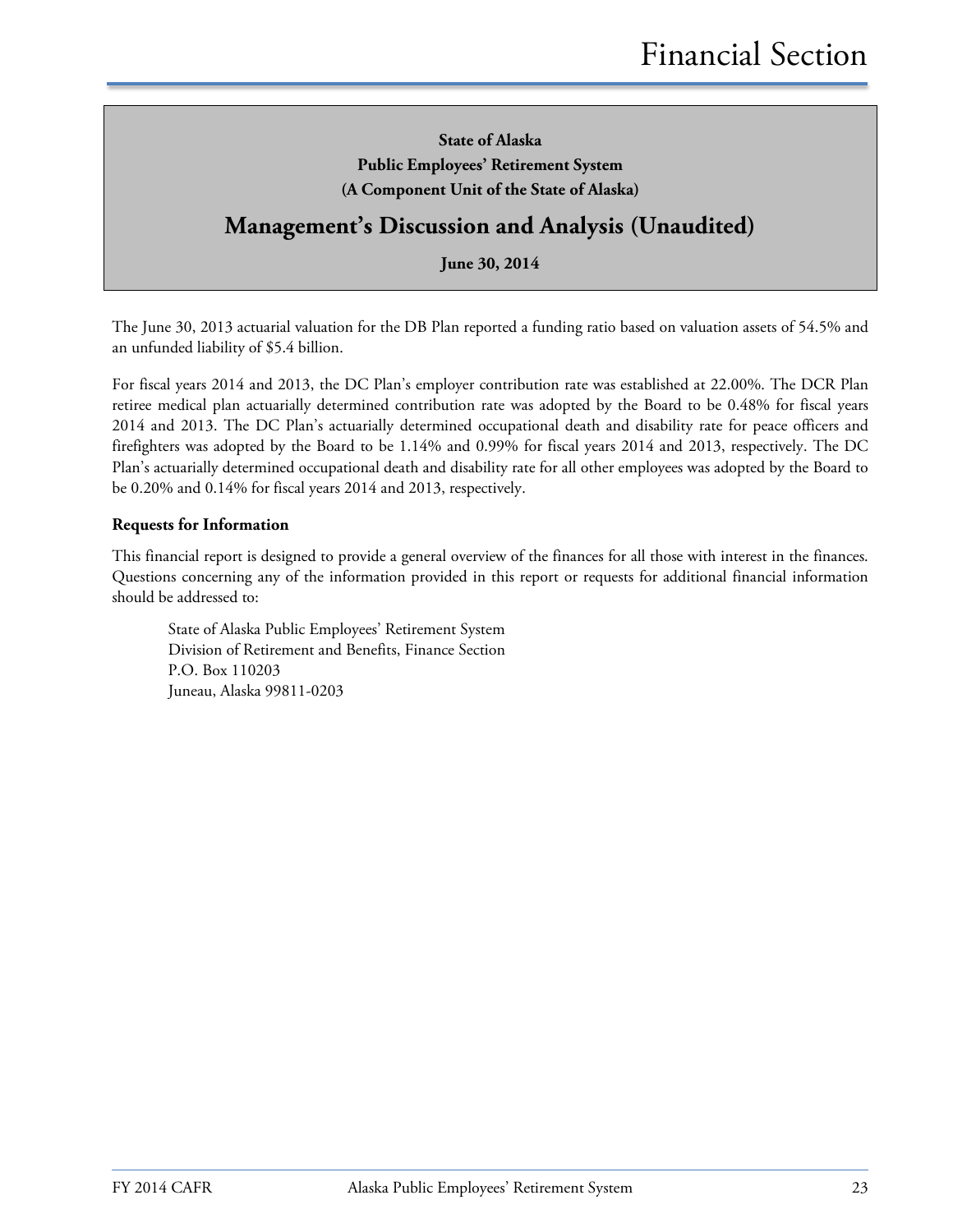**Public Employees' Retirement System**

**(A Component Unit of the State of Alaska)**

### **Combining Statement of Fiduciary Net Position**

**June 30, 2014**

**(With summarized financial information for June 30, 2013)**

**(In thousands)**

|                                                                                                                                                                                                              |                                                                         |                                    |                                                                            | Other Postemployment Benefit Plans                                      |                                                 |                                                           |                                                                          |                                                                         |
|--------------------------------------------------------------------------------------------------------------------------------------------------------------------------------------------------------------|-------------------------------------------------------------------------|------------------------------------|----------------------------------------------------------------------------|-------------------------------------------------------------------------|-------------------------------------------------|-----------------------------------------------------------|--------------------------------------------------------------------------|-------------------------------------------------------------------------|
|                                                                                                                                                                                                              | Defined<br>Benefit<br>Pension                                           | Defined<br>Contribution<br>Pension | Occupational<br>Death and<br>Disability                                    | Alaska Retiree<br>Healthcare<br>Trust                                   | Retiree<br>medical                              | Healthcare<br>reimbursement<br>arrangement                | System<br>total<br>June 30, 2014                                         | System<br>total<br>June 30, 2013                                        |
| Assets:                                                                                                                                                                                                      |                                                                         |                                    |                                                                            |                                                                         |                                                 |                                                           |                                                                          |                                                                         |
| Cash and cash equivalents (note 4):<br>Short-term fixed income pool<br>Great West/participant directed deposit                                                                                               | \$<br>252,123                                                           | 5,503<br>13,429                    | 524                                                                        | 224,003                                                                 | 926                                             | 5,090                                                     | 488,169<br>13,429                                                        | 187,158<br>7,828                                                        |
| Total cash and cash equivalents                                                                                                                                                                              | 252,123                                                                 | 18,932                             | 524                                                                        | 224,003                                                                 | 926                                             | 5,090                                                     | 501,598                                                                  | 194,986                                                                 |
| Receivables:                                                                                                                                                                                                 |                                                                         |                                    |                                                                            |                                                                         |                                                 |                                                           |                                                                          |                                                                         |
| Contributions<br>Due from State of Alaska General Fund<br>Due from Retiree Health Fund<br>Other account receivable                                                                                           | 26,667<br>$\overline{7}$                                                | 615<br>6,823                       | 16<br>150<br>$\overline{\phantom{0}}$                                      | 1,723<br>8,056<br>$\mathbf{1}$                                          | 22<br>252                                       | 145<br>1,700                                              | 29,188<br>16,981<br>8                                                    | 28,860<br>18,484<br>3<br>4                                              |
| Total receivables                                                                                                                                                                                            | 26,674                                                                  | 7,438                              | 166                                                                        | 9,780                                                                   | 274                                             | 1,845                                                     | 46,177                                                                   | 47,351                                                                  |
| Investments (notes 3, 4, and 5), at fair value:<br>Fixed income securities:<br>U.S. Treasury fixed income pool<br>Taxable municipal bonds<br>High yield fixed income pool<br>International fixed income pool | 449,549<br>81,063<br>205,815<br>137,828                                 |                                    | 933<br>168<br>427<br>286                                                   | 404,786<br>72,991<br>185,321<br>124,104                                 | 1,647<br>297<br>754<br>505                      | 9,050<br>1,632<br>4,143<br>2,775                          | 865,965<br>156,151<br>396,460<br>265,498                                 | 962,870<br>356,514<br>249,308                                           |
| Emerging markets debt pool                                                                                                                                                                                   | 55,938                                                                  | -                                  | 115                                                                        | 50,368                                                                  | 205                                             | 1,126                                                     | 107,752                                                                  | 106,124                                                                 |
| Total fixed income securities                                                                                                                                                                                | 930,193                                                                 |                                    | 1,929                                                                      | 837,570                                                                 | 3,408                                           | 18,726                                                    | 1,791,826                                                                | 1,674,816                                                               |
| Broad domestic equity                                                                                                                                                                                        | 2,423,279                                                               |                                    | 5,027                                                                      | 2,181,984                                                               | 8,881                                           | 48,784                                                    | 4,667,955                                                                | 4,130,558                                                               |
| Broad international equity:<br>International equity pool<br>Frontier market pool<br>Emerging markets equity pool                                                                                             | 1,622,209<br>35,974<br>226,359                                          |                                    | 3,365<br>75<br>470                                                         | 1,460,679<br>32,392<br>203,820                                          | 5,945<br>132<br>829                             | 32,657<br>724<br>4,557                                    | 3,124,855<br>69,297<br>436,035                                           | 2,459,673<br>371,783                                                    |
| Total broad international equity                                                                                                                                                                             | 1,884,542                                                               |                                    | 3,910                                                                      | 1,696,891                                                               | 6,906                                           | 37,938                                                    | 3,630,187                                                                | 2,831,456                                                               |
| Private equity pool                                                                                                                                                                                          | 630,826                                                                 |                                    | 1,309                                                                      | 568,012                                                                 | 2,312                                           | 12,699                                                    | 1,215,158                                                                | 1,133,891                                                               |
| Absolute return pool                                                                                                                                                                                         | 299,756                                                                 |                                    | 622                                                                        | 269,909                                                                 | 1,099                                           | 6,035                                                     | 577,421                                                                  | 558,457                                                                 |
| Real assets:<br>Real estate pool<br>Real estate investment trust pool<br>Master limited partnership pool<br>Energy pool<br>Farmland pool<br>Farmland water pool<br>Infra public pool<br>Timber pool          | 486,038<br>132,632<br>178,330<br>39,048<br>259,273<br>60,163<br>131,370 |                                    | 1,008<br>275<br>370<br>81<br>537<br>$\overline{\phantom{a}}$<br>124<br>273 | 437,459<br>119,425<br>160,573<br>35,160<br>233,456<br>54,172<br>118,289 | 1.781<br>486<br>654<br>143<br>950<br>220<br>481 | 9,781<br>2,670<br>3,590<br>786<br>5,220<br>1,211<br>2,645 | 936,067<br>255,488<br>343,517<br>75,218<br>499,436<br>115,890<br>253,058 | 966,142<br>190,672<br>255,340<br>75,824<br>485,915<br>17,794<br>183,748 |
| Treasury inflation protected securities pool                                                                                                                                                                 | 12,768                                                                  |                                    | 27                                                                         | 11,497                                                                  | 47                                              | 257                                                       | 24,596                                                                   | 5,863                                                                   |
| Total real assets                                                                                                                                                                                            | 1,299,622                                                               |                                    | 2,695                                                                      | 1,170,031                                                               | 4,762                                           | 26,160                                                    | 2,503,270                                                                | 2,181,298                                                               |
| Other investment funds, at fair value:<br>Pooled investment funds<br>Collective investment funds                                                                                                             |                                                                         | 233,614<br>252,677                 |                                                                            |                                                                         |                                                 |                                                           | 233,614<br>252,677                                                       | 137,565<br>201,014                                                      |
| Total other investment funds                                                                                                                                                                                 |                                                                         | 486,291                            |                                                                            |                                                                         |                                                 |                                                           | 486,291                                                                  | 338,579                                                                 |
| Total investments                                                                                                                                                                                            | 7,468,218                                                               | 486,291                            | 15,492                                                                     | 6,724,397                                                               | 27,368                                          | 150,342                                                   | 14,872,108                                                               | 12,849,055                                                              |
| Other assets                                                                                                                                                                                                 | 20                                                                      |                                    |                                                                            | 4,345                                                                   |                                                 |                                                           | 4,365                                                                    | 3,401                                                                   |
| Total assets                                                                                                                                                                                                 | 7,747,035                                                               | 512,661                            | 16,182                                                                     | 6,962,525                                                               | 28,568                                          | 157,277                                                   | 15,424,248                                                               | 13,094,793                                                              |
| Liabilities:<br>Accrued expenses<br>Forfeiture payable to employers<br>Claims payable (note 8)<br>Due to State of Alaska General Fund                                                                        | 9,956<br>5,641                                                          | 375<br>17,613                      | $\overline{\phantom{a}}$                                                   | 1,085<br>48,280                                                         |                                                 | $\overline{\phantom{0}}$                                  | 11,416<br>17,613<br>48,280<br>5,641                                      | 9,972<br>12,936<br>54,764<br>5,322                                      |
| <b>Total liabilities</b>                                                                                                                                                                                     | 15,597                                                                  | 17,988                             |                                                                            | 49,365                                                                  |                                                 |                                                           | 82,950                                                                   | 82,994                                                                  |
| Net position held in trust for pension benefits,<br>postemployment healthcare benefits, and individuals                                                                                                      | 7,731,438<br>s                                                          | 494,673                            | 16,182                                                                     | 6,913,160                                                               | 28,568                                          | 157,277                                                   | 15,341,298                                                               | 13,011,799                                                              |

See accompanying notes to financial statements.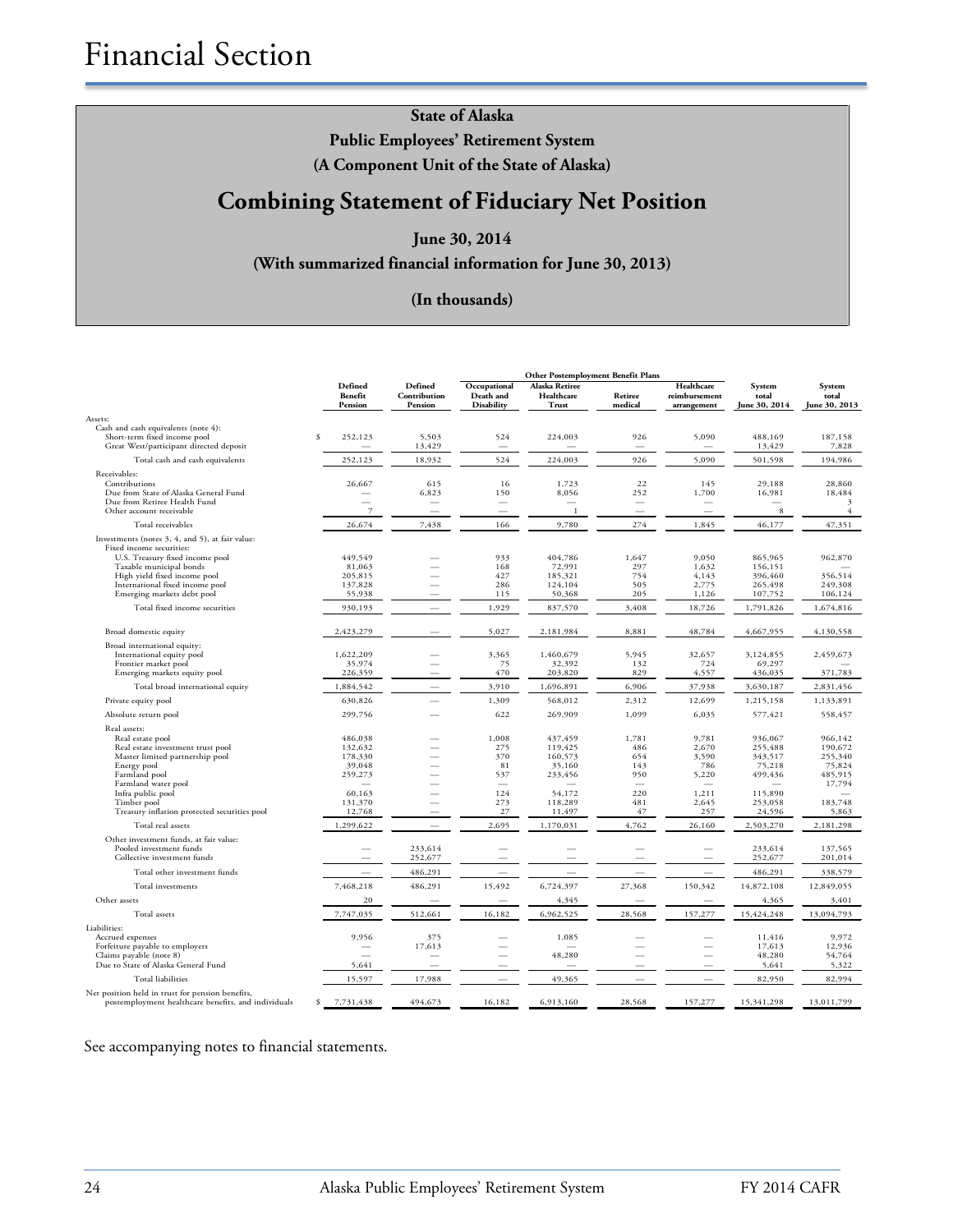**Public Employees' Retirement System (A Component Unit of the State of Alaska)**

# **Combining Statement of Changes in Fiduciary Net Position**

**June 30, 2014**

**(With summarized financial information for June 30, 2013)**

**(In thousands)**

|                                                                                                                                        | Other Postemployment Benefit Plans |                                    |                                                |                                       |                    |                                            |                                  |                                  |
|----------------------------------------------------------------------------------------------------------------------------------------|------------------------------------|------------------------------------|------------------------------------------------|---------------------------------------|--------------------|--------------------------------------------|----------------------------------|----------------------------------|
|                                                                                                                                        | Defined<br>Benefit<br>Pension      | Defined<br>Contribution<br>Pension | Occupational<br>Death and<br><b>Disability</b> | Alaska Retiree<br>Healthcare<br>Trust | Retiree<br>medical | Healthcare<br>reimbursement<br>arrangement | System<br>total<br>June 30, 2014 | System<br>total<br>June 30, 2013 |
| Additions:<br>Contributions:                                                                                                           | 206,204                            | 33,942                             |                                                |                                       |                    |                                            |                                  |                                  |
| Employers<br>Plan members<br>Nonemployer State of Alaska                                                                               | \$<br>106,565<br>176,794           | 61,989                             | 2,372<br>8                                     | 204,779<br>717<br>135,679             | 3,708              | 26,128                                     | 477,133<br>169,279<br>312,473    | 467,510<br>165,294<br>307,302    |
| Total contributions                                                                                                                    | 489,563                            | 95,931                             | 2,380                                          | 341,175                               | 3,708              | 26,128                                     | 958,885                          | 940,106                          |
| Investment income:<br>Net appreciation in fair value<br>Interest<br>Dividends                                                          | 1,106,071<br>28,788<br>103,516     | 75,137<br>17                       | 2,055<br>54<br>196                             | 974,673<br>25,486<br>92,088           | 3.650<br>96<br>348 | 19,542<br>513<br>1,872                     | 2,181,128<br>54,954<br>198,020   | 1,248,361<br>56,777<br>166,462   |
| Total investment income                                                                                                                | 1,238,375                          | 75,154                             | 2,305                                          | 1,092,247                             | 4,094              | 21,927                                     | 2,434,102                        | 1,471,600                        |
| Less investment expense                                                                                                                | 30,891                             | 1,123                              |                                                | 35                                    |                    |                                            | 32,049                           | 26,285                           |
| Net investment income                                                                                                                  | 1,207,484                          | 74,031                             | 2,305                                          | 1,092,212                             | 4,094              | 21,927                                     | 2,402,053                        | 1,445,315                        |
| Other:<br>Other                                                                                                                        | 49                                 | 21                                 |                                                | 17,368                                |                    |                                            | 17,438                           | 10,468                           |
| Total additions                                                                                                                        | 1,697,096                          | 169,983                            | 4,685                                          | 1,450,755                             | 7,802              | 48,055                                     | 3,378,376                        | 2,395,889                        |
| Deductions:<br>Pension and postemployment benefits<br>Refunds of contributions<br>Administrative                                       | 640,518<br>11,399<br>8,223         | 19,104<br>2,324                    | 124<br>$\overbrace{\qquad \qquad }^{}$         | 355,487<br>11,679                     | 10                 | 9                                          | 996,129<br>30,503<br>22,245      | 969,729<br>23,801<br>17,343      |
| Total deductions                                                                                                                       | 660,140                            | 21,428                             | 124                                            | 367,166                               | 10                 | 9                                          | 1,048,877                        | 1,010,873                        |
| Adjustment to beginning net assets for prior<br>years forfeitures payable                                                              |                                    |                                    |                                                |                                       |                    |                                            |                                  | 9,166                            |
| Net increase                                                                                                                           | 1,036,956                          | 148,555                            | 4,561                                          | 1,083,589                             | 7,792              | 48,046                                     | 2,329,499                        | 1,375,850                        |
| Net position held in trust for pension benefits,<br>postemployment healthcare benefits, and individuals:<br>Balance, beginning of year | 6,694,482                          | 346,118                            | 11.621                                         | 5,829,571                             | 20,776             | 109,231                                    | 13,011,799                       | 11,635,949                       |
| Balance, end of year                                                                                                                   | 7,731,438                          | 494,673                            | 16,182                                         | 6,913,160                             | 28,568             | 157,277                                    | 15,341,298                       | 13,011,799                       |

See accompanying notes to financial statements.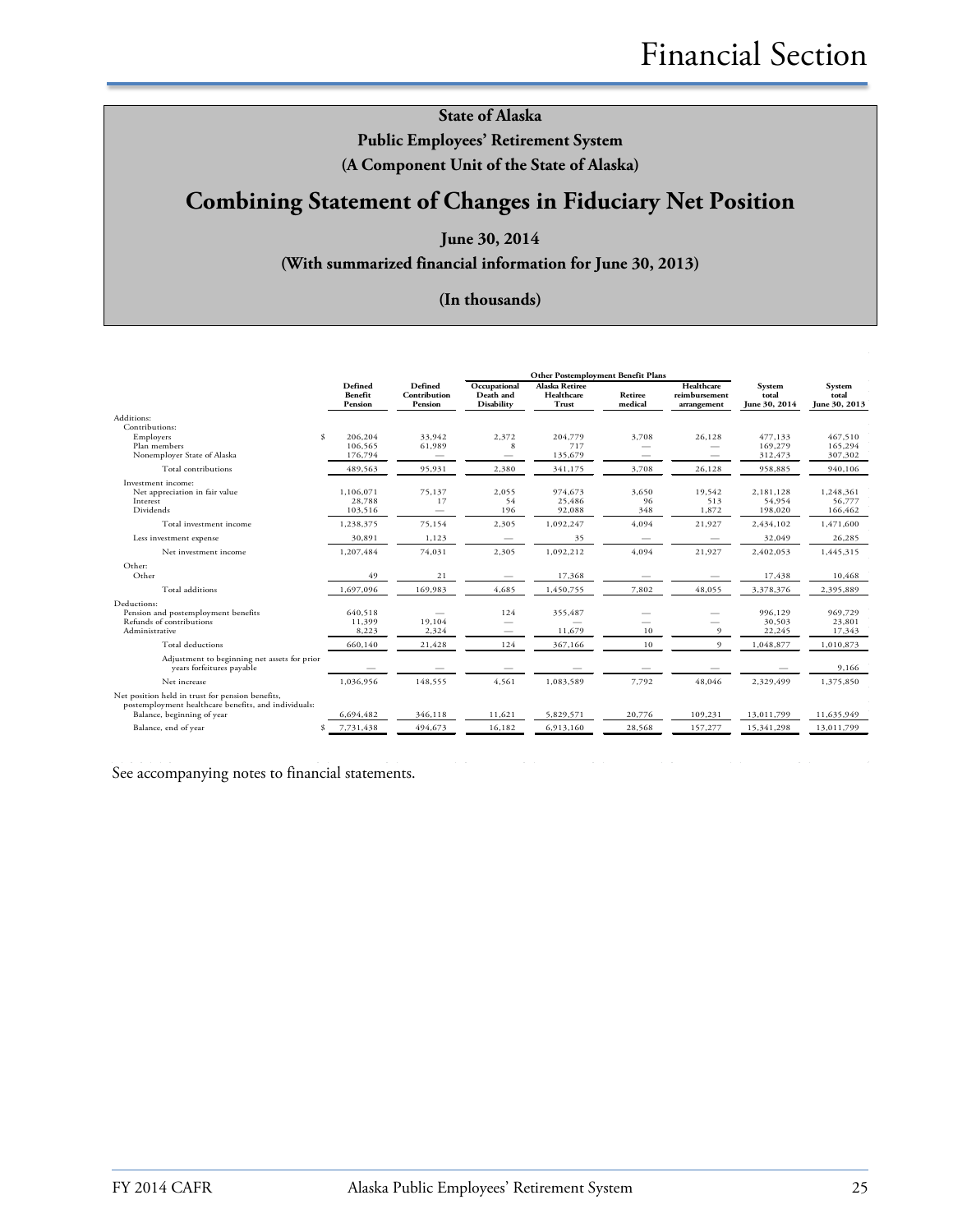### **Notes to Financial Statements**

**June 30, 2014 (With summarized financial information for June 30, 2013)**

### **(1) Description**

The State of Alaska Public Employees' Retirement System (PERS or the System) is a component unit of the State of Alaska (the State). The System is governed by the Alaska Retirement Management Board (the Board), which consists of nine trustees, as follows: Two members, consisting of the commissioner of administration and the commissioner of revenue; two trustees who are members of the general public; one trustee who is employed as a finance officer for a political subdivision participating in either the PERS or Teachers' Retirement System (TRS); two trustees who are members of PERS; and two trustees who are members of TRS.

PERS acts as the common investment and administrative agency for the following multiple-employer plans:

| Plan name                                          | Type of plan                          |
|----------------------------------------------------|---------------------------------------|
| Defined Benefit Pension Plan                       | Cost-sharing, Defined Benefit Pension |
| Defined Contribution Pension Plan                  | Defined Contribution Pension          |
| Defined Benefit Other Postemployment Benefits      |                                       |
| Occupational Death and Disability Plan             | Cost-sharing, Defined Benefit OPEB    |
| Alaska Retiree Healthcare Trust Plan               | Cost-sharing, Defined Benefit OPEB    |
| Retiree Medical Plan                               | Cost-sharing, Defined Benefit OPEB    |
| Defined Contribution Other Postemployment Benefits |                                       |
| Healthcare Reimbursement Arrangement Plan          | Defined Contribution OPEB             |

At June 30, the number of participating local government employers and public organizations including the State was as follows:

|                  | 2014           |                |                   |  |  |  |
|------------------|----------------|----------------|-------------------|--|--|--|
|                  | <b>Defined</b> | <b>Defined</b> |                   |  |  |  |
|                  | <b>Benefit</b> | Contribution   |                   |  |  |  |
|                  | Pension        | Pension        | <b>OPEB Plans</b> |  |  |  |
| State of Alaska  |                |                |                   |  |  |  |
| Municipalities   | 75             | 77             | 77                |  |  |  |
| School districts | 53             | 53             | 53                |  |  |  |
| Other            | 27             | 27             | 27                |  |  |  |
| Total employers  | 156            | 158            | 158               |  |  |  |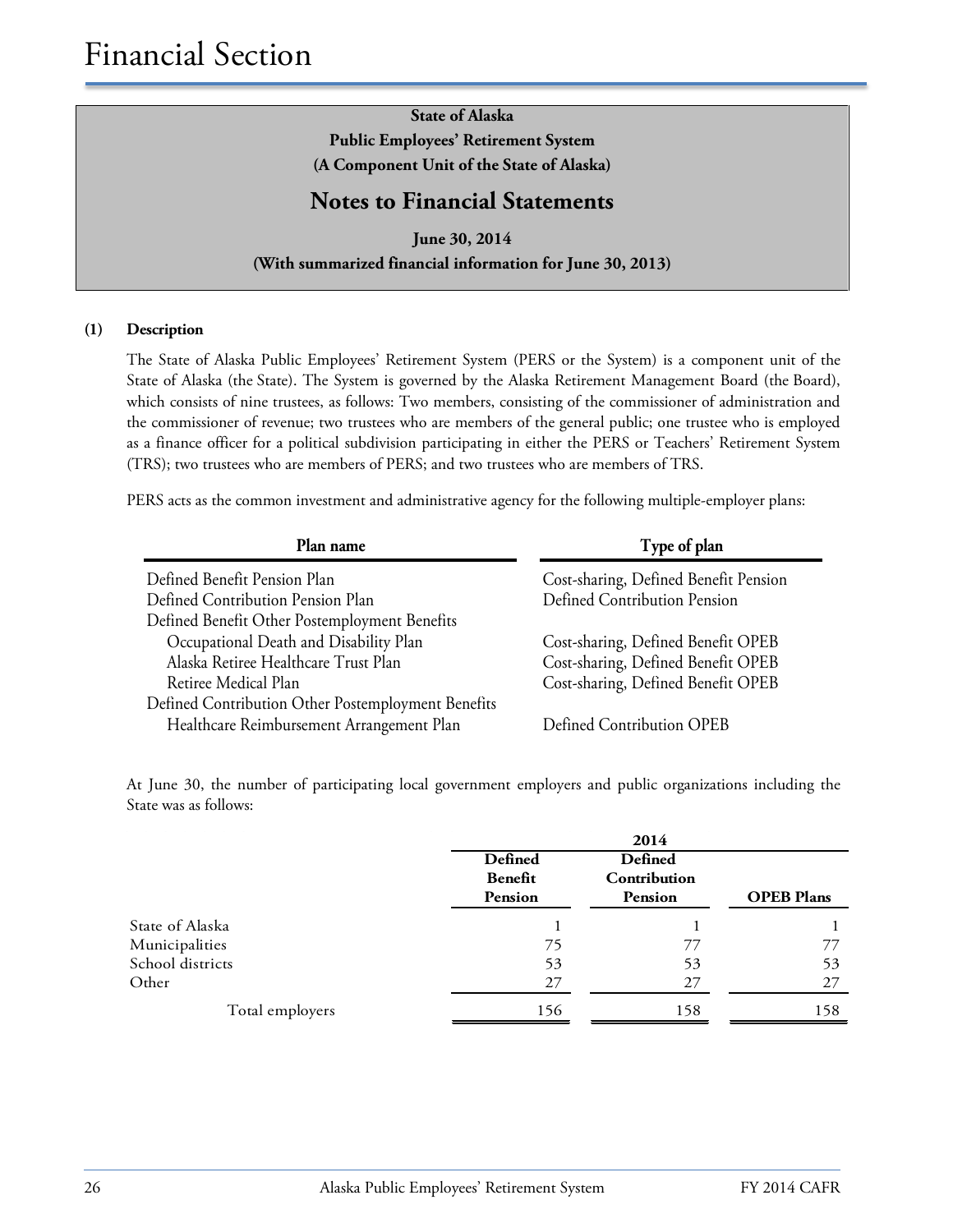**Public Employees' Retirement System**

**(A Component Unit of the State of Alaska)**

### **Notes to Financial Statements**

**June 30, 2014 (With summarized financial information for June 30, 2013)**

### **(1) Description (cont.)**

|                  |                | 2013           |                   |
|------------------|----------------|----------------|-------------------|
|                  | <b>Defined</b> | <b>Defined</b> |                   |
|                  | <b>Benefit</b> | Contribution   |                   |
|                  | Pension        | Pension        | <b>OPEB Plans</b> |
| State of Alaska  |                |                |                   |
| Municipalities   | 76             | 78             | 78                |
| School districts | 53             | 53             | 53                |
| Other            | 27             | 27             | 27                |
| Total employers  | 157            | 159            | 159               |

Inclusion in the plans is a condition of employment for eligible State employees, except as otherwise provided for judges, elected officers, and certain employees of the Alaska Marine Highway System. Any local government in the State may elect to have its permanent general and peace officer and firefighter employees covered by the System.

### **Defined Benefit Pension Plan**

#### *General*

The Defined Benefit Pension Plan (DB Plan) provides pension benefits for eligible State and local government employees. Benefit and contribution provisions are established by State law and may be amended only by the State Legislature. With the passage of Senate Bill (SB) 141, the DB Plan is closed to all new members effective July 1, 2006.

The DB Plan's membership consisted of the following at June 30, 2014:

| Inactive plan members or beneficiaries currently receiving benefits<br>Inactive plan members entitled to but not yet receiving benefits | 30,376<br>18,500 |
|-----------------------------------------------------------------------------------------------------------------------------------------|------------------|
| Active plan members                                                                                                                     | 19.474           |
|                                                                                                                                         | 68.350           |

### *Pension Benefits*

Members hired prior to July 1, 1986 with five or more paid-up years of credited service are entitled to monthly pension benefits beginning at normal retirement age, 55, or early retirement age, 50. For members first hired after June 30, 1986, the normal and early retirement ages are 60 and 55, respectively. Members with 30 or more years of credited service (20 years for peace officers and firefighters) may retire at any age and receive a normal benefit.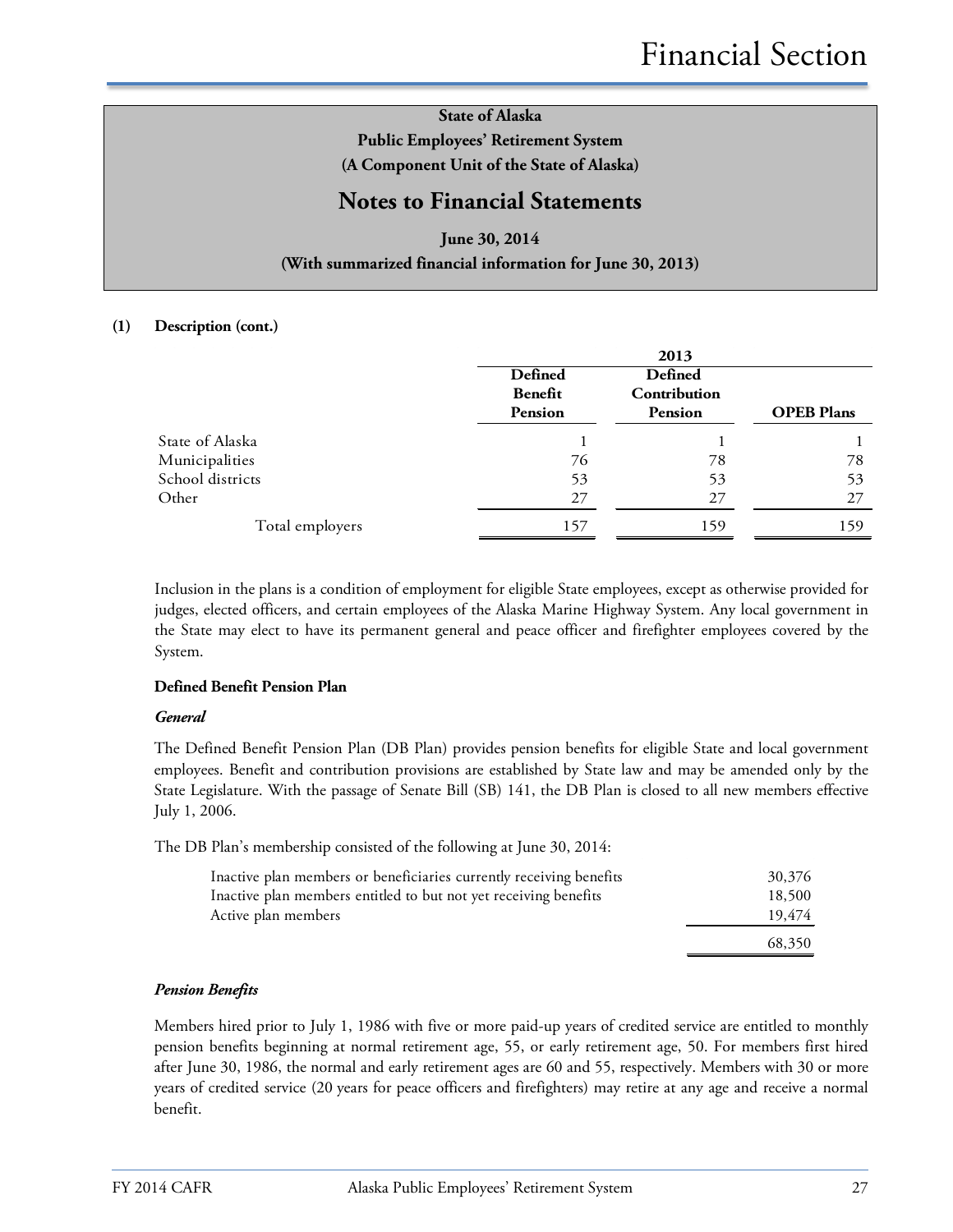### **Notes to Financial Statements**

**June 30, 2014 (With summarized financial information for June 30, 2013)**

### **(1) Description (cont.)**

The normal monthly pension benefit is based on years of service and average monthly compensation. For members hired prior to July 1, 1996, and all peace officers and firefighters, the average monthly compensation is based upon the members' three highest, consecutive years' salaries. For all other members hired after June 30, 1996, average monthly compensation is based upon the members' five highest, consecutive years' salaries.

The benefit related to all years of service prior to July 1, 1986 and for years of service through a total of 10 years for general members is equal to 2% of the member's average monthly compensation for each year of service. The benefit for each year over 10 years of service subsequent to June 30, 1986 is equal to 2.25% of the member's average monthly compensation for the second 10 years and 2.5% for all remaining years of service. For peace officers and firefighters, the benefit for years of service through a total of 10 years is equal to 2% of the member's average monthly compensation and 2.5% for all remaining years of service.

Minimum benefits for members eligible for retirement are \$25 per month for each year of credited service.

Married members must receive their benefits in the form of a joint and survivor annuity unless their spouse consents to another form of benefit or another person is eligible for benefits under a qualified domestic relations order.

The DB Plan has two types of postretirement pension adjustments (PRPA). The automatic PRPA is issued annually to all eligible benefit recipients, when the cost of living increases in the previous calendar year. The automatic PRPA increase is paid beginning July 1 of each year. The discretionary PRPA may be granted to eligible recipients by the DB Plan's Administrator if the funding ratio of the DB Plan meets or exceeds 105%. If both an automatic and discretionary PRPA are granted, and a retiree is eligible for both adjustments, the one that provides the retiree the greater increase will be paid.

### *Contributions*

Contribution requirements of the active plan members and the participating employers are actuarially determined and approved by the Board as an amount that, when combined, is expected to finance the costs of benefits earned by plan members during the year, with an additional amount to finance any unfunded accrued liability. The DB Plans members' contribution rates are 7.5% for peace officers and firefighters, 9.6% for some school district employees, and 6.75% for general DB Plan members, as required by statute. Employer effective contribution rates are 22.00% of annual payroll. Alaska Statute 39.35.280 requires that the State of Alaska, as a nonemployer contributing entity, contributes each July 1, or as soon after July 1 for the ensuing fiscal year, an amount that when combined with the total employer contributions is sufficient to pay the System's past service liability at the actuarially determined contribution rate adopted by the Board for that fiscal year. Additionally, there is a Defined Benefit Unfunded Liability (DBUL) amount levied against the DCR Plan payroll. The DBUL amount is computed as the difference between: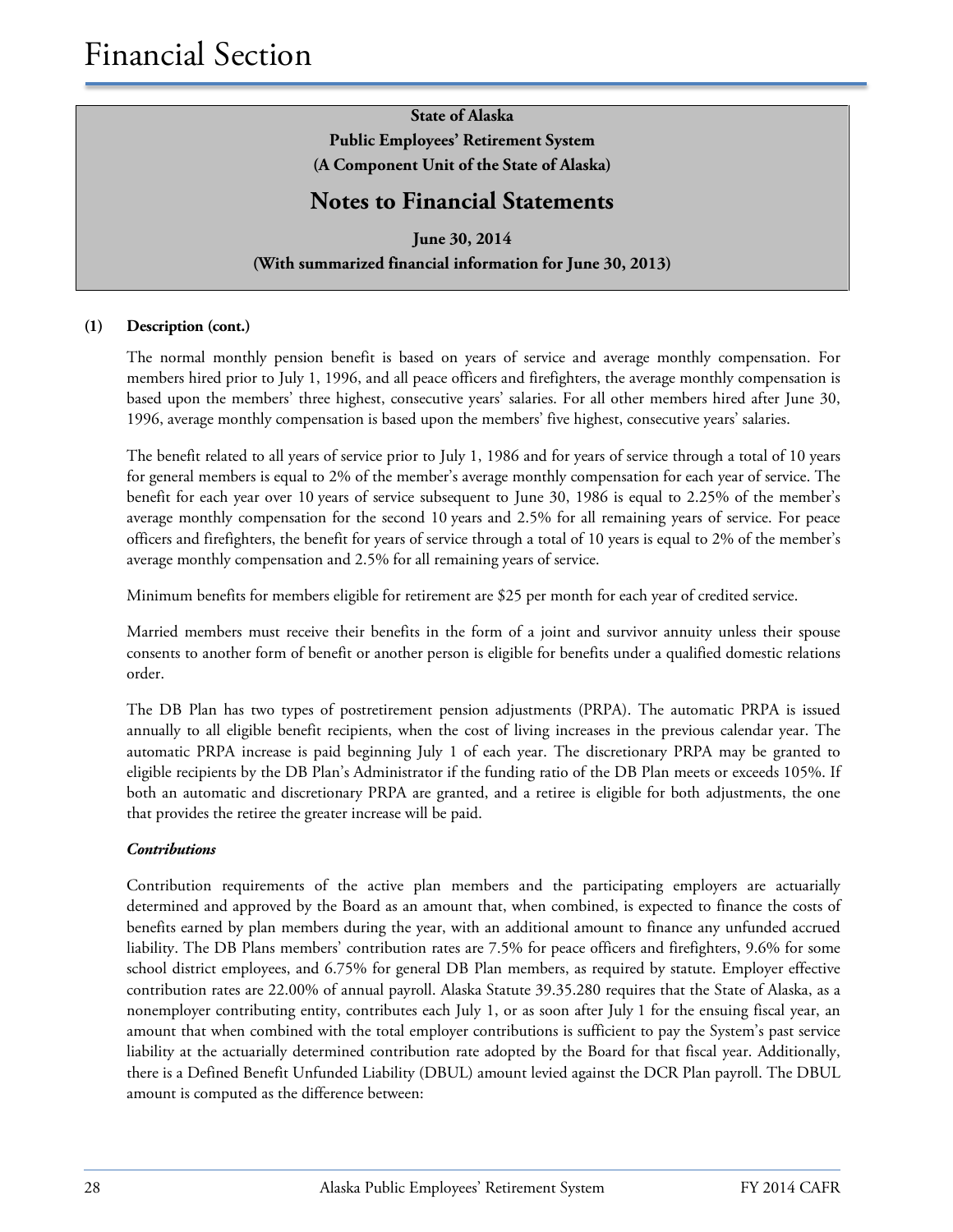**Public Employees' Retirement System (A Component Unit of the State of Alaska)**

### **Notes to Financial Statements**

**June 30, 2014 (With summarized financial information for June 30, 2013)**

### **(1) Description (cont.)**

- (A) the amount calculated for the statutory employer contribution rate of 22.00% on eligible salary less
- (B) the total of the employer contributions for
	- (1) the defined contribution employer matching amount
	- (2) major medical,
	- (3) occupational death & disability, and
	- (4) health reimbursement arrangement

The difference is deposited based on an actuarial allocation into the DB Plan's pension and healthcare funds.

### *Refunds*

DB Plan member contributions may be voluntarily or, under certain circumstances, involuntarily refunded to the member or a garnishing agency 60 days after termination of employment. Voluntary refund rights are forfeited on July 1 following the member's 75th birthday or within 50 years of the member's last termination date. Members who have had contributions refunded forfeit all retirement benefits, including postemployment healthcare benefits. Members are allowed to reinstate refunded service due to involuntary refunds by repaying the total involuntary refunded balance and accrued interest. Members are allowed to reinstate voluntarily refunded service by repaying the voluntarily refunded balance and accrued interest, as long as they reestablish an employee relationship with a participating DB Plan employer before July 1, 2010. Members who have not reestablished an employee relationship with a participating DB Plan employer by June 30, 2010 will not be eligible to reinstate voluntarily refunded service and will forfeit any claim to DB Plan membership rights. Balances refunded to members accrue interest at the rate of 7.0% per annum, compounded semiannually.

### **Defined Contribution Pension Plan**

### *General*

The Defined Contribution Pension Plan (DC Plan) provides pension benefits for eligible employees hired after July 1, 2006. Additionally, certain active members of the DB plan were eligible to transfer to the DC Plan if that member had not vested in the DB Plan. Benefit and contribution provisions are established by State law and may be amended only by the State Legislature.

At June 30, 2014, membership in the DC Plan consisted of 1,328 Peace Officer and Firefighter members and 14,882 other members.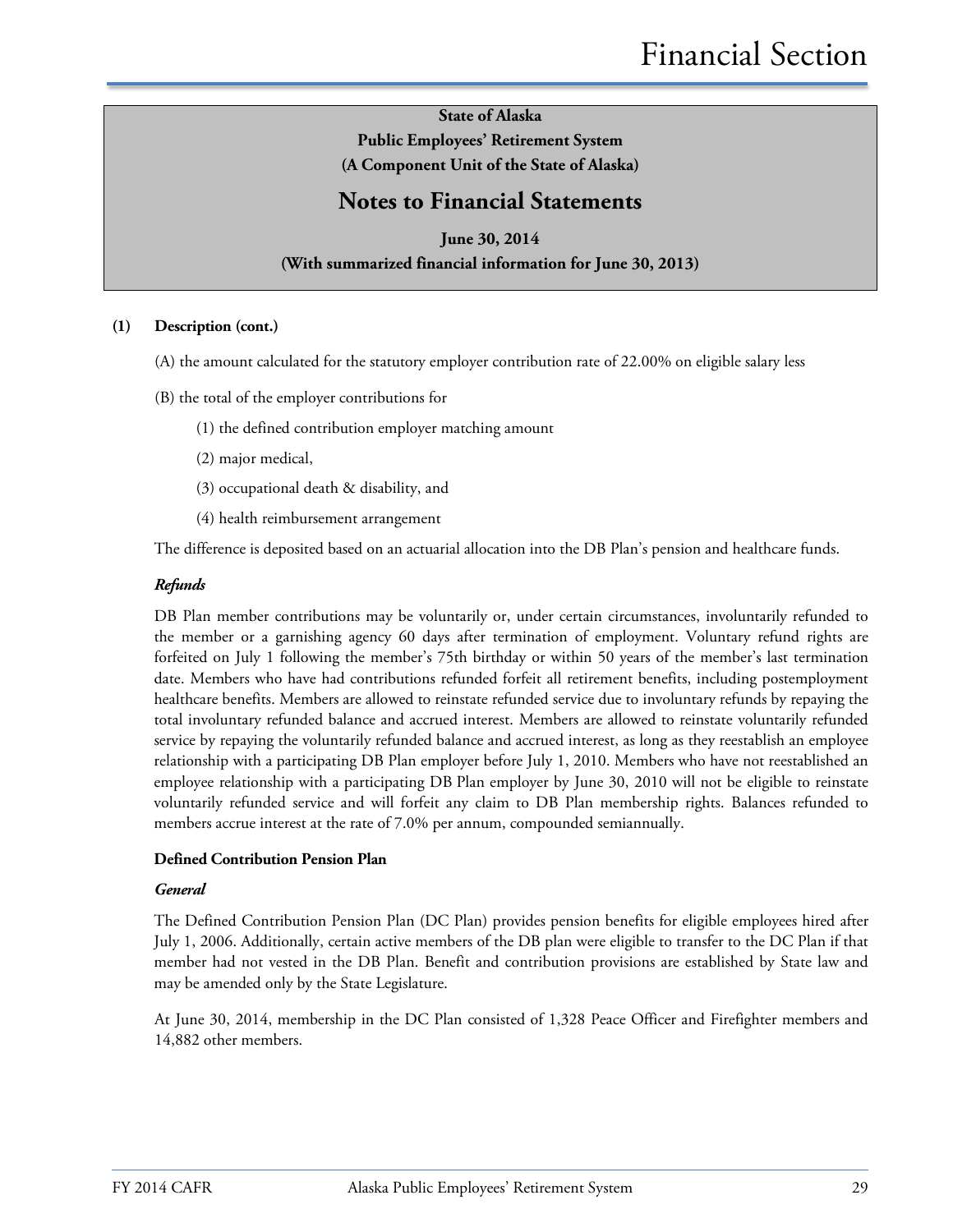### **Notes to Financial Statements**

**June 30, 2014 (With summarized financial information for June 30, 2013)**

### **(1) Description (cont.)**

### *Pension Benefits*

A participating member is immediately and fully vested in that member's contributions and related earnings (losses). A member shall be fully vested in the employer contributions made on that member's behalf, and related earnings (losses), after five years of service. A member is partially vested in the employer contributions made on that member's behalf, and the related earnings, in the ratio of (a) 25% with two years of service; (b) 50% with three years of service; (c) 75% with four years of service; and (d) 100% with five years of service.

### *Contributions*

Alaska statutes require an 8.0% contribution rate for DC Plan members. Employers are required to contribute 5.0% of the member's compensation.

### *Refunds*

A member is eligible to elect distribution of their account 60 days after termination of employment.

### *Participant Accounts*

Participant accounts under the DC Plan are self-directed with respect to investment options. Investment options are disclosed in note 3.

Each participant designates how contributions are to be allocated among the investment options. Each participant's account is credited with the participant's contributions and the appreciation or depreciation in unit value for the investment funds.

Record-keeping/administrative fees consisting of a fixed amount, applied in a lump sum each calendar year, and a variable amount, applied monthly, are deducted from each participant's account, applied pro rata to all the funds in which the employee participates. This fee is for all costs incurred by the record keeper and by the State. The investment management fees are netted out of the funds' performance.

### **Defined Benefit Other Postemployment Benefit Plans**

### *Occupational Death and Disability Plan*

The Occupational Death and Disability Plan provides death benefits for beneficiaries of plan participants and long-term disability benefits to all active members within the System. Members in the Death and Disability Plan consisted of the following at June 30, 2014:

| Active plan members     | 16,012 |
|-------------------------|--------|
| Participating employers | 158    |
| Open claims             |        |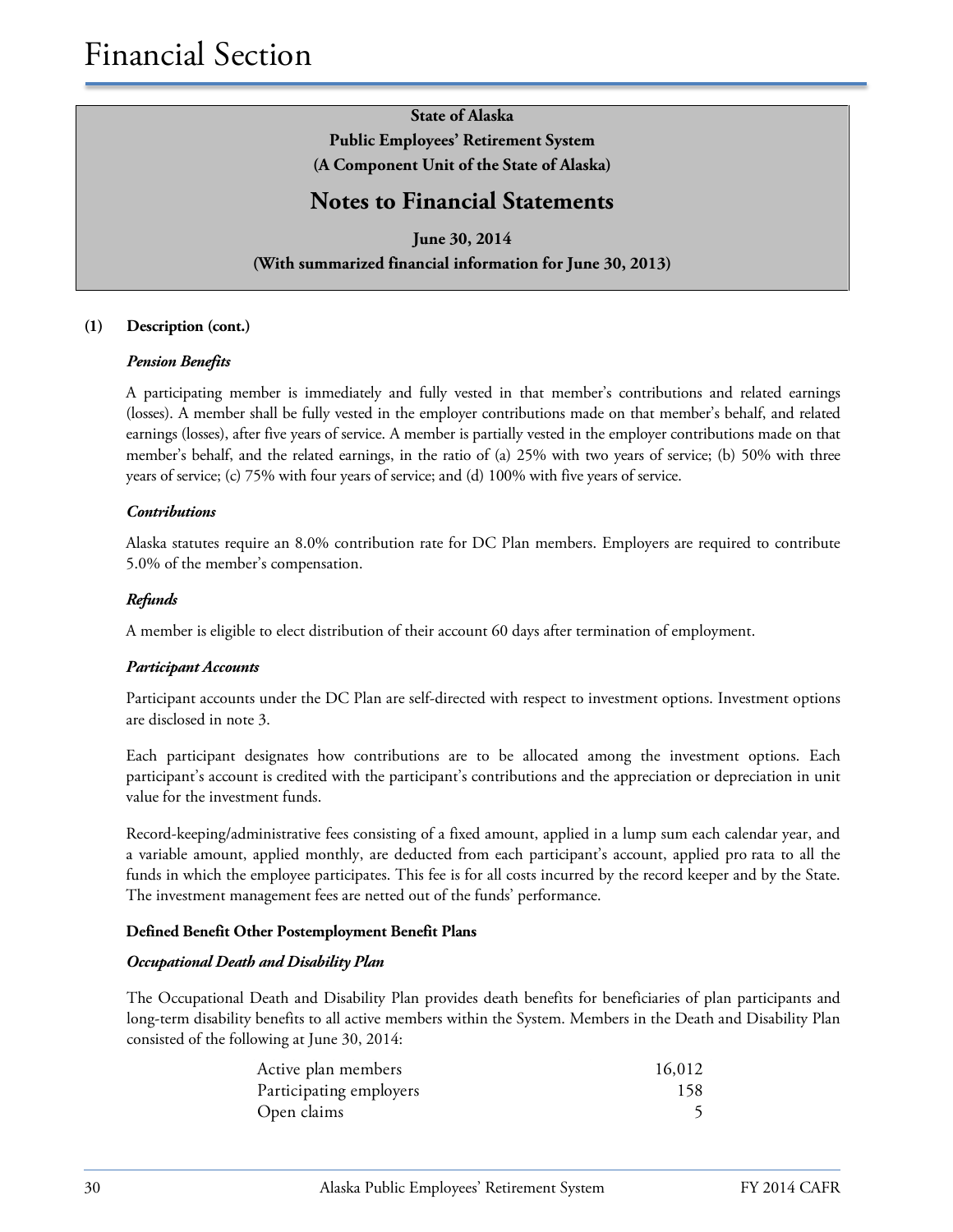### **Notes to Financial Statements**

**June 30, 2014 (With summarized financial information for June 30, 2013)**

### **(1) Description (cont.)**

### **Death Benefits**

If (1) the death of an employee occurs before the employee's retirement and before the employee's normal retirement date, (2) the proximate cause of death is a bodily injury sustained or a hazard undergone while in the performance and within the scope of the employee's duties, and (3) the injury or hazard is not the proximate result of willful negligence of the employee, a monthly survivor's pension shall be paid to the surviving spouse. If there is no surviving spouse or if the spouse later dies, the monthly survivor's pension shall be paid in equal parts to the dependent children of the employee.

If an active general DB Plan member dies from occupational causes, the spouse may receive a monthly pension equal to 40% of the DB Plan's member's salary. If an active peace officer or firefighter DB Plan member dies from occupational causes, the spouse may receive a monthly pension equal to 50% of the DB Plan's member's salary or 75% of the member's retirement benefit calculated as if the member had survived until normal retirement age, whichever is greater. When death is due to occupational causes and there is no surviving spouse, the DB Plan's member's dependent child(ren) may receive the monthly pension until they are no longer dependents. If the member does not have a spouse or dependent children at the time of death, a lump-sum death benefit is payable to the named beneficiary(ies). The amount of the occupational death pension changes on the date the DB Plan member's normal retirement would have occurred if the DB Plan member had lived. The new benefit is based on the DB Plan member's average monthly compensation at the time of death and the credited service, including service that would have accrued if the DB Plan member had lived and continued to work until normal retirement. If the death was from non-occupational causes, and the DB Plan member was vested, the spouse may receive a monthly 50% joint and survivor option benefit based on the member's credited service and average monthly compensation at the time of death. If the DB Plan member is not married or vested, a lump-sum death benefit is payable to the named beneficiary(ies).

The monthly survivor's pension section for survivors of DC Plan employees who were not peace officers or fire fighters is 40% of the employee's monthly compensation in the month in which the employee dies. The monthly survivor's pension for survivors of employees who were peace officers or fire fighters is 50% of the monthly compensation in the month in which the employee dies. While the monthly survivor's pension is being paid, the employer shall make contributions on behalf of the employee's beneficiaries based on the deceased employee's gross monthly compensation at the time of occupational death.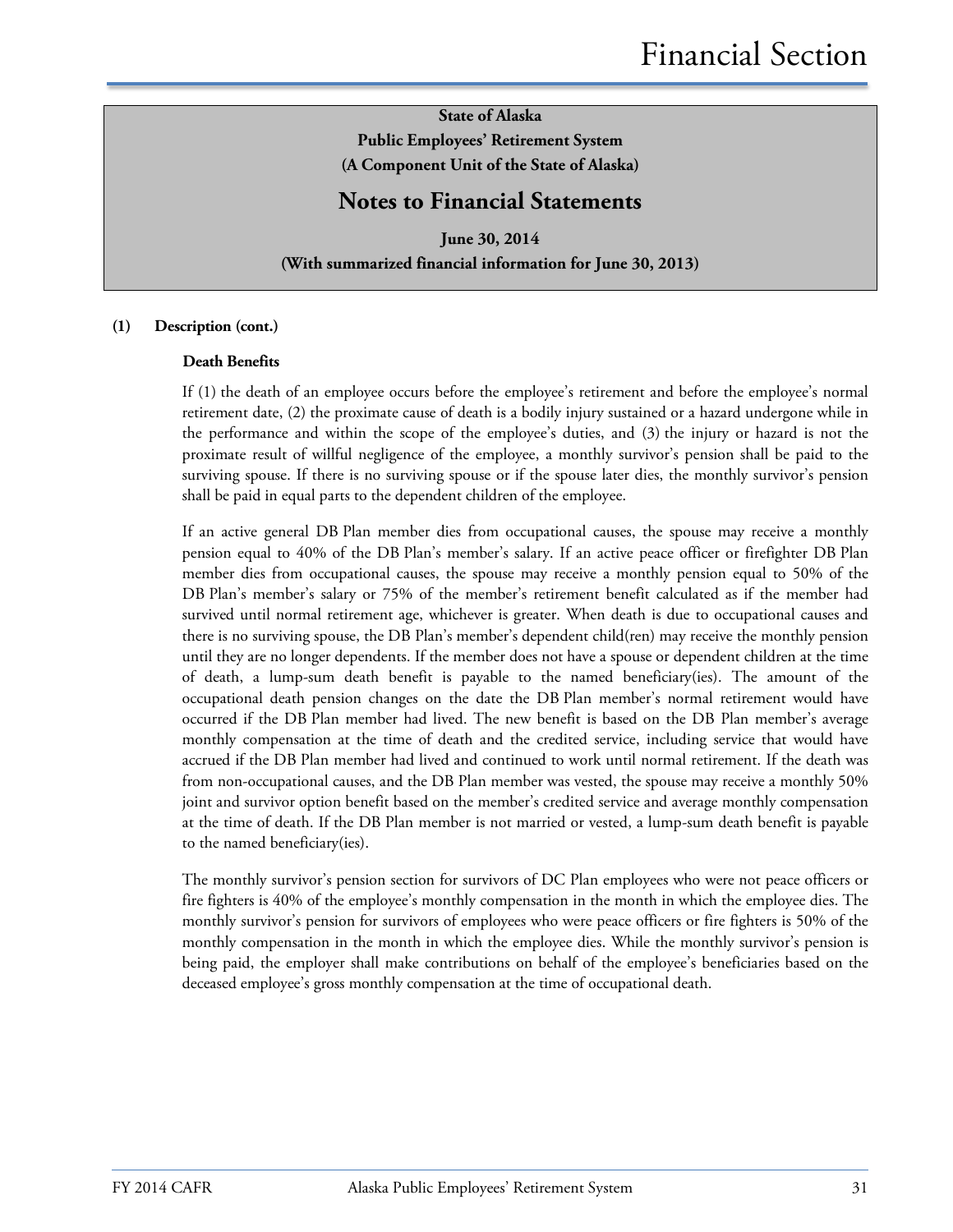### **Notes to Financial Statements**

**June 30, 2014 (With summarized financial information for June 30, 2013)**

### **(1) Description (cont.)**

### **Disability Benefits**

Active DB Plan members who become permanently disabled due to occupational or nonoccupational causes receive disability benefits until normal retirement age, or when the service requirement for normal retirement is met. Although there are no minimum service requirements for DB Plan members to be eligible for occupational disability, DB Plan members must be vested to receive non-occupational disability benefits. The monthly occupational disability benefit is equal to 40% of the DB Plan's salary at the time of the disability. The non-occupational disability benefit is based on the DB Plan member's service and salary at the time of disability. At normal retirement age, a disabled general DB Plan member receives normal retirement benefits. A peace officer or firefighter DB Plan member may elect to receive normal retirement benefits calculated under the occupational disability benefit rules.

A DC Plan member is eligible for an occupational disability benefit if employment is terminated because of a total and apparently permanent occupational disability before the member's normal retirement date. The occupational disability benefits accrue beginning the first day of the month following termination of employment as a result of the disability and are payable the last day of the month. If a final determination granting the benefit is not made in time to pay the benefit when due, a retroactive payment shall be made to cover the period of deferment.

### **Contributions**

An employer shall contribute to each member's account based on the member's compensation. For fiscal year 2014, the rates are 5.0% for Occupational Death and Disability for peace officer and firefighters, and 5.0% for Occupational Death and Disability non-peace officer and firefighters.

### *Alaska Retiree Healthcare Trust Plan*

Beginning July 1, 2007, the Alaska Retiree Healthcare Trust Plan (ARHCT), a healthcare trust fund of the State, was established. The ARHCT is self-funded and provides major medical coverage to retirees of the System. The System retains the risk of loss of allowable claims for eligible members. The ARHCT began paying member healthcare claims on March 1, 2008. Prior to that, healthcare claims were paid for by the Retiree Health Fund (RHF).

Membership in the plan was as follows as of June 30, 2014:

| Inactive plan members or beneficiaries currently receiving benefits | 30,376 |
|---------------------------------------------------------------------|--------|
| Inactive plan members entitled to but not yet receiving benefits    | 18,500 |
| Active plan members                                                 | 19,474 |
|                                                                     | 68.350 |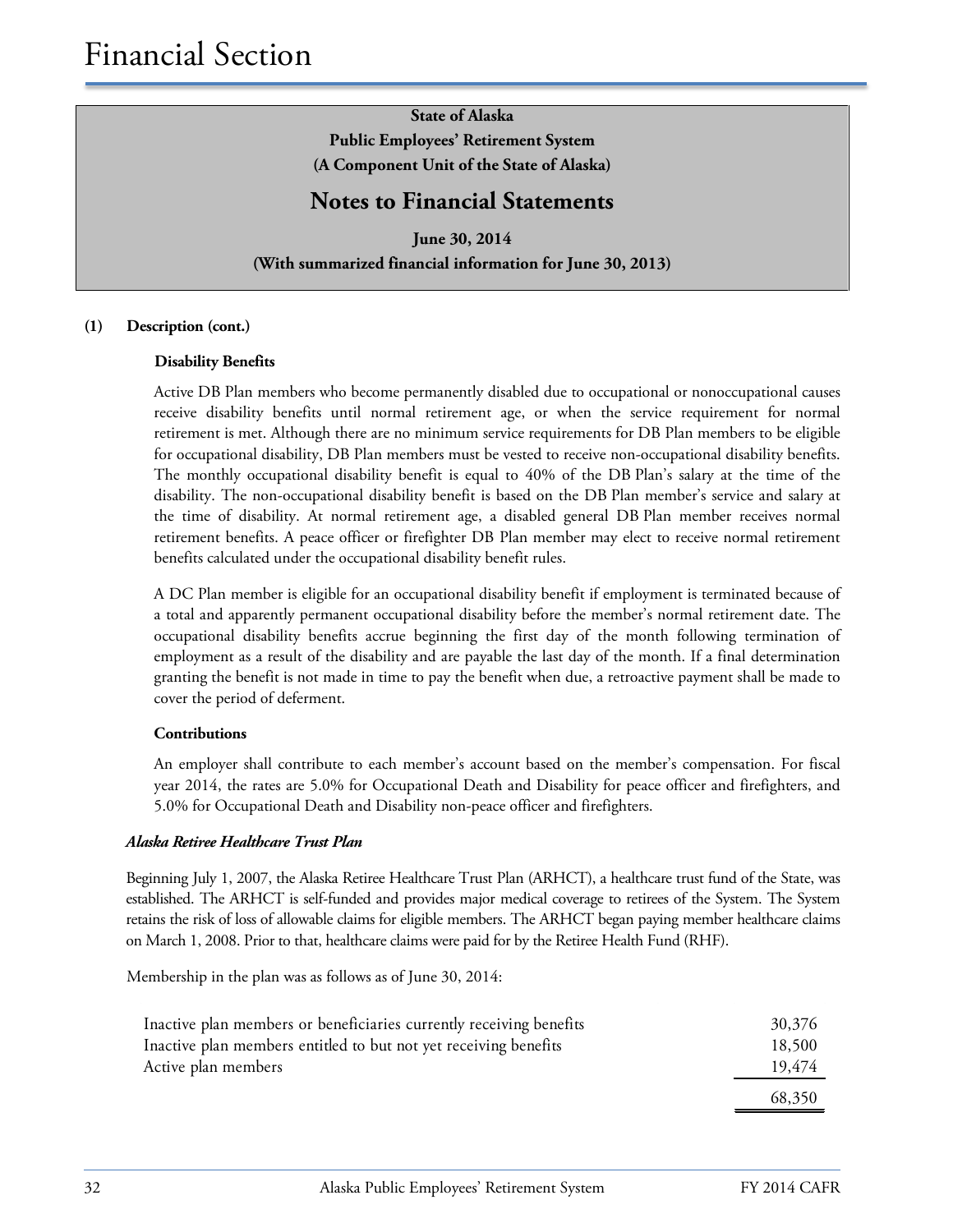### **Notes to Financial Statements**

**June 30, 2014 (With summarized financial information for June 30, 2013)**

### **(1) Description (cont.)**

### **OPEB Benefits**

Major medical benefits are provided to retirees without cost for all members hired before July 1, 1986. Members hired on or after July 1, 1986 with 5 years of credited service (or 10 years of credited service for those first hired on or after July 1, 1996) may pay the full monthly premium if they are under age 60 (or over age 60 with less than 10 years of service for those first hired on or after July 1, 1996), and receive benefits at no premium cost if they are over age 60 or are receiving disability benefits. Peace officers and firefighters with 25 years of membership service and all other members with 30 years of membership service also receive benefits at no premium cost.

### **Contributions**

Employer contribution rates are actuarially determined and adopted by the Board. The 2014 employer effective contribution rate is 22.00% of member's compensation.

### **Defined Contribution Other Postemployment Benefit Plan**

The Healthcare Reimbursement Arrangement Plan was established to allow medical expenses to be reimbursed from individual savings accounts established for eligible participants. For each member of the plan, an employer shall contribute an amount equal to 3.0% of the average annual compensation of all employees of all employers in the System. As of June 30, 2014 there were 23,704 members and 158 participating employers.

### **(2) Summary of Significant Accounting Policies**

### *Basis of Accounting*

The accompanying financial statements have been prepared using the economic resources measurement focus and on the accrual basis of accounting in conformity with U.S. generally accepted accounting principles (GAAP), as prescribed by the Governmental Accounting Standards Board (GASB). Contributions are due to the System when employee services have been performed and paid. Contributions are recognized as revenues when due pursuant to statutory requirements. Benefits and refunds are recognized when due and payable and expenses are recorded when the corresponding liabilities are incurred, regardless of when contributions are received or payment is made.

### *Use of Estimates*

The preparation of financial statements in conformity with U.S. generally accepted accounting principles requires management to make estimates and assumptions that affect the reported amounts of assets and liabilities and disclosure of contingent assets and liabilities at the date of the financial statements and the reported amounts of additions and deductions during the reporting period. Actual results could differ from those estimates.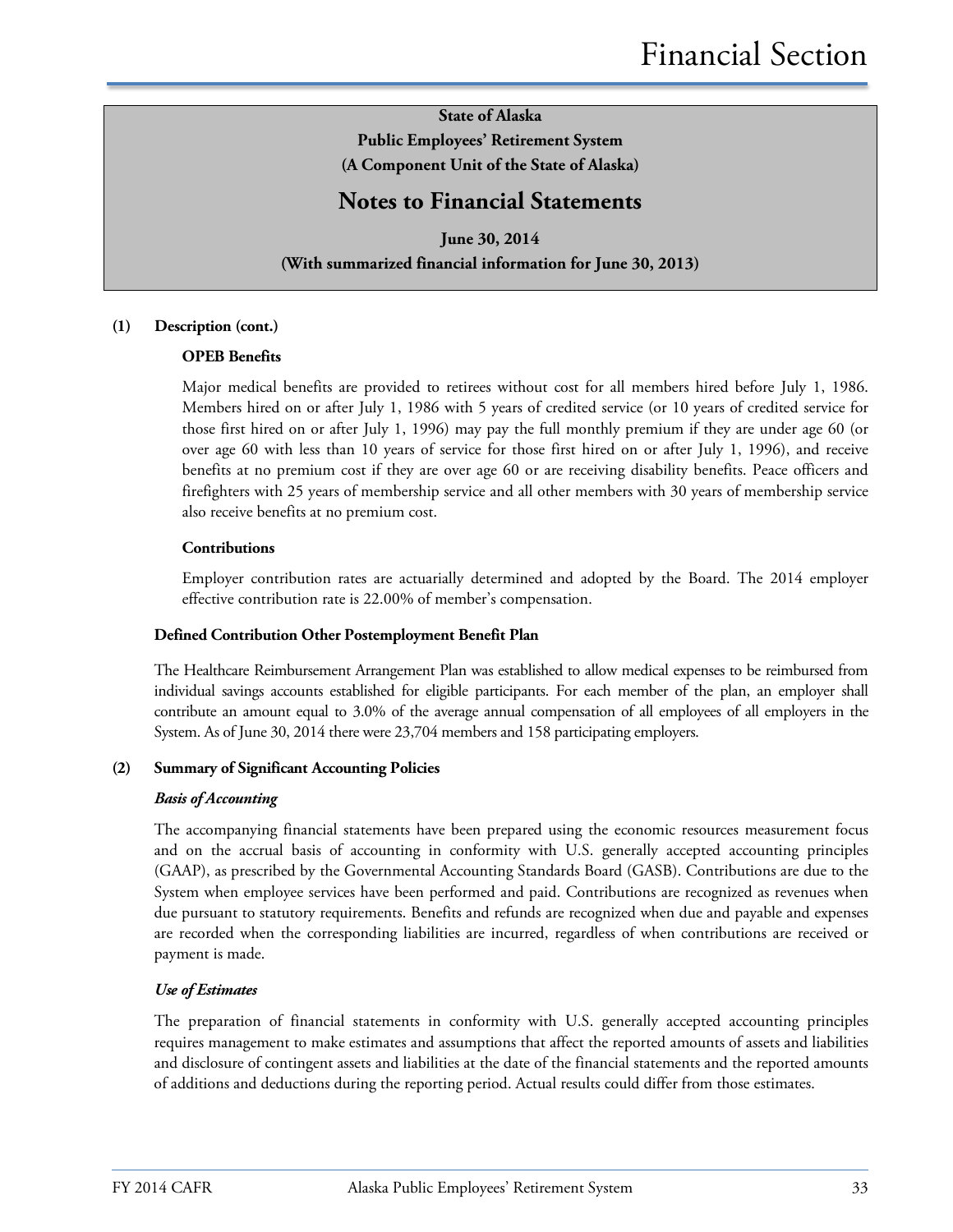### **Notes to Financial Statements**

**June 30, 2014 (With summarized financial information for June 30, 2013)**

### **(2) Summary of Significant Accounting Policies (cont.)**

### *Defined Benefit Pension and OPEB Investments*

The System owns shares in various investment pools that are administered by the State of Alaska Department of Revenue, Division of Treasury (Treasury). The System's investment in the pools, except for the Short-Term Fixed Income Pool, is reported at fair value based on the net asset value reported by the Treasury. The Short-Term Fixed Income Pool maintains a share price of \$1. Each participant owns shares in the pool, the number of which fluctuates daily with contributions and withdrawals.

### *Defined Contribution Participant Directed Investments*

The Board contracts with an external investment manager who is given the authority to invest in a wholly owned pooled environment to accommodate 13 participant-directed funds. Additionally, the Board contracts with external managers who manage a mix of collective investment funds. Income for the Pooled Investment and Collective Investment Funds is credited to the fund's net asset value on a daily basis and allocated to pool participants daily on a pro rata basis.

Pooled Participant Directed Investment Funds, held in trust, are stated at fair value based on the unit value as reported by the Trustees multiplied by the number of units held by the Plan. The unit value is determined by the Trustees based on fair value of the underlying assets. Purchases and sales of securities are recorded on a tradedate basis. Underlying assets comprise domestic and international stocks, investment grade bonds, federally guaranteed mortgages, money market instruments, and other cash equivalent instruments with maturities of less than one year, which include but are not limited to commercial paper, asset-backed securities, banker acceptances, certificates of deposit with ratings of A1/P1 or better as well as obligations of the U.S. government and its agencies, and repurchase agreements collateralized by U.S. Treasury instruments.

Collective Investment Funds, held in trust, are stated at fair value based on the unit value as reported by the Trustees multiplied by the number of units held by the Plan. The unit value is determined by the Trustees based on fair value of the underlying assets. Purchases and sales of securities are recorded on a trade-date basis. Underlying assets are comprised commingled investment funds, alongside other investors, through ownership of equity shares.

### *Contributions Receivable*

Contributions from the System's members and employers for service through June 30 are accrued. These contributions are considered fully collectible, and accordingly, no allowance for uncollectible receivables is reflected in the financial statements.

### *Administrative Costs*

Administrative costs are paid from investment earnings.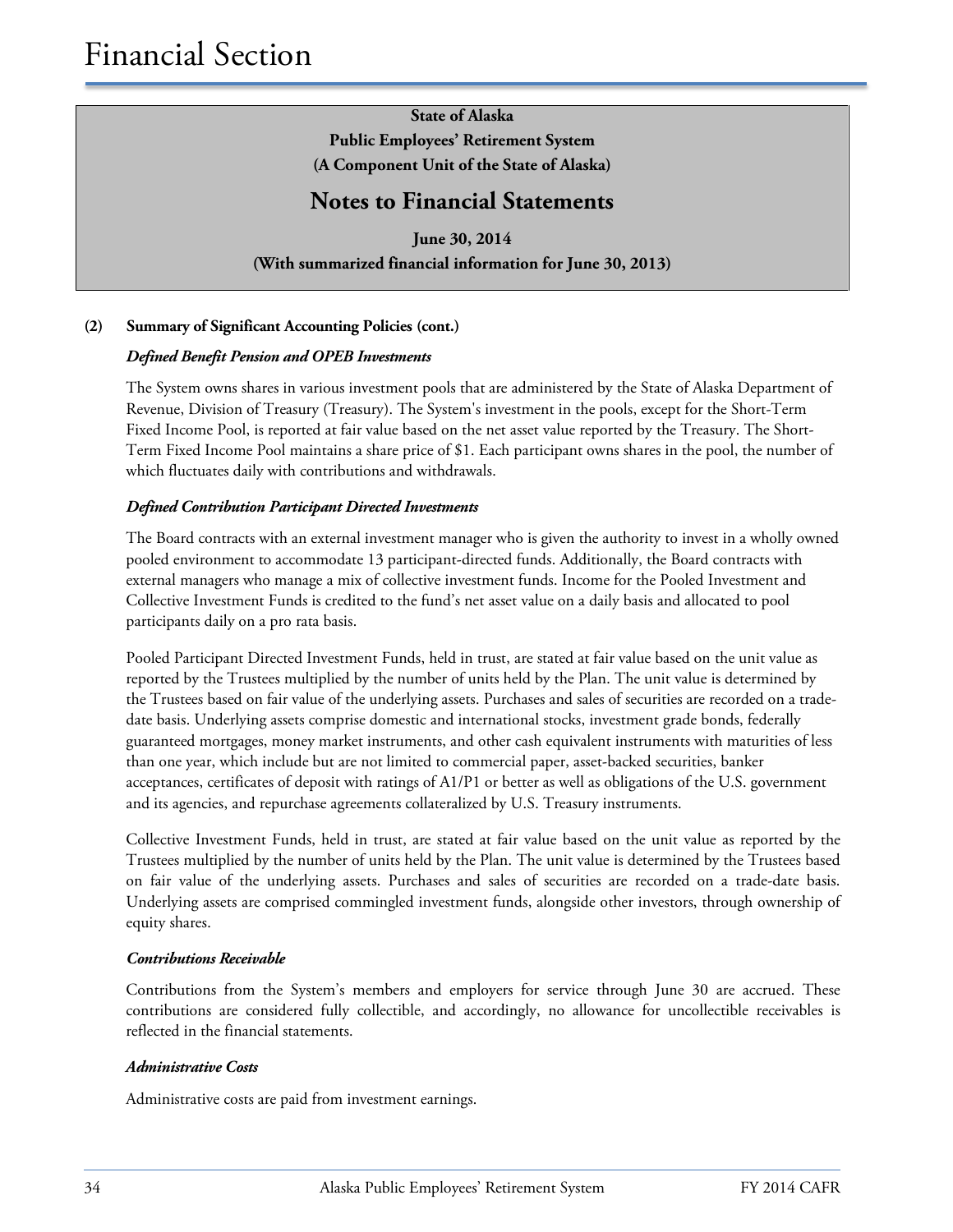### **Notes to Financial Statements**

**June 30, 2014 (With summarized financial information for June 30, 2013)**

### **(2) Summary of Significant Accounting Policies (cont.)**

### *Due from (to) State of Alaska General Fund*

Amounts due from (to) the State of Alaska General Fund represent the net difference between amounts paid by the System on behalf of others and amounts paid by others on behalf of the System.

### *Federal Income Tax Status*

The DB Plan and DC Plan are qualified plans under Sections 401(a) and 414(d) of the Internal Revenue Code and are exempt from federal income taxes under Section 501(a).

### *New Accounting Pronouncements*

The System implemented the provisions of Governmental Accounting Standards Board Statement No. 67, *Financial Reporting for Pension Plans* (GASB 67), during the year ended June 30, 2014. GASB 67 replaces the requirements of Statement No. 25, *Financial Reporting for Defined Benefit Pension Plans and Note Disclosures for Defined Contribution Plans*, and GASB Statement No. 50, *Pension Disclosures*. GASB 67 requires the disclosures of the total pension liability, fiduciary net position, and net pension liability for single-employer and cost-sharing multiple-employer defined benefit pension plans. GASB 67 also requires certain additional note disclosures for defined benefit pension plans including the annual money-weighted rate of return on plan investments. GASB 67 revised the reporting requirements for required supplementary information to include schedules which provide trend information related to 1) changes in the net pension liability 2) the actuarially and contractually determined contributions of employer contributing entities, and 3) the annual money-weighted rate of return on plan investments.

### **(3) Investments**

The Board is the investment oversight authority of the System's investments. As the fiduciary, the Board has the statutory authority to invest assets under the Prudent Investor Rule. Fiduciary responsibility for the Board's Invested Assets is pursuant to Alaska Statutes 37.10.210-390.

Alaska Statute 37.10.071 provides that investments shall be made with the judgment and care under circumstances then prevailing that an institutional investor of ordinary professional prudence, discretion, and intelligence exercises in managing large investment portfolios.

Treasury provides staff for the Board. Treasury has created a pooled environment by which it manages investments of the Board. Additionally, Treasury manages a mix of Pooled Investment Funds and Collective Investment Funds for the DCR Participant Directed Pension Plans under the Board's fiduciary responsibility.

Actual investing is performed by investment officers in Treasury or by contracted external investment managers. The Board has developed investment guidelines, policies, and procedures for Treasury staff and external investment managers to adhere to when managing investments. Treasury manages the U.S. Treasury Fixed Income Pool, Dow Jones Dividend 100 Index Fund in the Alternative Equity Strategies Pool, Real Estate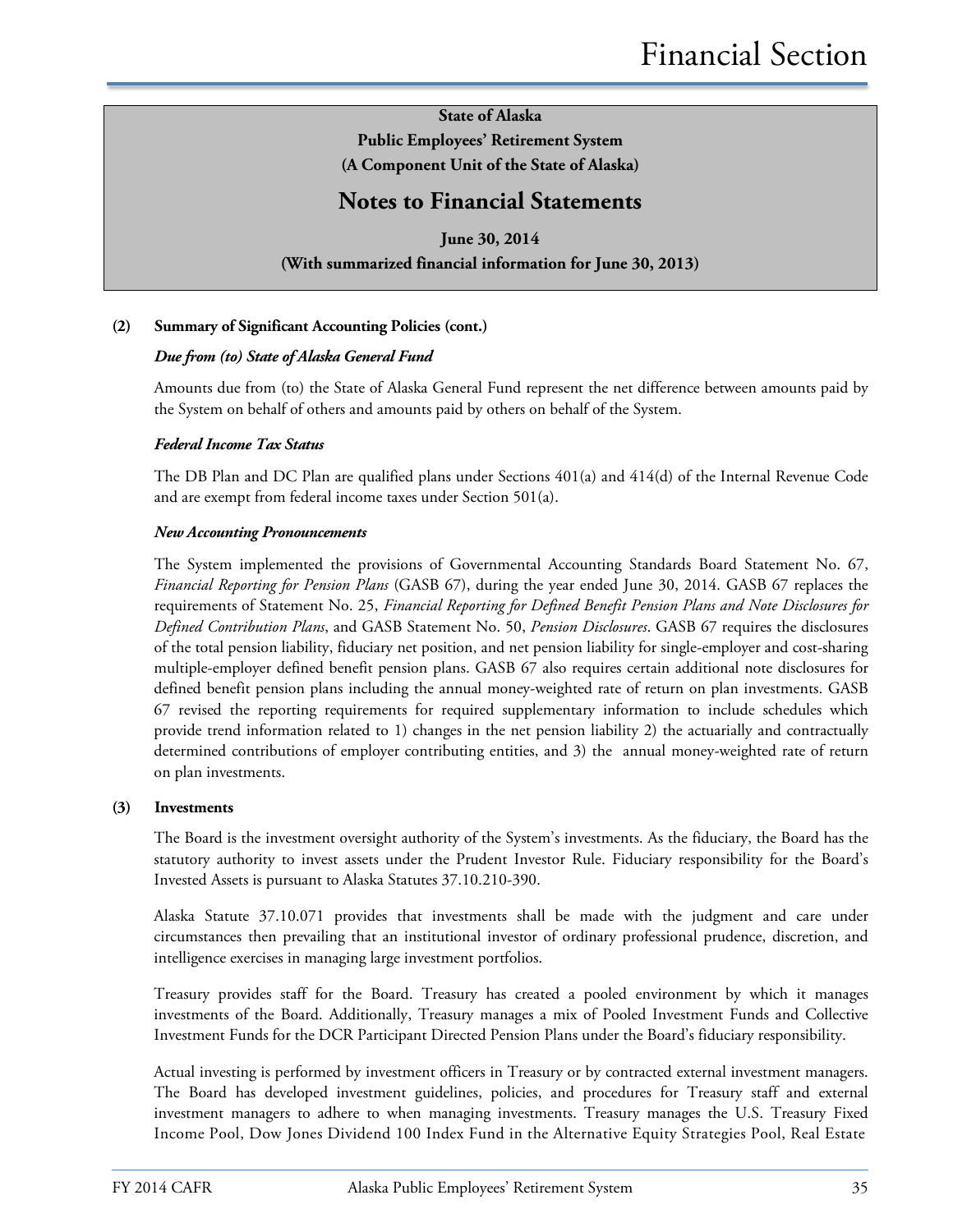### **Notes to Financial Statements**

**June 30, 2014 (With summarized financial information for June 30, 2013)**

### **(3) Investments (cont.)**

Investment Trust Pool, Treasury Inflation Protected Securities (TIPS) Pool, and cash holdings of certain external managers in addition to acting as oversight manager for all externally managed investments. All other investments are managed by external management companies.

The Short-Term Fixed Income Pool is a State pool managed by Treasury that holds investments on behalf of the Board as well as other state funds.

### *Rate of Return*

The money-weighted rate of return expresses investment performance, net of investment expense, adjusted for the changing amounts actually invested. The annual money-weighted rate of return, net of investment expense, for the year ended June 30, 2014 for the defined benefit pension plan is 18.43%.

#### **(4) Deposit and Investment Risk**

### **Interest Rate Risk**

Interest rate risk is the risk that changes in interest rates will adversely affect the fair value of an investment.

#### *Short-Term Fixed Income Pool*

As a means of limiting its exposure to fair value losses arising from increasing interest rates, Treasury's investment policy limits individual fixed rate securities to 14 months to maturity or 14 months expected average life upon purchase. Floating rate securities are limited to three years to maturity or three years expected average life upon purchase. These constraints apply to trade date, except for securities bought at new issue, for which settlement date applies. At June 30, 2014, the expected average life of individual fixed rate securities ranged from 1 day to 2.2 years and the expected average life of floating rate securities ranged from 8 days to 3.2 years.

### *Other Defined Benefit Fixed Income Pools*

Duration is a measure of interest rate risk. It measures a security's sensitivity to a 100-basis point change in interest rates. The duration of a pool is the average fair value weighted duration of each security in the pool taking into account all related cash flows. Treasury uses industry standard analytical software developed by The Yield Book Inc. to calculate effective duration. The software takes into account various possible future interest rates, historical and estimated prepayment rates, options, and other variable cash flows to calculate effective duration.

Through the Board's investment policy, Treasury manages the exposure to fair value losses arising from increasing interest rates by limiting the effective duration of the U.S. Treasury Fixed Income portfolio to ± 20% of the Barclays Capital U.S. Treasury Intermediate Index. The effective duration for the Barclays Capital U.S. Treasury Intermediate Index at June 30, 2014 was 3.63 years.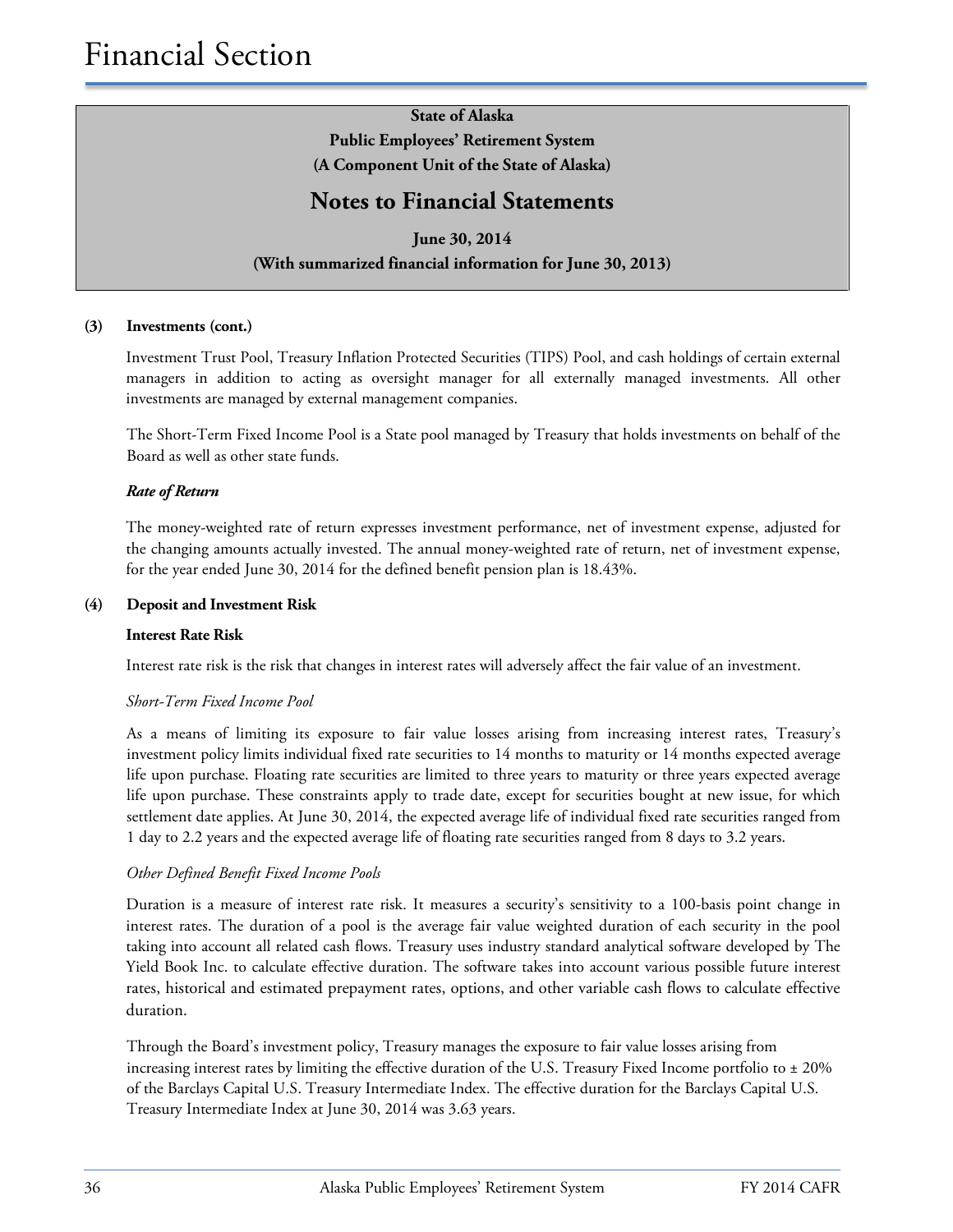### **Notes to Financial Statements**

**June 30, 2014 (With summarized financial information for June 30, 2013)**

### **(4) Deposit and Investment Risk (cont.)**

Through the Board's investment policy, Treasury managed the exposure to fair value losses arising from increasing interest rates by limiting the effective duration of the Taxable Municipal Bond portfolios to  $\pm 20\%$  of the Barclays Capital Aggregate Eligible Taxable Municipal Bond Index. The effective duration for the Barclays Capital Aggregate Eligible Taxable Municipal Bond Index at June 30, 2014 was 11.74 years.

Through the Board's investment policy, Treasury manages the exposure to fair value losses arising from increasing interest rates by limiting the effective duration of the High Yield Fixed Income portfolio to ± 20% of the Bank of America Merrill Lynch U.S. High Yield Master II Constrained Index. The effective duration for the Bank of America Merrill Lynch U.S. High Yield Master II Constrained Index at June 30, 2014 was 4.21 years.

Through the Board's investment policy, Treasury manages the exposure to fair value losses arising from increasing interest rates by limiting the effective duration of the International Fixed Income portfolio to  $\pm 25\%$ of the blended benchmark of 70% Citigroup Non-USD World Government Bond Index and 30% JP Morgan Global Bond Emerging Markets Broad Diversified Index. The effective duration for the Citigroup Non-USD World Government Bond Index at June 30, 2014 was 7.54 years and the effective duration of the JP Morgan Global Bond Index at June 30, 2014 was 4.87, for a blended duration of 6.74 at June 30, 2014.

Through the Board's investment policy, Treasury manages the exposure to fair value losses arising from increasing interest rates by limiting the effective duration of the TIPS portfolio to  $\pm$  20% of the Barclays Capital U.S. TIPS Index, or a reasonable proxy thereof. The average life of the proxy index at June 30, 2014 was 8.21 years.

The Board does not have a policy to limit interest rate risk for the Emerging Debt or Convertible Bond portfolios.

At June 30, 2014, the effective duration of the DB Plan's fixed income pools was as follows (in years):

| U.S. Treasury   | 3.50  |
|-----------------|-------|
| Municipal bonds | 10.81 |
| High yield      | 3.75  |
| International   | 5.82  |
| <b>TIPS</b>     | 6.62  |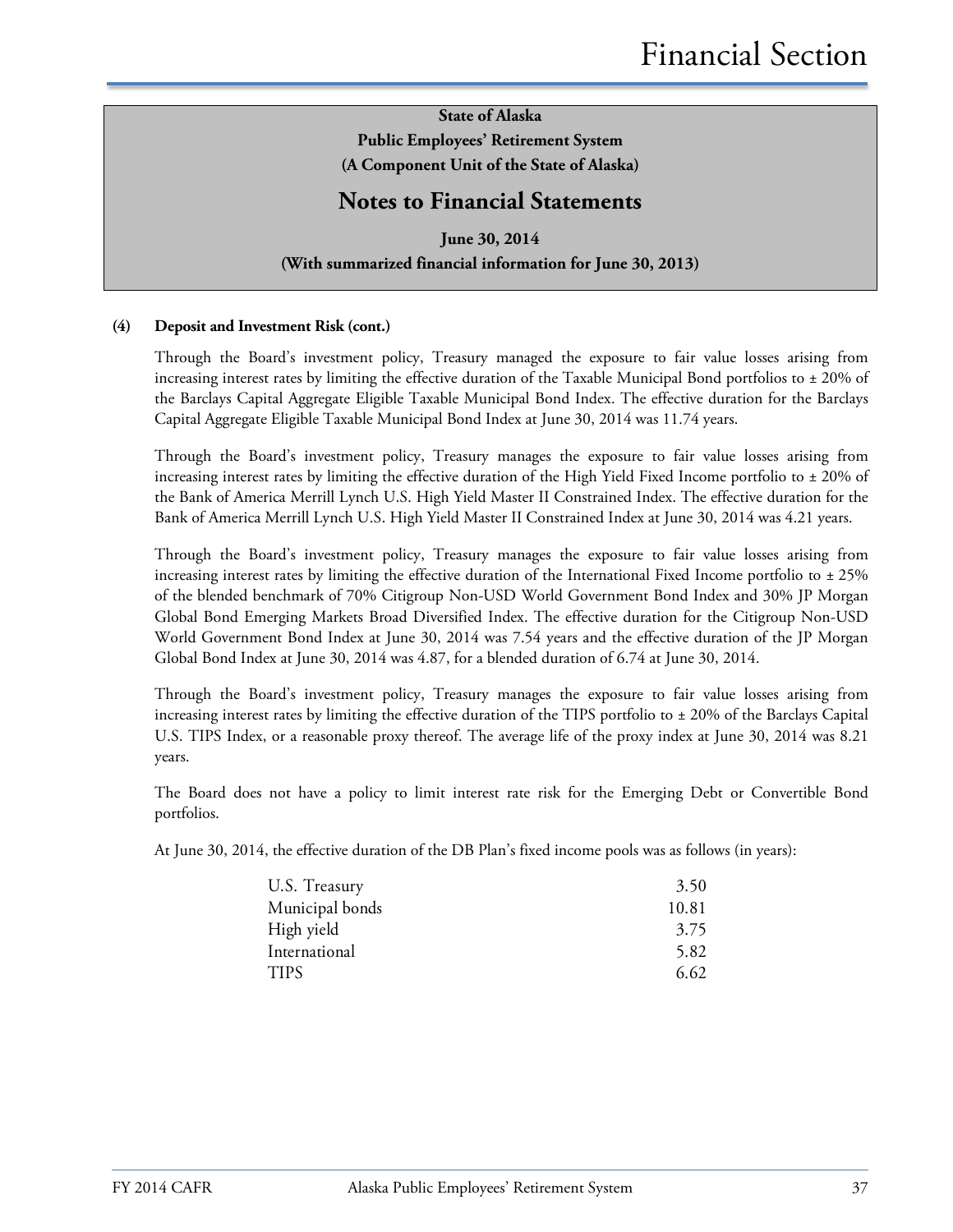### **Notes to Financial Statements**

**June 30, 2014 (With summarized financial information for June 30, 2013)**

### **(4) Deposit and Investment Risk (cont.)**

### *Defined Contribution Pooled Investment Funds*

The Board contracts with an external investment manager, who is given the authority to invest funds in a wholly owned pooled environment to accommodate 13 participant directed funds. Through the Board's investment policy, exposure to fair value losses arising from increasing interest rates is managed by limiting the duration as follows:

Under normal conditions, the Trust will invest in cash equivalent instruments with maturities of less than one year. Additionally, under normal conditions, for government debt, corporate debt, and mortgagebacked securities, duration is limited to ± 0.2 years of the blended benchmark of 70% Barclays U.S. Intermediate Aggregate Bond Index, 15% Barclays U.S. Floating Rate Note Index.

10% Barclays TIPS Index, and 5% Barclays Long U.S. Treasury Bond Index. Further deviations are acceptable if they do not contribute significantly to the overall risk of the portfolio. In no event at time of purchase shall effective duration exceed  $\pm$  0.4 years relative to the index.

At June 30, 2014, the duration of the government corporate debt, and mortgage-backed securities was 3.93 years and the duration of the blended Barclays Bond Index was 3.98 years.

### *Defined Contribution Collective Investment Funds*

The Board does not have a policy to limit interest rate risk for its collective investment funds. At June 30, 2014, the modified duration of collective investment funds that consisted solely of debt securities were as follows SSgA Money Market Trust: 45 days, SSgA World Government Bond Ex-U.S. Index: 7.68 years, SSgA Long U.S. Treasury Bond Index: 16.68 years, SSgA TIPS Index: 7.28 years, Barclays Government Credit Bond Fund: 8.18 years, and the Barclays Intermediate Government Bond Fund: 3.82 years.

### **Credit Risk**

Credit risk is the risk that an issuer or other counter party to an investment will not fulfill its obligations.

Treasury's investment policy has the following limitations with regard to credit risk:

Short-Term Fixed Income Pool investments are limited to instruments with a long-term credit rating of at least A3 or equivalent and instruments with a short-term credit rating of at least P1 or equivalent. Asset backed and nonagency mortgage securities must be rated A3 or equivalent. The A3 rating is defined as the median rating of the following three rating agencies: Standard and Poor's Corporation, Moody's, and Fitch. Asset-backed and nonagency mortgage securities may be purchased if rated by only one of these agencies if they are rated AAA.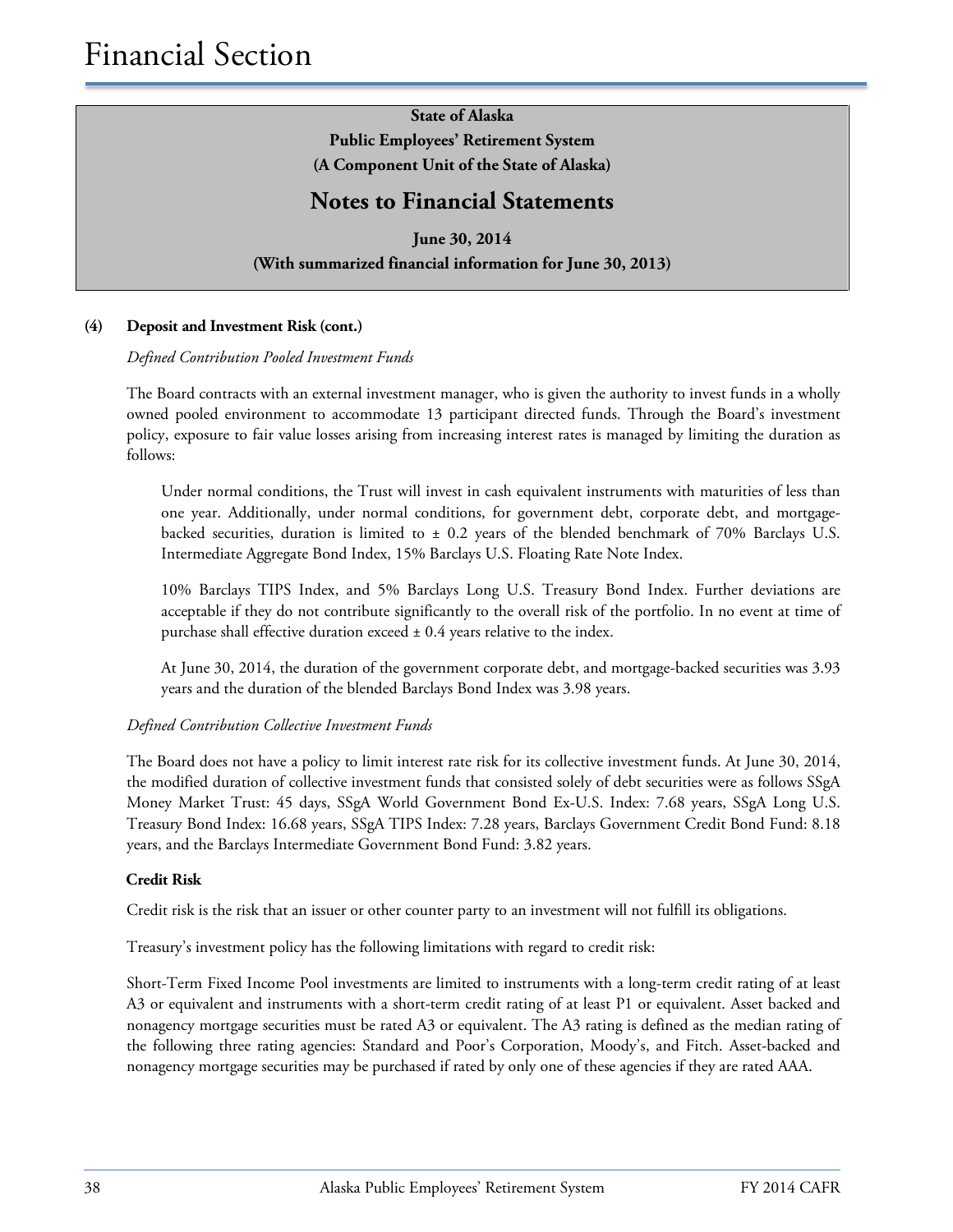### **Notes to Financial Statements**

**June 30, 2014 (With summarized financial information for June 30, 2013)**

### **(4) Deposit and Investment Risk (cont.)**

The Board's investment policy has the following limitations with regard to credit risk:

### **U.S. Intermediate Treasury Fixed Income**

No more than 30% of the portfolio's assets may be invested in securities that are not nominal, U.S. Treasury obligations, or the internally managed short-term or substantially similar portfolio at the time of purchase.

Corporate, asset backed, and nonagency mortgage securities must be investment grade. Investment grade is defined as the median rating of Standard and Poor's, Moody's, and Fitch. Asset backed and nonagency mortgage securities may be purchased if only rated by one of these agencies if they are rated AAA. Corporate bonds may be purchased if rated by two of these agencies.

### **Taxable Municipal Bond Pool**

Commercial paper must carry a rating of at least P-1 by Moody's and A-1 by Standard and Poor's.

At the time of purchase, short-term securities must be rated at least A-2 or equivalent by a Nationally Recognized Statistical Rating Organization (NRSRO) or by the Contractor, if unrated. At the time of purchase, long-term securities must be rated investment grade by an NRSRO or by the Contractor, if unrated. Only one rating is necessary, and the median rating will apply for securities rated by more than one NRSRO.

No more than 20% of the portfolio's assets may be invested in securities that are not rated by an NRSRO.

### **High Yield Fixed Income**

No more than 10% of the portfolio's assets may be invested in securities rated A3 or higher by any rating agency (including government instruments). Cash held in the portfolio will be included in this limitation.

No more than 25% of the portfolio's assets may be invested in securities rated below B3.

No more than 5% of the portfolio's assets may be invested in unrated securities.

The lower of any Standard and Poor's, Moody's, or Fitch rating will be used for limits on securities rated below B3 and the higher rating will be used for limits on securities rated A3 or higher. Only one rating is necessary.

### **International Fixed Income**

Corporate debt and asset backed obligations must be rated investment grade or better by a recognized credit rating agency. In the event of a split rating, the lower of the ratings shall apply for evaluating credit quality.

Commercial paper and Euro commercial paper must be rated A-1 by Standard and Poor's or P-1 by Moody's or the equivalent of a comparable rating agency. In the event a split rating exists, the lower of the ratings shall apply for evaluating credit quality.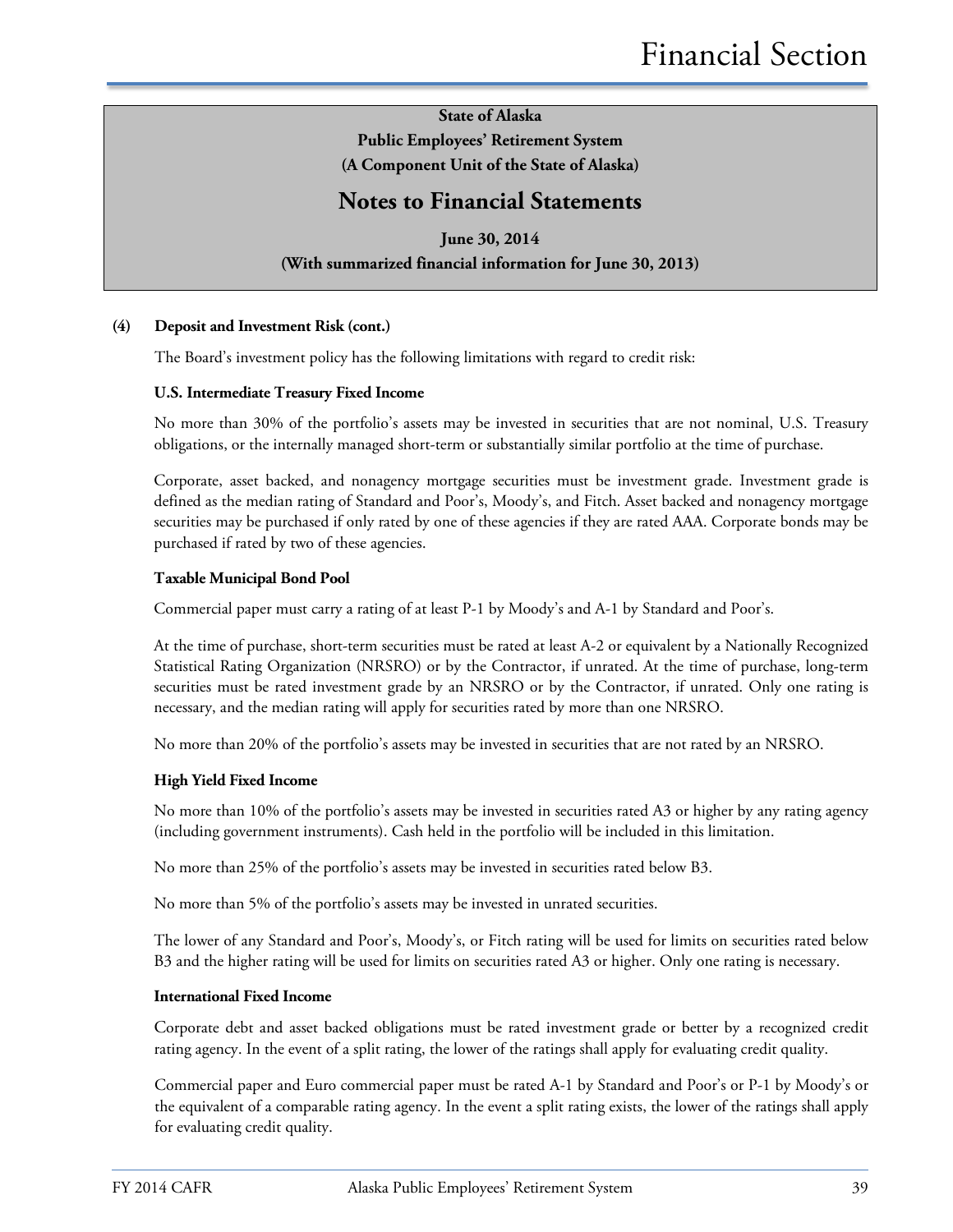### **Notes to Financial Statements**

**June 30, 2014 (With summarized financial information for June 30, 2013)**

### **(4) Deposit and Investment Risk (cont.)**

### **Convertible Bond**

Non-rated convertible securities are permitted provided the Manager is able to assign an appropriate credit rating consistent with the criteria used by Standard and Poor's, Moody's, or Fitch. Non-rated securities are limited to 35% of the total market value of the portfolio. Non-rated securities to which the Manager assigns a noninvestment grade rating are subject to the below investment grade limitation.

The weighted-average rating of the portfolio shall not fall below the Standard and Poor's equivalent of B.

The Manager shall not purchase any security with a credit rating at or below CCC- by Standard and Poor's and C3 by Moody's. However, the manager may continue to hold securities downgraded below CCC- by Standard and Poor's and C3 by Moody's if such an investment is considered appropriate given the Board's investment objective.

### **TIPS**

Commercial paper must be rated at least P-1 by Moody's and A-1 by Standard and Poor's.

No more than 5% of the portfolio's assets may be invested in investment grade corporate debt.

No more than 5% of the portfolio's assets may be invested in BBB+ to BBB- rated debt by Standard and Poor's or the equivalents by Moody's or Fitch.

Non-U.S. Treasury-issued securities must be rated investment grade. The investment grade rating is defined as the median rating of the following three rating agencies: Standard and Poor's, Moody's, and Fitch. Asset backed and nonagency mortgage securities may be purchased if only rated by one of these agencies if they are rated AAA. Corporate bonds may be purchased if rated by two of these agencies.

Domestic Equity (Large Cap and Small Cap) and Broad International Equity:

Corporate debt obligations must carry a rating of at least A or better by Moody's, Standard and Poor's, or Fitch rating services.

Commercial paper must bear the highest rating assigned by Moody's, Standard and Poor's, or Fitch rating services.

The Board does not have a policy to limit the concentration of credit risk for the Emerging Markets Debt Pool or the Collective Investment Funds.

The System's ownership held in the investment pools are not separately rated. See the separately issued report on the State of Alaska Retirement and Benefits Plan Invested Assets for credit ratings of investments within the pools.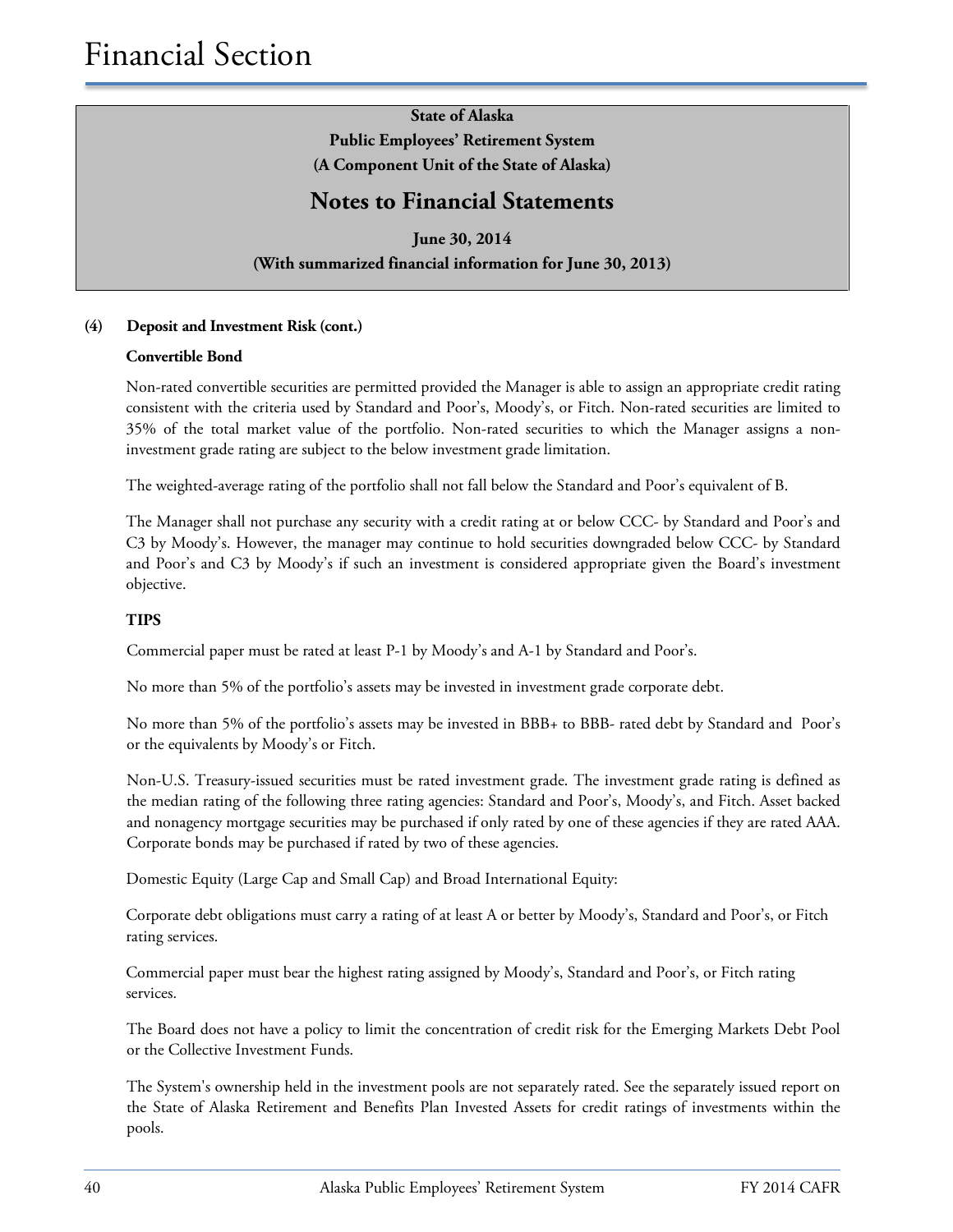### **Notes to Financial Statements**

**June 30, 2014 (With summarized financial information for June 30, 2013)**

### **(4) Deposit and Investment Risk (cont.)**

### **Custodial Credit Risk – Deposits**

Custodial credit risk is the risk that deposits may not be returned in the event of a bank failure. The Board does not have a policy in relation to custodial credit risk for deposits; however, Treasury investment policy requires the State's depository banks to collateralize State deposits to the extent they exceed insurance coverage provided by the Federal Deposit Insurance Corporation, which FDIC provides \$250,000 of coverage. In accordance with Treasury policy, they are required to retain collateral equal to 110% of uninsured deposits.

### **Foreign Currency Risk**

Foreign Currency Risk is the risk that changes in exchange rates will adversely impact the fair value of an investment. The Board's policy with regard to foreign currency risk in the International Fixed Income Pool is to restrict obligations to those issued in the currencies of these countries: Argentina, Australia, Brazil, Canada, Chile, China, Colombia, Czech Republic, Denmark, Egypt, Eurozone sovereign issuers in the aggregate, Hungary, India, Indonesia, Israel, Japan, Malaysia, Mexico, New Zealand, Norway, Peru, Poland, Romania, Russia, Singapore, South Africa, South Korea, Sweden, Switzerland, Thailand, Turkey, United Kingdom, and United States. The Board has no specific policy with regard to foreign currency risk relating to international or private equity. The Board has no policy regarding foreign currency risk in the Defined Contribution Pooled Investment Funds and Collective Investment Funds. However, through its asset allocation policy, the Board limits total investments in international fixed income, global equity ex-U.S., and private equity to the following:

| <b>Fixed income</b> | Global equity ex-U.S. | Private equity pool |
|---------------------|-----------------------|---------------------|
| $7\%$               | 29%                   | 14%                 |

At June 30, 2014, the System had exposure to foreign currency risk within its ownership of the pools. See the separately issued report on the State of Alaska Retirement and Benefits Plan Invested Assets for more detail of foreign currency risk within the pools.

At June 30, 2014, the Board also had exposure to foreign currency risk in the Emerging Markets Equity Pool and the Emerging Markets Debt Pool. These pools consist of investments in commingled funds; therefore, no disclosure of specific currencies is made.

### **Concentration of Credit Risk**

Treasury's policy with regard to concentration of credit risk for the Short-Term Fixed Income Pool is to prohibit the purchase of more than 5% of the portfolio's assets in corporate bonds of any one company or affiliated group. This provision does not apply to securities backed by the full faith and credit of the U.S. government.

The Board's policy with regard to concentration of credit risk for the Retirement Fixed Income, U.S. Treasury Fixed Income, High Yield Fixed Income, International Fixed Income, and Convertible Bond Pools is to prohibit the purchase of more than 5% of the portfolio's assets in corporate bonds of any one company or affiliated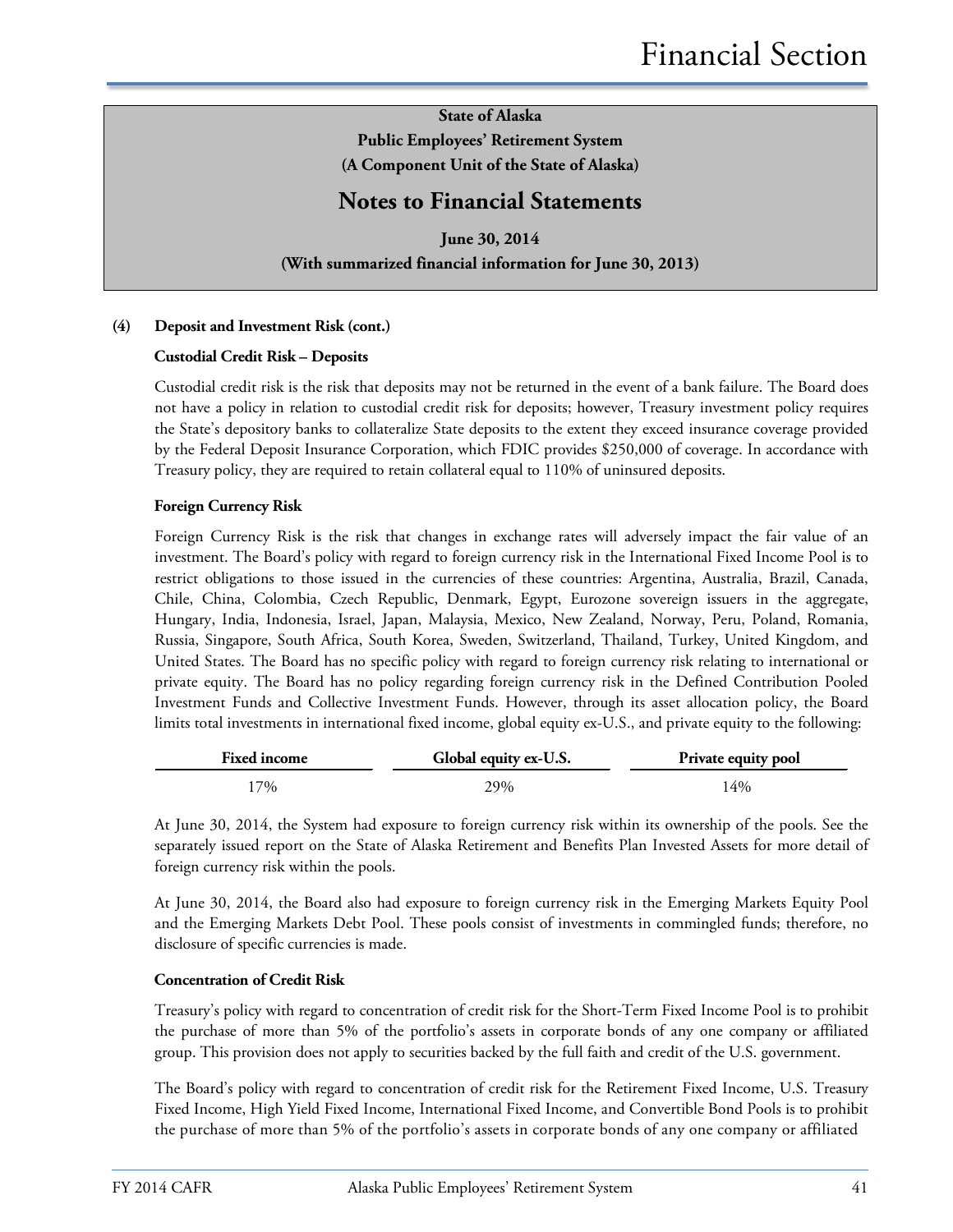### **Notes to Financial Statements**

**June 30, 2014 (With summarized financial information for June 30, 2013)**

### **(4) Deposit and Investment Risk (cont.)**

group. The Board does not have a policy with regard to concentration of credit for the Emerging Markets Debt, Taxable Municipal Bond Pool, or TIPS Pools.

At June 30, 2014, the Board's Invested Assets did not have exposure to any one issuer greater than 5% of total invested assets.

#### **(5) Foreign Exchange, Derivative, and Counterparty Credit Risk**

The investment pools for which the System is a part, are exposed to credit risk on underlying investment derivative instruments that are in asset positions. The International Equity Pool includes foreign currency forward contracts to buy and sell specified amounts of foreign currencies at specified rates on specified future dates. The counterparties to the foreign currency forward contracts consist of a diversified group of financial institutions. For additional information on foreign exchange, derivatives and counterparty credit risk see the separately issued report on the State of Alaska Retirement and Benefits Invested Assets.

### **(6) Net Pension Liability – Defined Benefit Pension Plan**

The components of the net pension liability of the participating employers at June 30, 2014, were as follows (in thousands):

| Total pension liability                                                       | 12,395,578 |
|-------------------------------------------------------------------------------|------------|
| Plan fiduciary net position                                                   | 7,731,438  |
| Employers' net pension<br>liability                                           | 4,664,140  |
| Plan fiduciary net position as a percentage<br>of the total pension liability | 62.37%     |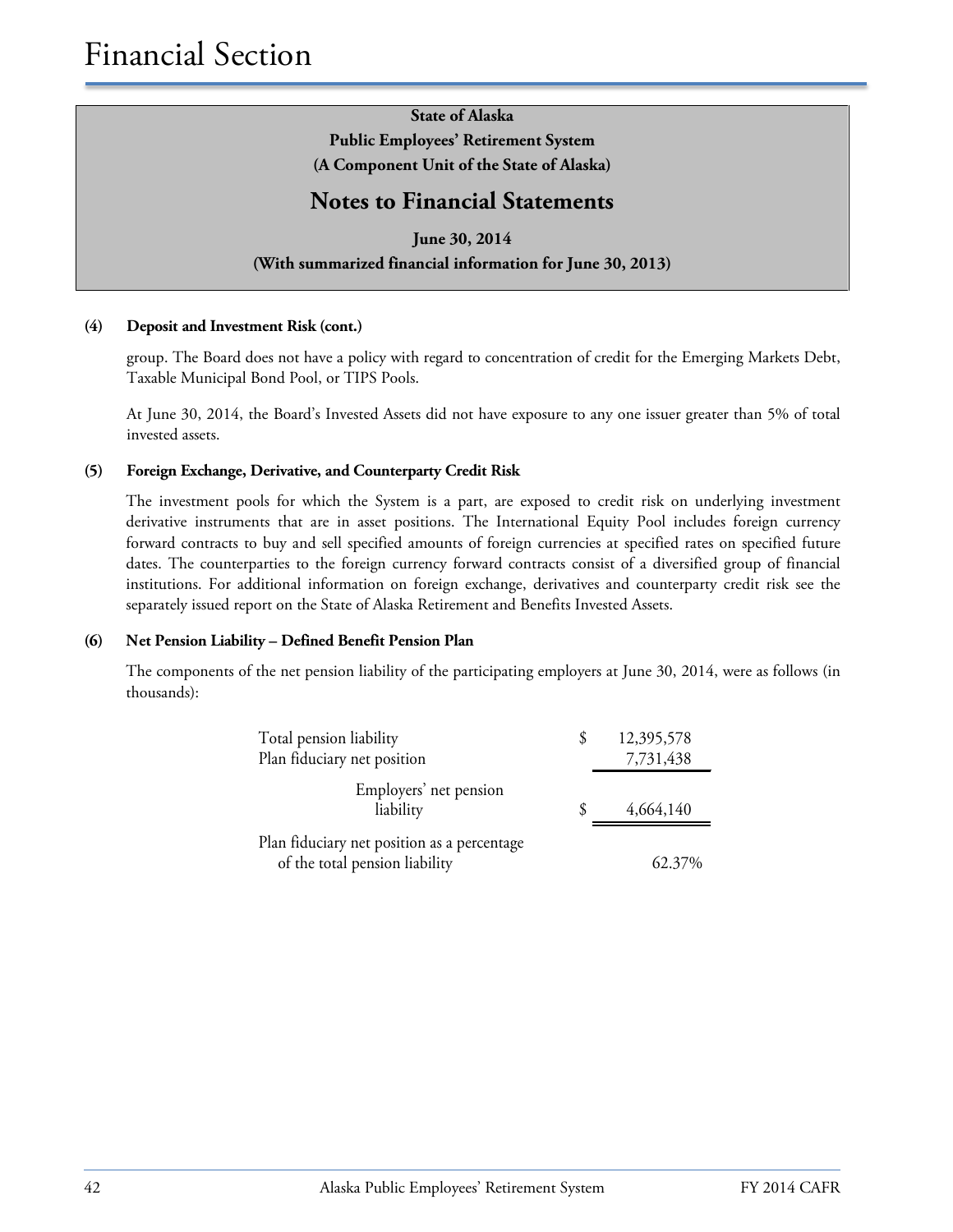**Public Employees' Retirement System**

**(A Component Unit of the State of Alaska)**

### **Notes to Financial Statements**

**June 30, 2014 (With summarized financial information for June 30, 2013)**

### **(6) Net Pension Liability – Defined Benefit Pension Plan (cont.)**

#### *Actuarial Assumptions*

The total pension liability was determined by an actuarial valuation as of June 30, 2013, using the following actuarial assumptions, applied to all periods included in the measurement, and rolled forward to the measurement date of June 30, 2014:

| Inflation                 | 3.12%                                                                                                                                          |
|---------------------------|------------------------------------------------------------------------------------------------------------------------------------------------|
| Salary increases          | Graded by service, from 6.36% to 4.12% for<br>Peace Officer/Firefighter                                                                        |
|                           | Graded by age and service, from 9.60% to 3.62%<br>for All Others                                                                               |
| Investment rate of return | 8.00 %, net of pension plan investment expenses.<br>This is based on an average inflation rate of<br>3.12% and a real rate of return of 4.88%. |

Mortality rates were based on the 1994 Group Annuity Mortality (GAM) Table, sex distinct, 1994 Base Year without margin projected to 2013 using Projection Scale AA, 80% of the male table for males and 60% of the female table for females for pre-termination mortality for Peace Officer/Firefighter, 1994 Base Year without margin projected to 2013 using Projection Scale AA, 75% of the male table for males and 55% of the female table for females for pre-termination mortality for All Others and the 1994 GAM Table, sex-destinct, 1994 Base Year without margin projected to 2013 using Projection Scale AA for males and with a 1-year set-forward for females for post-termination mortality.

The actuarial assumptions used in the June 30, 2013 actuarial valuation were based on the results of an actuarial experience study for the period July 1, 2005 to June 30, 2009, resulting in changes in actuarial assumptions adopted by the Alaska Retirement Management Board to better reflect expected future experience.

The long-term expected rate of return on pension plan investments was determined using a building-block method in which best-estimate ranges of expected future real rates of return (expected returns, net of pension plan investment expense and inflation) are developed for each major asset class. These ranges are combined to produce the long-term expected rate of return by weighting the expected future real rates of return by the target asset allocation percentage and by adding expected inflation. Best estimates of arithmetic real rates of return for each major asset class included in the pension plan's target asset allocation as of June 30, 2014 (see the discussion of the pension plan's investment policy) are summarized in the following table: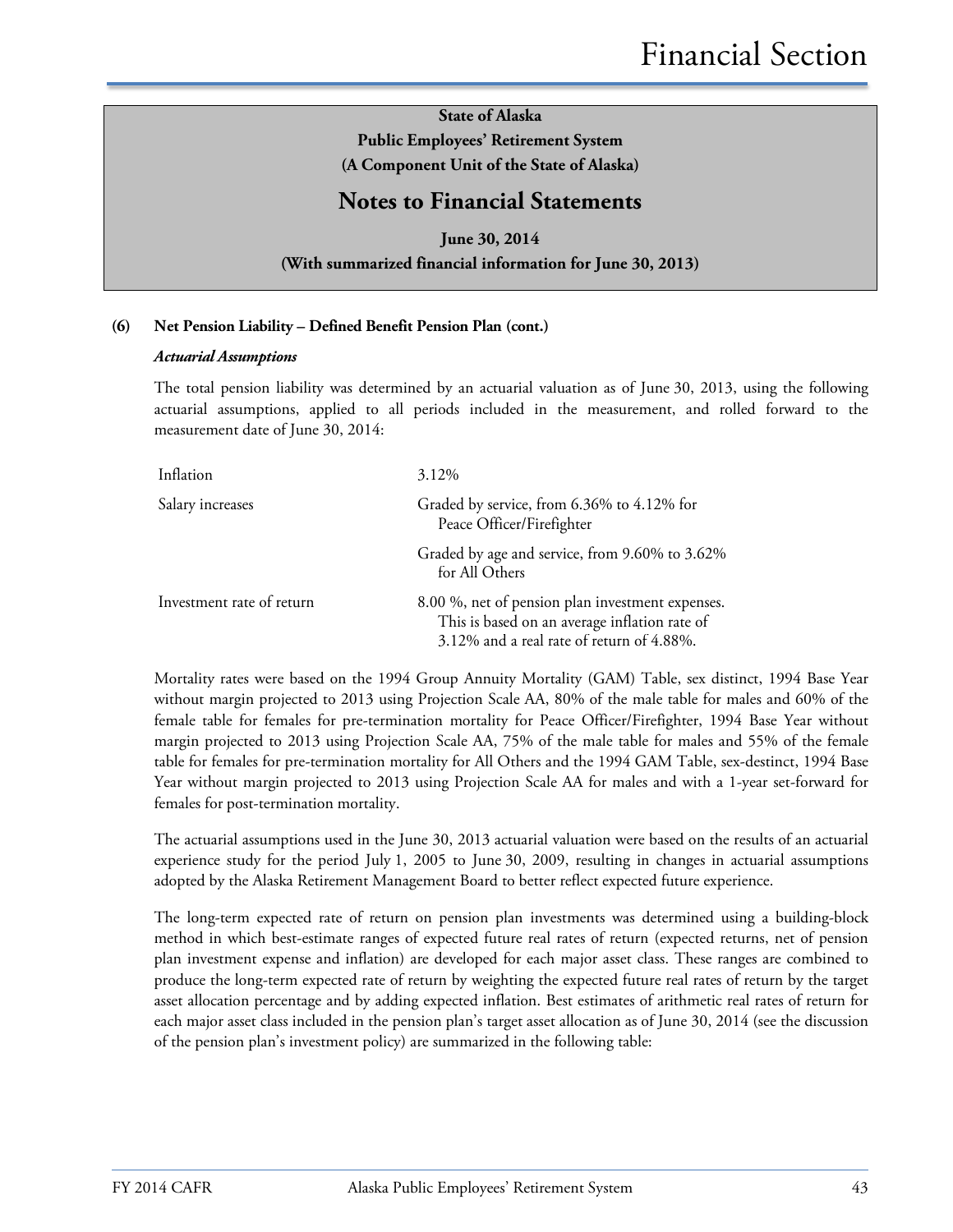### **Notes to Financial Statements**

**June 30, 2014**

**(With summarized financial information for June 30, 2013)**

#### **(6) Net Pension Liability – Defined Benefit Pension Plan (cont.)**

| Asset class             | Long-term<br>expected real<br>rate of return |
|-------------------------|----------------------------------------------|
| Equities:               |                                              |
| Broad domestic equity   | 5.40%                                        |
| Large cap               | 5.25                                         |
| Small/mid cap           | 5.60                                         |
| International equity    | 5.25                                         |
| Emerging markets equity | 5.65                                         |
| Global ex-U.S. equity   | 5.55                                         |
| Fixed income:           |                                              |
| Domestic fixed          | 0.75                                         |
| <b>TIPS</b>             | 0.75                                         |
| Other:                  |                                              |
| Real estate             | 3.95                                         |
| Private equity          | 6.40                                         |
| Hedge funds             | 2.85                                         |
| Cash equivalents        | (0.25)                                       |

#### *Discount Rate*

The discount rate used to measure the total pension liability was 8%. The projection of cash flows used to determine the discount rate assumed that employer and nonemployer State contributions will continue to follow the current funding policy, which meets State statutes. Based on those assumptions, the pension plan's fiduciary net position was projected to be available to make all projected future benefit payments of current plan members. Therefore, the long-term expected rate of return on pension plan investments was applied to all periods of projected benefit payments to determine the total pension liability.

#### *Sensitivity of the Net Pension Liability to Changes in the Discount Rate*

The following presents the net pension liability of the System calculated using the discount rate of 8%, as well as what the Systems' net pension liability would be if it were calculated using a discount rate that is 1-percentage-point lower (7%) or 1-percentage-point higher (9%) than the current rate (in thousands):

|                       |                     | Current                  |                         |
|-----------------------|---------------------|--------------------------|-------------------------|
|                       | 1% Decrease<br>(7%) | discount rate<br>$(8\%)$ | 1\% Increase<br>$(9\%)$ |
| Net pension liability | 6,115,582           | 4,664,140                | 3,441,889               |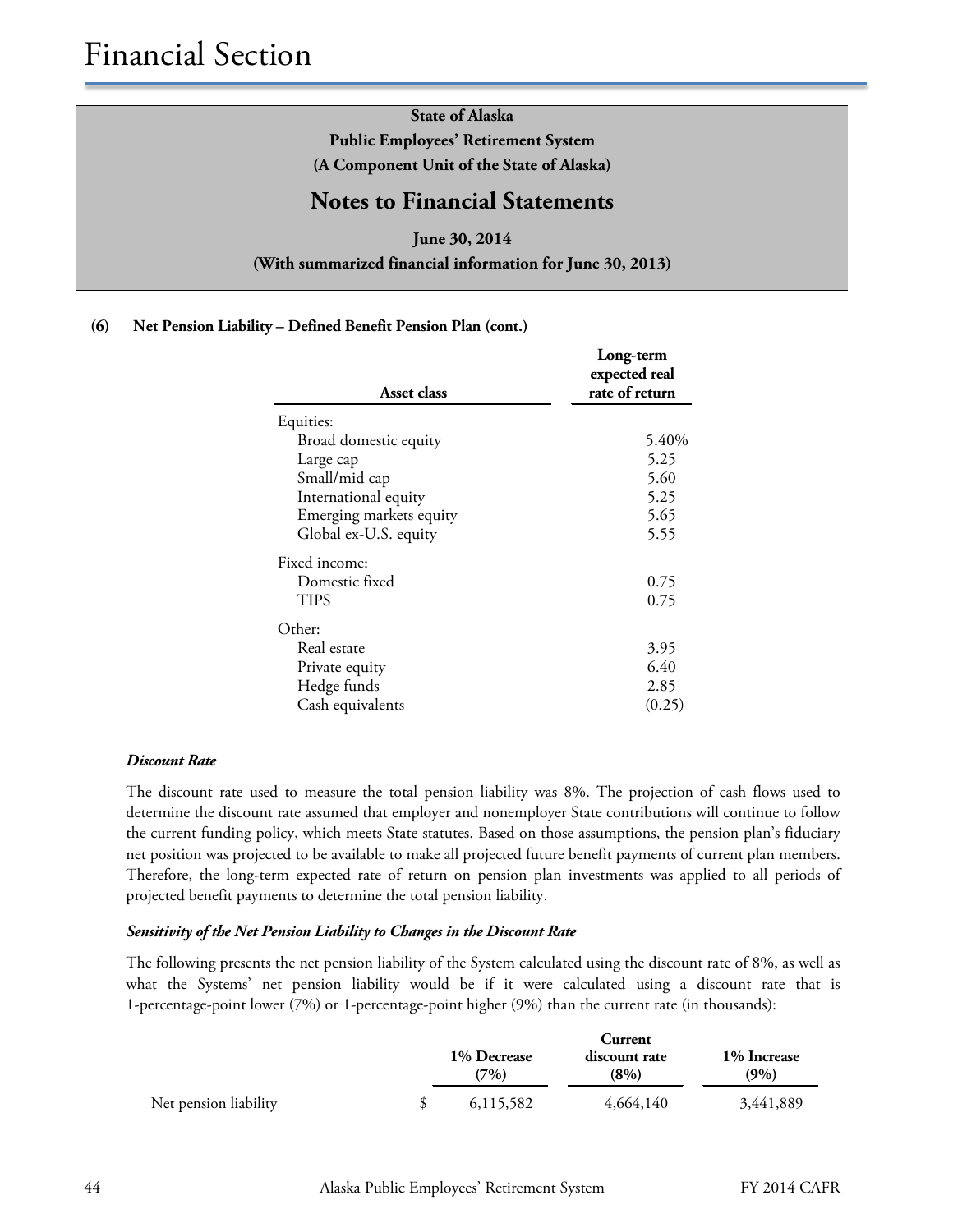### **Notes to Financial Statements**

**June 30, 2014**

#### **(With summarized financial information for June 30, 2013)**

### **(7) Defined Benefit OPEB Funding Status**

The funded status of the occupational death and disability, retiree healthcare trust, and retiree medical benefits is as follows (in thousands):

|                           | Actuarial<br>valuation<br>date | Actuarial<br>accrued<br>liability<br>(AAL)<br>entry age | Actuarial<br>valuation<br>assets | Funded<br>ratio | Unfunded<br>actuarial<br>accrued<br>liability<br>(UAAL) | Covered<br>payroll | <b>UAAL</b><br>as a<br>percentage<br>of covered<br>payroll |
|---------------------------|--------------------------------|---------------------------------------------------------|----------------------------------|-----------------|---------------------------------------------------------|--------------------|------------------------------------------------------------|
| Death and disability plan | June 30, 2013                  | 3,603                                                   | 11,373                           | 315.7%          | (7,770)                                                 | 590,380            | $(1.3)\%$                                                  |
| Healthcare trust          | June 30, 2013                  | 12,281,372                                              | 5,651,877                        | 46.0            | 6,629,495                                               | 1,534,665          | 432.0                                                      |
| Retiree medical           | June 30, 2013                  | 69,144                                                  | 20,336                           | 29.4            | 48,808                                                  | 590,380            | 8.3                                                        |

The funding ratio as of June 30, 2013 has decreased. The decrease in funding ratio is primarily due to the asset smoothing method, which recognizes 20% of gains/losses over a five-year period. The asset return based on actuarial values was 3.7%, well below the expected return of 8%. This decrease was combined with a positive experiences in demographic experience and retiree medical costs, which when factored in with other factors resulted in the slight decrease.

Actuarial valuations of an ongoing plan involve estimates of the value of reported amounts and assumptions about the probability of occurrence of events far into the future. Examples include assumptions about future employment, mortality, and healthcare cost trend. Actuarially determined amounts are subject to continual revisions as actual results are compared with past expectations and new estimates are made about the future. The schedules of funding progress, presented as required supplementary information following the notes to the financial statements, present multiyear trend information about whether the actuarial values of plan assets are increasing or decreasing over time relative to the actuarial accrued liabilities for benefits.

The accompanying schedules of contributions (unaudited) from employers present trend information about the amounts contributed to the plan by employers in comparison to the actuarially required contribution (ARC), an amount that is actuarially determined in accordance with the parameters of GASB 43. The ARC represents a level of funding that, if paid on an ongoing basis, is projected to cover normal cost for each year and amortize any unfunded actuarial liabilities (or funding excess) over a period not to exceed 30 years.

Projections of benefits for financial reporting purposes are based on the substantive plan (the plan as understood by the employer and plan members) and include the types of benefits provided at the time of each valuation and the historical pattern of sharing benefit costs between the employer and the plan members to that point. The actuarial method and assumptions used include techniques that are designed to reduce the effects of short-term volatility in actuarial accrued liabilities and the actuarial value of assets, consistent with the long-term perspective of the calculations. Additional information as of the latest actuarial valuation is as follows: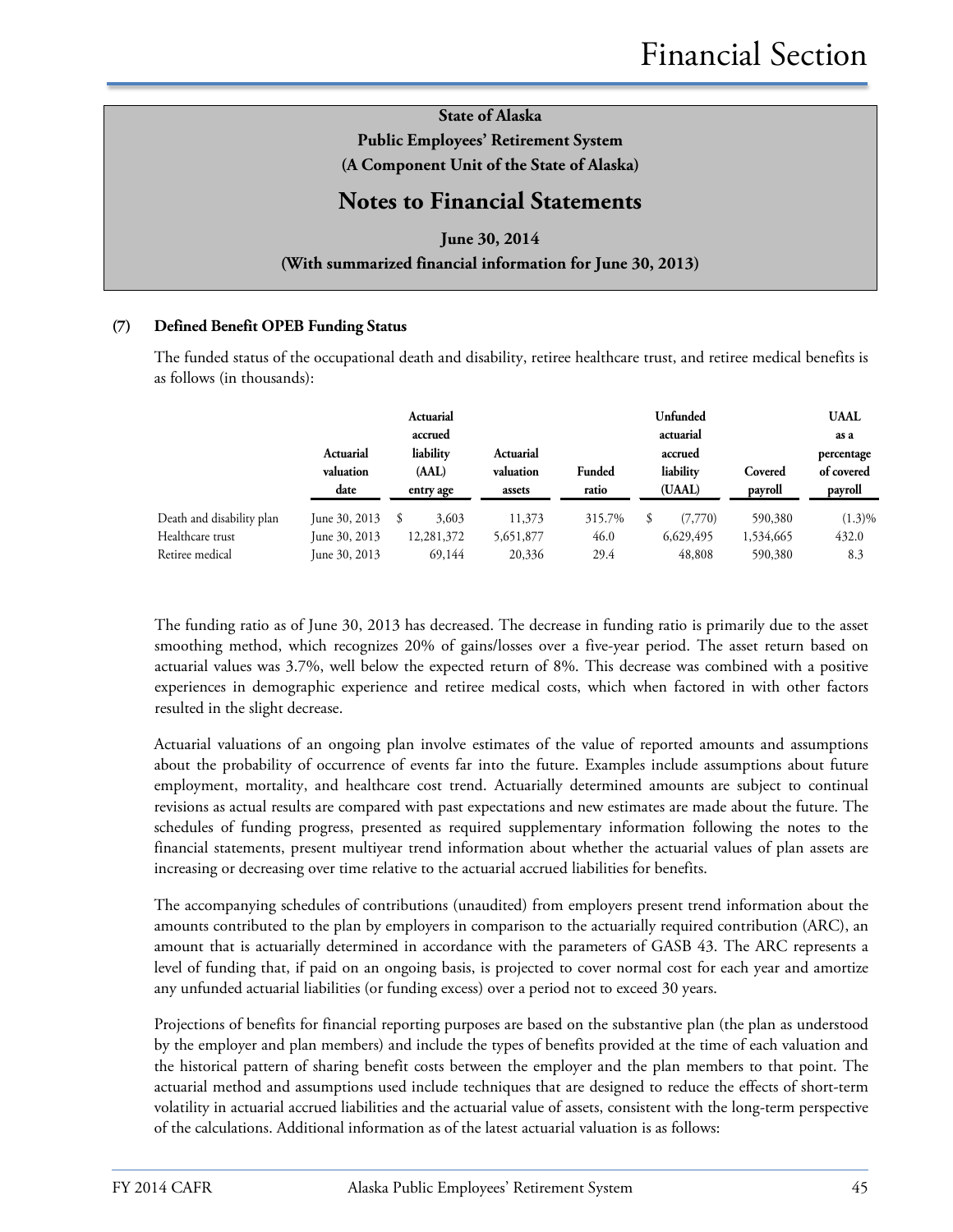| <b>State of Alaska</b>                     |
|--------------------------------------------|
| <b>Public Employees' Retirement System</b> |
| (A Component Unit of the State of Alaska)  |

# **Notes to Financial Statements**

**June 30, 2014**

#### **(With summarized financial information for June 30, 2013)**

#### **(7) Defined Benefit OPEB Funding Status (cont.)**

|                                                                                                                | June 30, 2013                                                                                                                                                                                                                                                                                                                                                                                                                                                         |
|----------------------------------------------------------------------------------------------------------------|-----------------------------------------------------------------------------------------------------------------------------------------------------------------------------------------------------------------------------------------------------------------------------------------------------------------------------------------------------------------------------------------------------------------------------------------------------------------------|
|                                                                                                                | <b>Defined Benefit</b>                                                                                                                                                                                                                                                                                                                                                                                                                                                |
| Actuarial cost method                                                                                          | Entry age normal; level percentage of pay normal cost basis for pension;<br>level dollar normal cost basis for healthcare                                                                                                                                                                                                                                                                                                                                             |
| Amortization method                                                                                            | Level dollar, closed                                                                                                                                                                                                                                                                                                                                                                                                                                                  |
| Equivalent single amortization period                                                                          | 17 years                                                                                                                                                                                                                                                                                                                                                                                                                                                              |
| Asset valuation method                                                                                         | 5-year smoothed fair value                                                                                                                                                                                                                                                                                                                                                                                                                                            |
| Actuarial assumptions:<br>Investment rate of return<br>Projected salary increases<br>Cost-of-living adjustment | 8.00% for pension, 5.41% for healthcare; includes price inflation at 3.12%<br>Peace officer/firefighter: merit $-2.75%$ per the first 4 years of employement,<br>grading down to 0.5% at 7 years and thereafter. Productivity $-0.5%$ per<br>year.<br>Others: merit $-6.00\%$ per year grading down to 2.00% after 5 years; for<br>more than 6 years of service, 1.50% grading down to 0.0%. Productivity -<br>$0.5\%$ per year.<br>Postretirement pension adjustment |
|                                                                                                                | June 30, 2013                                                                                                                                                                                                                                                                                                                                                                                                                                                         |
|                                                                                                                | <b>ODD</b> and Retiree Medical                                                                                                                                                                                                                                                                                                                                                                                                                                        |
| Actuarial cost method                                                                                          | Entry age normal; level percentage of pay normal cost basis for occupational<br>death and disability; level dollar normal cost basis for retiree medical                                                                                                                                                                                                                                                                                                              |
| Amortization method                                                                                            | Level percent of pay, closed with bases established annually                                                                                                                                                                                                                                                                                                                                                                                                          |

Equivalent single amortization period 25 years Asset valuation method 5-year smoothed market 80%/120% of fair value corridor Actuarial assumptions:<br>Investment rate of return

8.00%; includes inflation at 3.12%

Projected salary increases Peace officer/firefighter: merit - 2.74% per year for the first 4 years of employment, grading down 0.5% at 4 years and thereafter. Productivity – 0.5% per year.

Others: merit – 5.98% per year, grading down to 1.99% after 5 years; for more than 6 years of service, 1.49% grading down to 0.0%. Productivity – 0.5% per year.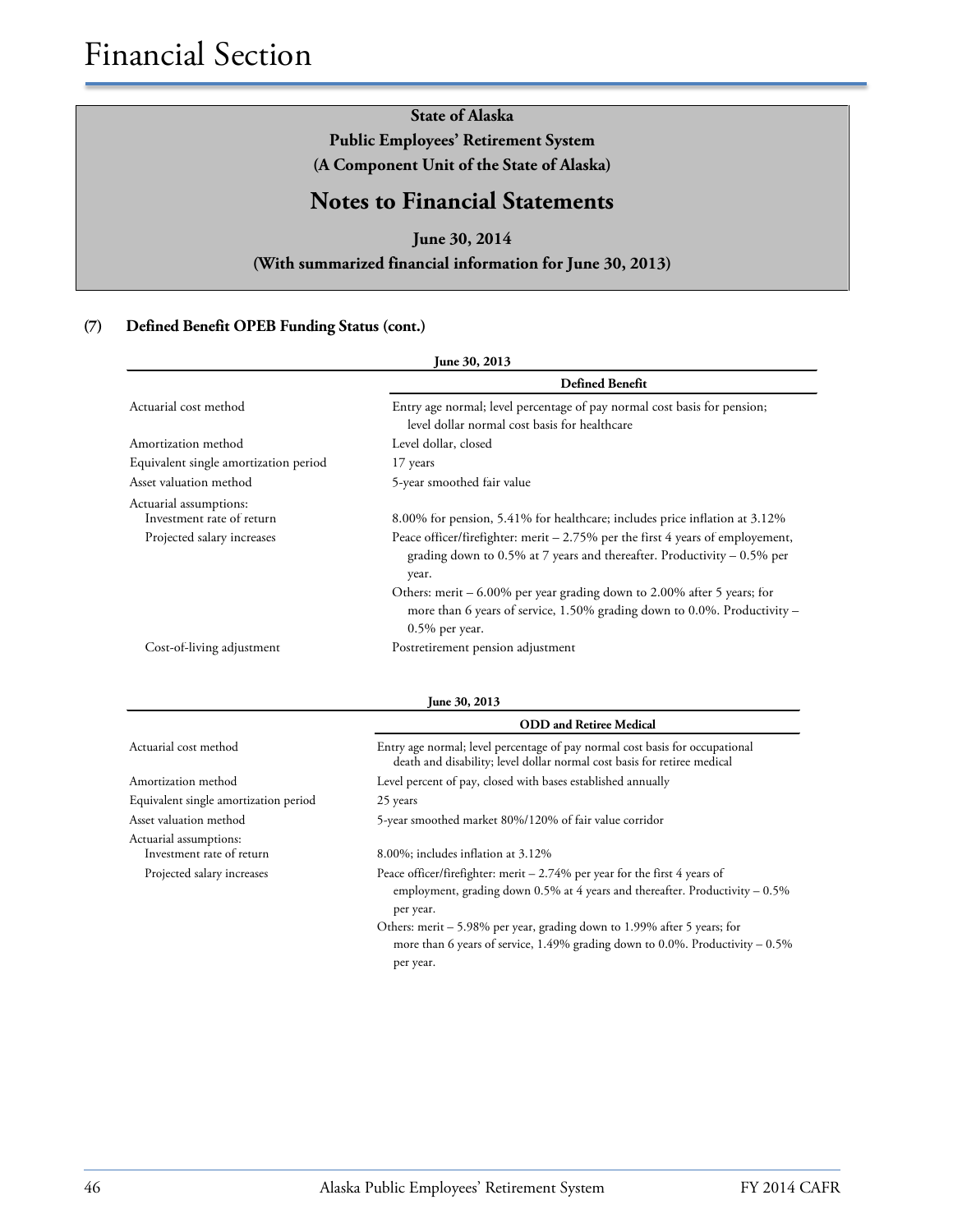### **Notes to Financial Statements**

**June 30, 2014**

### **(With summarized financial information for June 30, 2013)**

### **(7) Defined Benefit OPEB Funding Status (cont.)**

**Medical Medical Prescription Fiscal year pre-65 post-65 drugs** 8.7% 6.4% 6.3% 8.5 6.3 6.2 8.0 6.3 6.2 7.5 6.2 6.1 7.0 6.1 6.0 6.6 6.1 5.8 6.4 6.1 5.8 6.0 6.0 5.7 5.0 5.0 5.0 4.5 4.5 4.5 2020 2017 2025 2050 2100 2014 2015 2016 2018 2019

Health cost trend for occupational death and disability and retiree medical plans is as follows:

GASB 43 requires that the discount rate used in the valuation be the estimated long-term yield on investments that are expected to finance postemployment benefits. Depending on the method by which a plan is financed, the relevant investments could be plan assets, employer assets, or a combination of plan and employer assets. The investment return should reflect the nature and the mix of both current and expected investments and the basis used to determine the actuarial value of assets.

The System's retiree healthcare benefits are partially funded. GASB outlines two reasonable methods of developing a blended discount rate when a plan is partially funded. These methods base the proportion of assumed plan and employer asset returns on (1) the funded ratio and (2) the percentage of the ARC actually being contributed to the plan. The State has utilized the second methodology to develop a discount rate of 5.41% as of June 30, 2011, to be used for fiscal 2014 disclosure.

The System's retiree medical benefits are fully funded. Therefore, the 8.00% discount rate used for GASB 25 reporting is also applied herein for GASB 43 reporting.

Based on GASB accounting rules, the retiree drug subsidy (RDS) the State receives under Medicare Part D has not been recognized for GASB 43 disclosure purposes.

Disregarding future Medicare Part D payments, the fiscal 2016 employer ARC for accounting purposes is 1.95% of pay for retiree medical benefits and 2.25% of pay for retiree medical and death and disability benefits combined.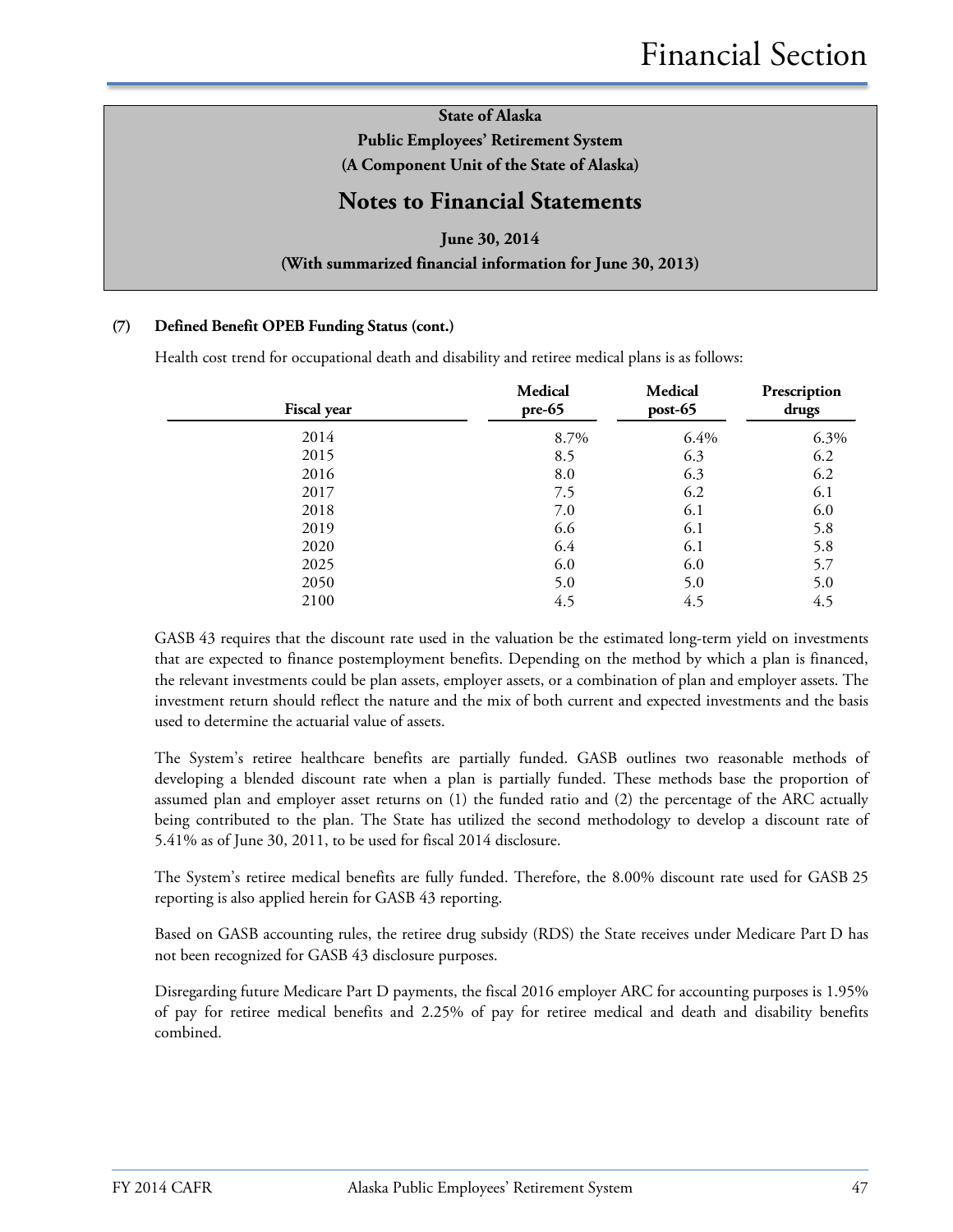### **Notes to Financial Statements**

**June 30, 2014 (With summarized financial information for June 30, 2013)**

### **(8) Claims Payable**

The liability for claims incurred but not reported represents the estimated amounts necessary to settle all outstanding claims, incurred but not reported, as of the balance sheet date. The Alaska Retiree Healthcare Trust and Retiree Medical Plan's reserve estimates are based primarily on historical development patterns adjusted for current trends that would modify past experience. Claims are reevaluated periodically to consider the effects of inflation, claims settlement trends, and other economic factors. The process of establishing loss reserves is subject to uncertainties that are normal, recurring, and inherent in the healthcare business.

Changes in the balances of claims liabilities are as follows (in thousands):

|                                                                                                                    | 2014                  | 2013                 |
|--------------------------------------------------------------------------------------------------------------------|-----------------------|----------------------|
| Beginning of year:<br>Due to State of Alaska General Fund for<br>outstanding warrants<br>Incurred but not reported | \$<br>54,764          | 35,967               |
| Total, beginning of year                                                                                           | 54,764                | 35,967               |
| Benefit deductions<br>Benefits paid                                                                                | 355,487<br>(361, 971) | 370,314<br>(351,517) |
| Total, end of year                                                                                                 | \$<br>48,280          | 54,764               |
| End of year:<br>Due to State of Alaska General Fund for<br>outstanding warrants<br>Incurred but not reported       | \$<br>48,280          | 54,764               |
| Total, end of year                                                                                                 | \$<br>48,280          | 54,764               |
|                                                                                                                    |                       |                      |

### **(9) Commitments and Contingencies**

#### *Commitments*

The Board entered into agreements through external managers to provide capital funding for limited partnerships in the domestic equity, private equity, energy, and real estate portfolios. At June 30, 2014, the Board's unfunded commitments were as follows (in thousands):

| Portfolio       |   | Unfunded<br>commitment | Estimated to be paid through                              |
|-----------------|---|------------------------|-----------------------------------------------------------|
| Domestic equity | S | 10,048                 | May be canceled annually in December with 90 day's notice |
| Private equity  |   | 694,103                | Fiscal year 2022                                          |
| Energy          |   | 72,039                 | Fiscal year 2023                                          |
| Real estate     |   | 310,920                | Fiscal year 2024                                          |
|                 | S | 1,087,110              |                                                           |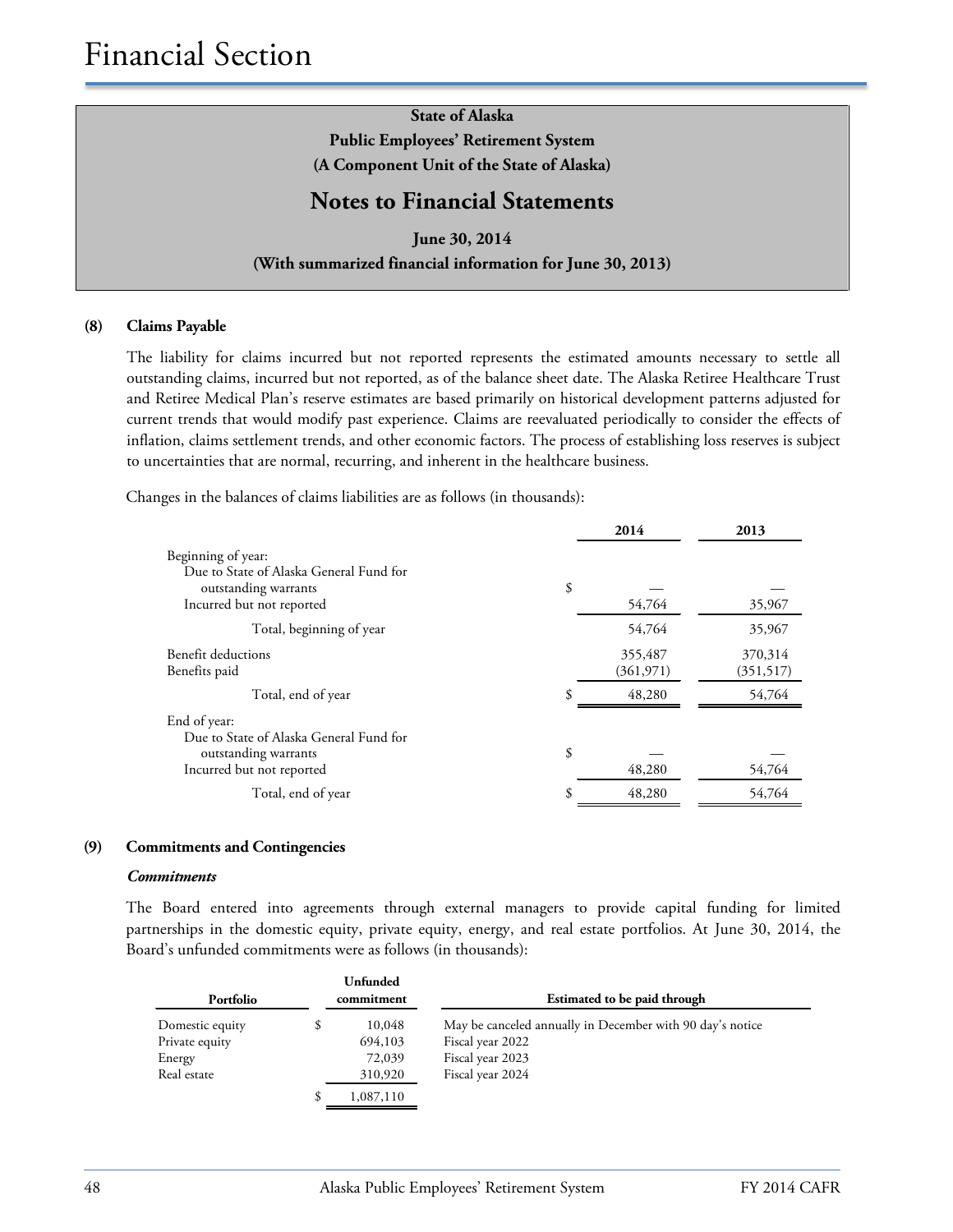### **Notes to Financial Statements**

**June 30, 2014 (With summarized financial information for June 30, 2013)**

### **(9) Commitments and Contingencies (cont.)**

### *Contingencies*

The Division of Retirement and Benefits (the Division) is a defendant in various lawsuits. Although the outcome of these lawsuits is not presently determinable, in the opinion of the Division's counsel, the resolution of these matters will not have a material adverse effect on the financial condition of the Division.

### **(10) Medicare Part D Retiree Drug Subsidy**

One of the provisions of Medicare Part D provides sponsors of pension healthcare plans the opportunity to receive a RDS payment if the sponsor's plan provides a prescription drug benefit that is actuarially equivalent to the Medicare Part D benefit. The RDS is equal to 28% of the amount of eligible prescription drug benefit costs of retirees who are eligible for, but not enrolled in, Medicare Part D, by virtue of continuing to be covered by the sponsor's plan. The Alaska Retiree Healthcare Trust was approved for participation in the Medicare Part D program beginning calendar year 2006.

### **(11) Early Retiree Reinsurance Program**

The Early Retiree Reinsurance Program (ERRP) was a temporary program that provided reimbursement to participating employment-based plans for a portion of the costs of health benefits for retirees age 55 and older who are not eligible for Medicare, and their spouses and surviving spouses and dependents. The amount of the reimbursement to the plan is up to 80% of claims cost for health benefits between \$15,000 and \$90,000. The program was authorized by the Affordable Care Act as part of the U.S. government health reform package. The plan started participation in the ERRP program beginning calendar year 2011. The program ended on January 1, 2014.

### **(12) Subsequent Events**

In 2014 as part of the State's Fiscal Year 2015 Capital Budget, Senate Bill 119 appropriates \$1 billion from the Constitutional Budget Reserve Fund to the Department of Administration for deposit in the Defined Benefit Pension fund. In addition, House Bill 385 specifies that the level percent of pay methodology based on amortization of the past service liability for a closed term of 25 years will be used in the calculation of the appropriate contribution rate for liquidating the past service liability of the Defined Benefit Pension plan.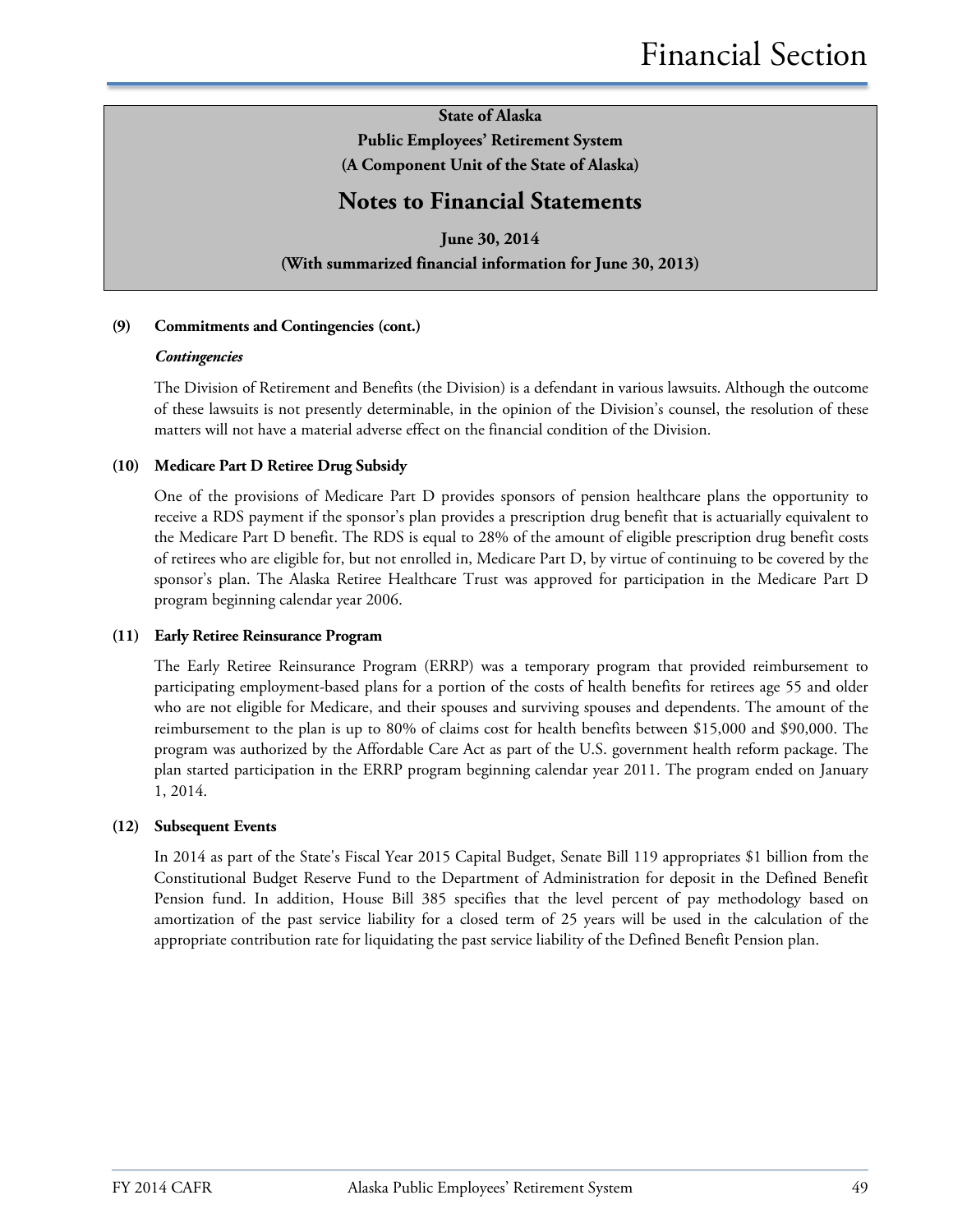# **REQUIRED SUPPLEMENTARY INFORMATION (Unaudited)**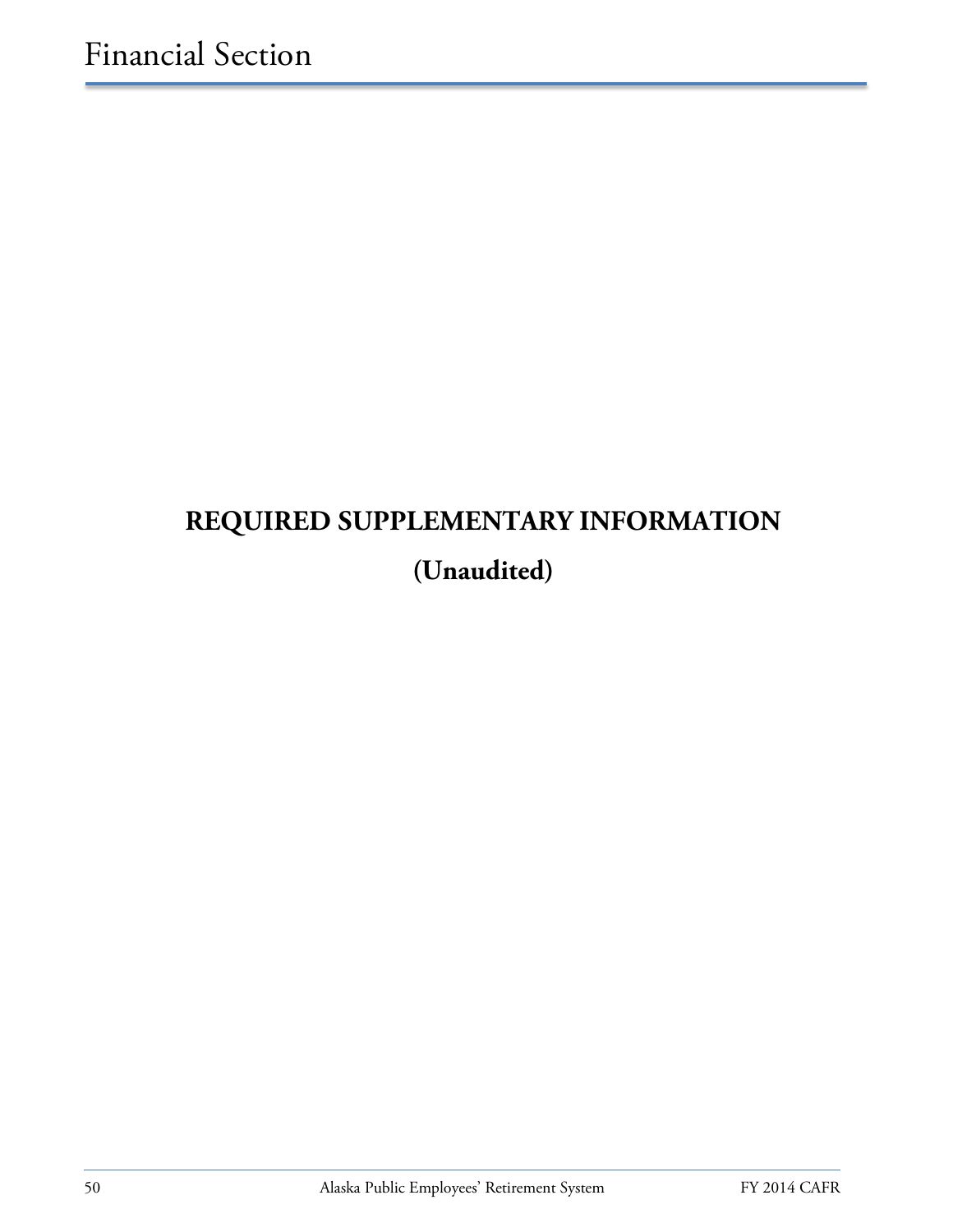**Public Employees' Retirement System**

**(A Component Unit of the State of Alaska)**

# **Required Supplementary Information (Unaudited) Schedule of Changes in Employer Net Pension Liability and Related Ratios – Defined Benefit Pension Plan**

**June 30, 2014**

|  | (In thousands) |
|--|----------------|
|--|----------------|

|                                                                                                                                                                                                                                                                                            | 2014                                                                       | 2013                                                                     | 2012                                                                  |
|--------------------------------------------------------------------------------------------------------------------------------------------------------------------------------------------------------------------------------------------------------------------------------------------|----------------------------------------------------------------------------|--------------------------------------------------------------------------|-----------------------------------------------------------------------|
| Total pension liability:<br>Service cost<br>Interest<br>Changes of benefit terms                                                                                                                                                                                                           | \$<br>160,828<br>940,786                                                   | 167,203<br>927,692                                                       | 172,968<br>887,361                                                    |
| Differences between expected and actual<br>experience<br>Changes of assumptions<br>Benefit payments, including refunds of<br>member contributions                                                                                                                                          | (651, 917)                                                                 | 56,229<br>(634, 187)                                                     | 42,847<br>(593, 279)                                                  |
| Net change in total pension liability                                                                                                                                                                                                                                                      | 449,697                                                                    | 516,937                                                                  | 509,897                                                               |
| Total pension liability - beginning                                                                                                                                                                                                                                                        | 11,945,881                                                                 | 11,428,944                                                               | 10,919,047                                                            |
| Total pension liability – ending (a)                                                                                                                                                                                                                                                       | 12,395,578                                                                 | 11,945,881                                                               | 11,428,944                                                            |
| Plan fiduciary net position:<br>Contributions - employer<br>Contributions - member<br>Contributions - nonemployer entity (State)<br>Total net investment income<br>Other miscellaneous income<br>Benefit payments, including refunds of member<br>contributions<br>Administrative expenses | 206,204<br>106,565<br>176,794<br>1,207,484<br>49<br>(651, 917)<br>(8, 223) | 179,976<br>110,808<br>164,087<br>738,656<br>28<br>(610, 247)<br>(7, 120) | 182,695<br>112,703<br>130,912<br>1,650<br>35<br>(570, 883)<br>(6,743) |
| Net change in plan fiduciary net position                                                                                                                                                                                                                                                  | 1,036,956                                                                  | 576,188                                                                  | (149, 631)                                                            |
| Plan fiduciary net position - beginning                                                                                                                                                                                                                                                    | 6,694,482                                                                  | 6,118,294                                                                | 6,267,925                                                             |
| Plan fiduciary net position $-$ ending (b)                                                                                                                                                                                                                                                 | 7,731,438                                                                  | 6,694,482                                                                | 6,118,294                                                             |
| Plan's net pension liability (a) - (b)                                                                                                                                                                                                                                                     | \$<br>4,664,140                                                            | 5,251,399                                                                | 5,310,650                                                             |
| Plan fiduciary net position as a percentage<br>of the total pension liability                                                                                                                                                                                                              | 62.37%                                                                     | 56.04%                                                                   | 53.53%                                                                |
| Covered-employee payroll                                                                                                                                                                                                                                                                   | \$<br>1,405,198                                                            | 1,534,665                                                                | 1,522,399                                                             |
| Net pension liability as a percentage of<br>covered-employee payroll                                                                                                                                                                                                                       | 331.92%                                                                    | 342.19%                                                                  | 348.83%                                                               |

See accompanying independent auditors' report.

This schedule is intended to present information for 10 years. Additional years will be displayed as they become available.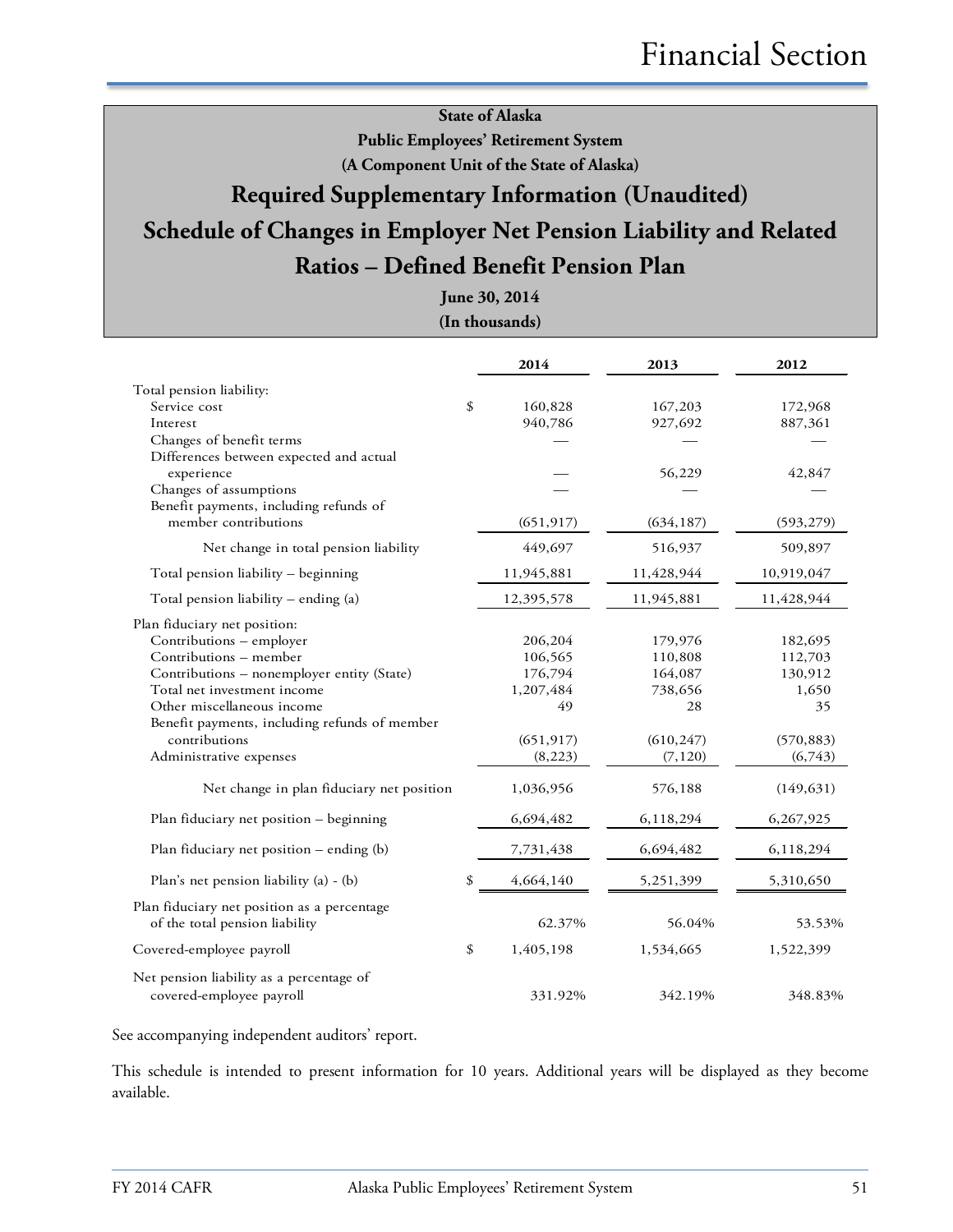**State of Alaska Public Employees' Retirement System (A Component Unit of the State of Alaska) Required Supplementary Information (Unaudited) Schedule of Employer and Nonemployer Contributions Defined Benefit Pension Plan**

# **Last 10 Fiscal Years**

**June 30, 2014 (In thousands)**

|                                                                         |    | 2014      | 2013      | 2012      | 2011      |
|-------------------------------------------------------------------------|----|-----------|-----------|-----------|-----------|
| Actuarially determined contribution                                     | \$ | 358,718   | 382,889   | 351,674   | 220,419   |
| Contributions in relation to the<br>actuarially determined contribution |    | 382,998   | 344,063   | 313,607   | 204,262   |
| Contribution excess                                                     |    | (24, 280) | 38,826    | 38,067    | 16,157    |
| Covered-employee payroll                                                | S  | 1,405,198 | 1,534,665 | 1,522,399 | 1,559,938 |
| Contributions as a percentage of<br>covered-employee payroll            |    | 27.26%    | 22.42%    | 20.60%    | 13.09%    |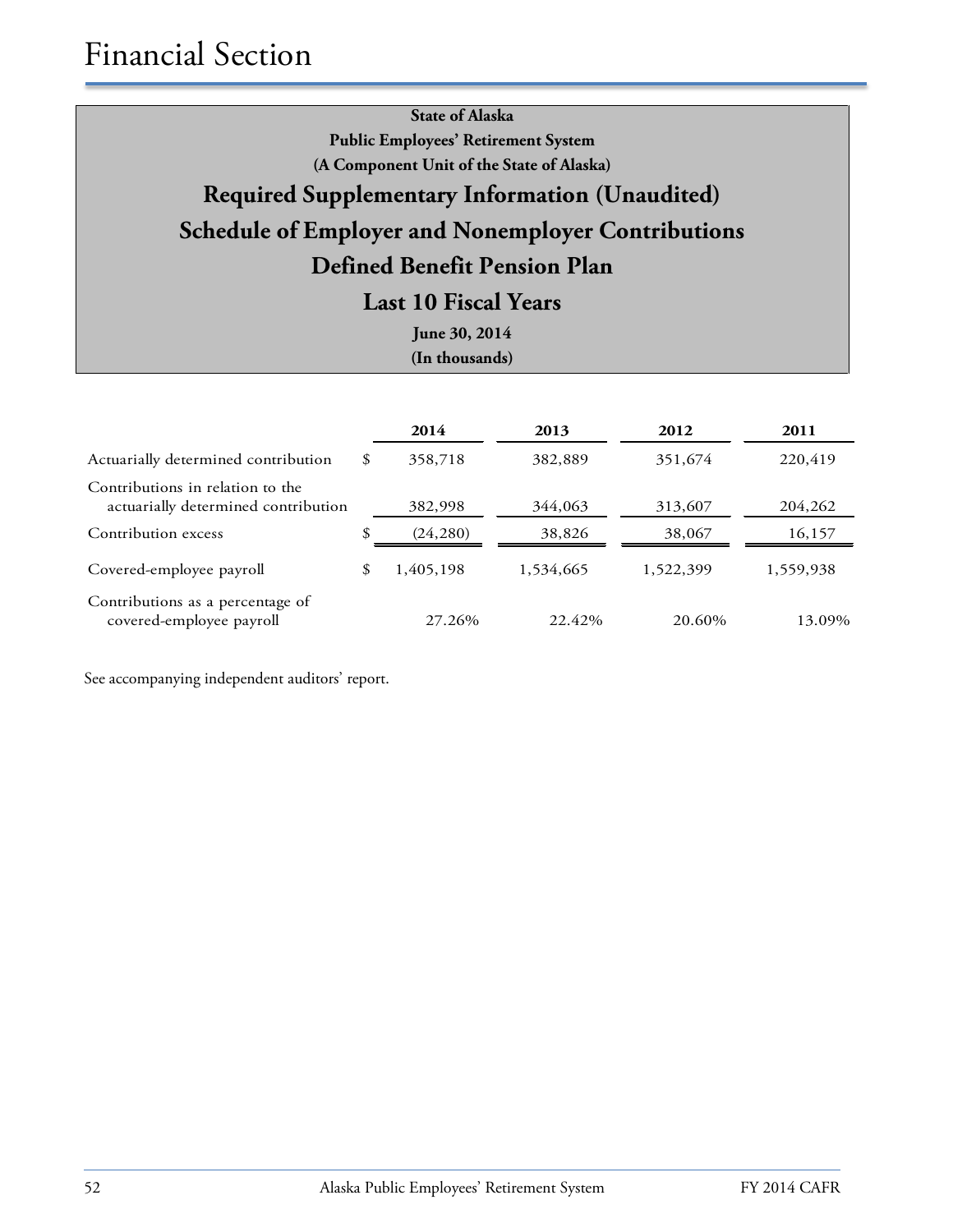| <b>State of Alaska</b>                                    |
|-----------------------------------------------------------|
| <b>Public Employees' Retirement System</b>                |
| (A Component Unit of the State of Alaska)                 |
| <b>Required Supplementary Information (Unaudited)</b>     |
| <b>Schedule of Employer and Nonemployer Contributions</b> |
| <b>Defined Benefit Pension Plan</b>                       |
|                                                           |

# **Last 10 Fiscal Years**

**June 30, 2014 (In thousands)**

| 2010      | 2009      | 2008      | 2007      | 2006      | 2005      |
|-----------|-----------|-----------|-----------|-----------|-----------|
| 217,080   | 166,016   | 140,729   | 268,742   | 249,488   | 234,361   |
| 186,617   | 192,740   | 151,198   | 207,539   | 163,243   | 110,853   |
| 30,463    | (26, 724) | (10, 469) | 61,203    | 86,245    | 123,508   |
| 1,586,697 | 1,585,490 | 1,577,846 | 1,605,819 | 1,590,693 | 1,513,117 |
| 11.76%    | 12.16%    | 9.58%     | 12.92%    | 10.26%    | 7.33%     |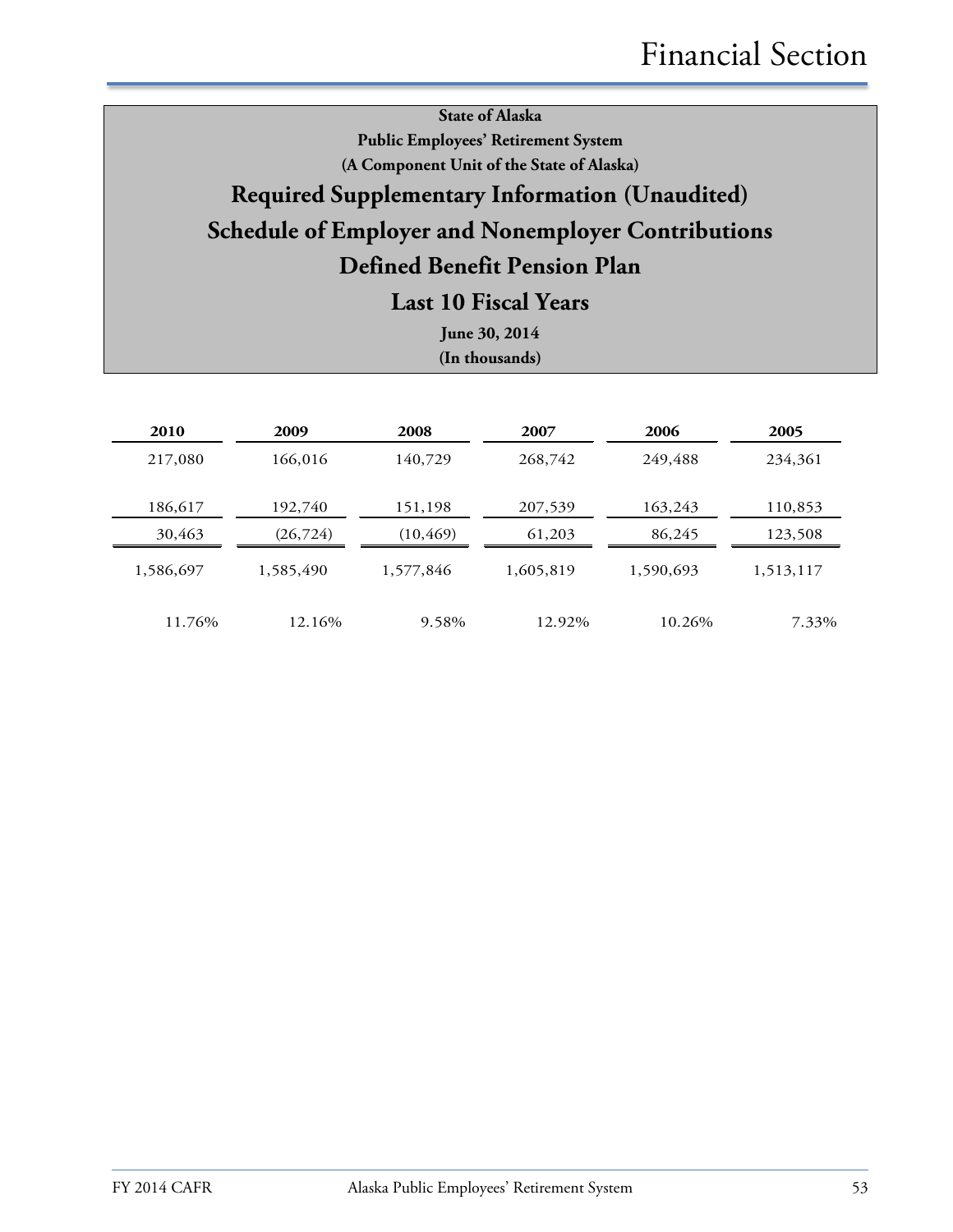# **Required Supplementary Information (Unaudited) Schedule of Investment Returns**

**June 30, 2014**

**2014** Annual money-weighted rate of return, net of investment expense 18.43%

See accompanying independent auditors' report

This schedule is intended to present information for 10 years. Additional years will be displayed as they become available.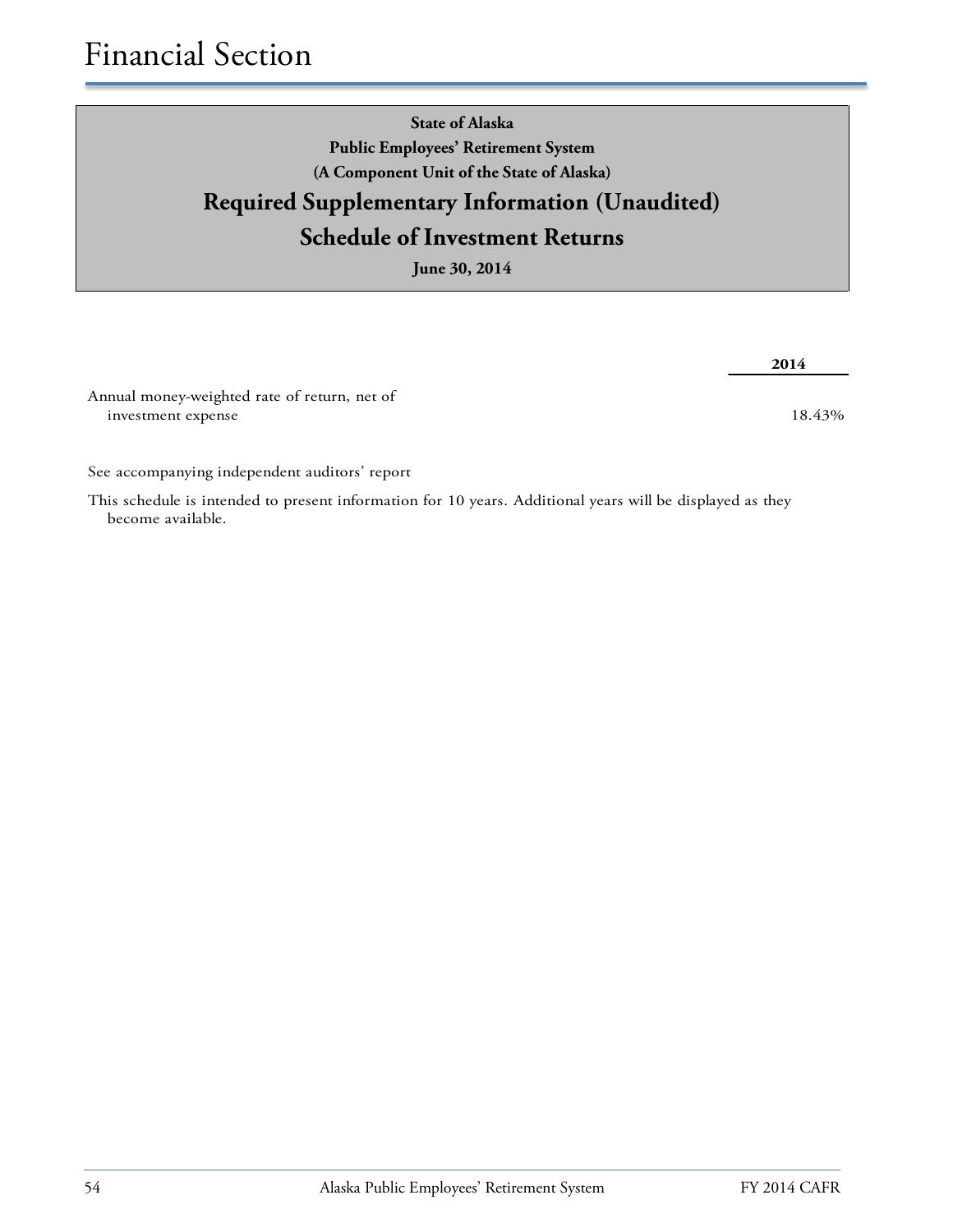**State of Alaska Public Employees' Retirement System (A Component Unit of the State of Alaska) Required Supplementary Information (Unaudited) Schedules of Funding Progress Defined Benefit OPEB Plans June 30, 2014**

**(In thousands)**

**Occupational Death and Disability Benefits Plan**

| Actuarial<br>valuation<br>vear ended<br>June 30 | Actuarial<br>accrued<br>liabilities<br>(AAL) | Actuarial<br>value of<br>plan assets | Funded<br>ratio | Unfunded<br>actuarial<br>accrued<br>liabilities<br>(UAAL) | Covered<br>payroll | <b>UAAL</b> as<br>a percentage<br>of covered<br>payroll |
|-------------------------------------------------|----------------------------------------------|--------------------------------------|-----------------|-----------------------------------------------------------|--------------------|---------------------------------------------------------|
| 2008                                            | 242                                          | 1,288                                | 532.2%<br>- S   | (1,046)                                                   | 203,955            | $(0.5)\%$                                               |
| 2009                                            | 403                                          | 3,138                                | 778.7           | (2,735)                                                   | 314,118            | (0.9)                                                   |
| 2010                                            | 853                                          | 4,801                                | 562.8           | (3,948)                                                   | 421,187            | (0.9)                                                   |
| 2011                                            | 1.949                                        | 7,049                                | 361.7           | (5,100)                                                   | 459,521            | (1.1)                                                   |
| 2012                                            | 2.412                                        | 9.142                                | 379.0           | (6,730)                                                   | 558,760            | (1.2)                                                   |
| 2013                                            | 3,603                                        | 11,373                               | 315.7           | (7,770)                                                   | 590,380            | (1.3)                                                   |

#### **Alaska Retiree Healthcare Trust Plan**

| Actuarial<br>valuation<br>vear ended<br>June 30 | Actuarial<br>accrued<br>liabilities<br>(AAL) | Actuarial<br>value of<br>plan assets | Funded<br>ratio | Unfunded<br>actuarial<br>accrued<br>liabilities<br>(UAAL) | Covered<br>payroll | <b>UAAL</b> as<br>a percentage<br>of covered<br>payroll |
|-------------------------------------------------|----------------------------------------------|--------------------------------------|-----------------|-----------------------------------------------------------|--------------------|---------------------------------------------------------|
| 2008                                            | \$<br>13,013,450                             | 3,829,334                            | 29.4%<br>£.     | 9,184,116                                                 | 1,577,846          | 582.1%                                                  |
| 2009                                            | 12,770,990                                   | 4,134,450                            | 32.4            | 8,636,540                                                 | 1,585,490          | 544.7                                                   |
| 2010                                            | 9,304,504                                    | 4,687,632                            | 50.4            | 4,616,872                                                 | 1,586,697          | 291.0                                                   |
| 2011                                            | 9,091,034                                    | 5,051,625                            | 55.6            | 4,039,409                                                 | 1,559,938          | 258.9                                                   |
| 2012                                            | 9,812,274                                    | 5,301,609                            | 54.0            | 4,510,665                                                 | 1,522,399          | 296.3                                                   |
| 2013                                            | 12,281,372                                   | 5,651,877                            | 46.0            | 6,629,495                                                 | 1,534,665          | 432.0                                                   |

#### **Retiree Medical Benefits Plan**

| Actuarial<br>valuation<br>vear ended<br>June 30 | Actuarial<br>accrued<br>liabilities<br>(AAL) | Actuarial<br>value of<br>plan assets | Funded<br>ratio | <b>Unfunded</b><br>actuarial<br>accrued<br>liabilities<br>(UAAL) | Covered<br>payroll | <b>UAAL</b> as<br>a percentage<br>of covered<br>payroll |
|-------------------------------------------------|----------------------------------------------|--------------------------------------|-----------------|------------------------------------------------------------------|--------------------|---------------------------------------------------------|
| 2008                                            | 2,123                                        | 2,719                                | 128.1%<br>- \$  | (596)                                                            | 203,955            | (0.3)%                                                  |
| 2009                                            | 4,594                                        | 5,475                                | 119.2           | (881)                                                            | 314,118            | (0.3)                                                   |
| 2010                                            | 8,370                                        | 8,767                                | 104.7           | (397)                                                            | 421,187            | (0.1)                                                   |
| 2011                                            | 13,142                                       | 12,009                               | 91.4            | 1,133                                                            | 459,521            | 0.2                                                     |
| 2012                                            | 51,798                                       | 15,773                               | 30.5            | 36,025                                                           | 558,760            | 6.4                                                     |
| 2013                                            | 69,144                                       | 20,336                               | 29.4            | 48,808                                                           | 590,380            | 8.3                                                     |

See accompanying notes to required supplementary information (unaudited) and independent auditors' report.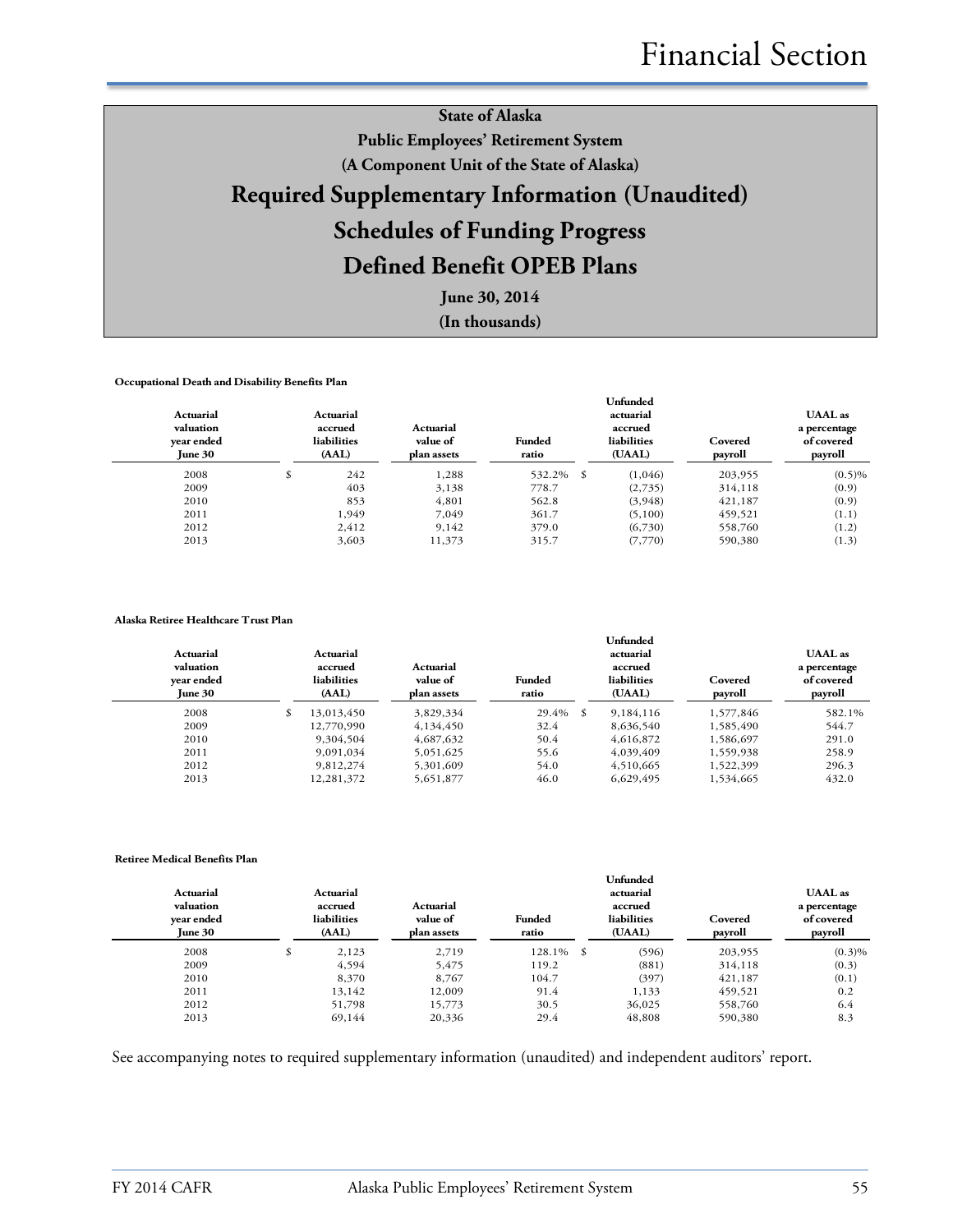**Public Employees' Retirement System**

**(A Component Unit of the State of Alaska)**

# **Required Supplementary Information (Unaudited) Schedules of Contributions from Employers and the State of Alaska Defined Benefit OPEB Plans**

**June 30, 2014 (In thousands)**

#### **Occupational Death and Disability Benefits Plan**

| Annual<br>required | Percentage<br>of ARC<br>contributed |
|--------------------|-------------------------------------|
| \$<br>1,063        | 100.0%                              |
| 1,787              | 100.0                               |
| 1,495              | 100.0                               |
| 1,852              | 100.0                               |
| 1,085              | 146.0                               |
| 1,328              | 116.0                               |
|                    | contribution                        |

#### **Alaska Retiree Healthcare Trust Plan**

|              |                                      |         | Annual required contribution |           |          | Percentage contributed       |                                    |  |
|--------------|--------------------------------------|---------|------------------------------|-----------|----------|------------------------------|------------------------------------|--|
| Year ended   | Actuarial<br>valuation<br>vear ended |         | Postemployment               |           | By       | <b>By State</b><br>of Alaska | Total<br>percentage<br>contributed |  |
| June 30      | June 30 $^{(1)}$                     | Pension | healthcare                   | Total     | employer | (note 3)                     | (note 3)                           |  |
| 2008         | 2005<br>Ъ.                           | 140,729 | 370,456                      | 511,185   | 71.2%    | 36.2%                        | 107.4%                             |  |
| 2009         | 2006                                 | 166,016 | 391,321                      | 557,337   | 68.1     | 41.4                         | 109.5                              |  |
| $2010^{(2)}$ | 2007                                 | 217,080 | 790,793                      | 1,007,873 | 31.6     | 54.8                         | 86.4                               |  |
| 2011         | 2008                                 | 220,419 | 525,075                      | 745,494   | 49.8     | 21.6                         | 71.4                               |  |
| 2012         | 2009                                 | 351,674 | 498,433                      | 850,107   | 44.8     | 28.8                         | 73.6                               |  |
| 2013         | 2010                                 | 382,889 | 612,792                      | 995,681   | 37.5     | 25.1                         | 62.6                               |  |

 $^{\left(1\right)}$  Actuarial valuation related to annual required contribution for fiscal year.

<sup>(2)</sup> In the year ended June 30, 2010, the postemployment healthcare annual required contribution and percentage contributed included the Mercer legal settlement, net of legal fees, as well as the Medicare Part D subsidy contributed by the State to the healthcare fund.

#### **Retiree Medical Benefits Plan**

| Year ended June 30 | Annual<br>required<br>contribution | Percentage<br>of ARC<br>contributed |
|--------------------|------------------------------------|-------------------------------------|
| 2008               | \$<br>1,845                        | 85.0%                               |
| 2009               | 3,152                              | 85.0                                |
| 2010               | 3,469                              | 87.0                                |
| 2011               | 3,229                              | 78.0                                |
| 2012               | 3,464                              | 82.0                                |
| 2013               | 3,365                              | 95.0                                |

See accompanying notes to required supplementary information (unaudited) and independent auditors' report.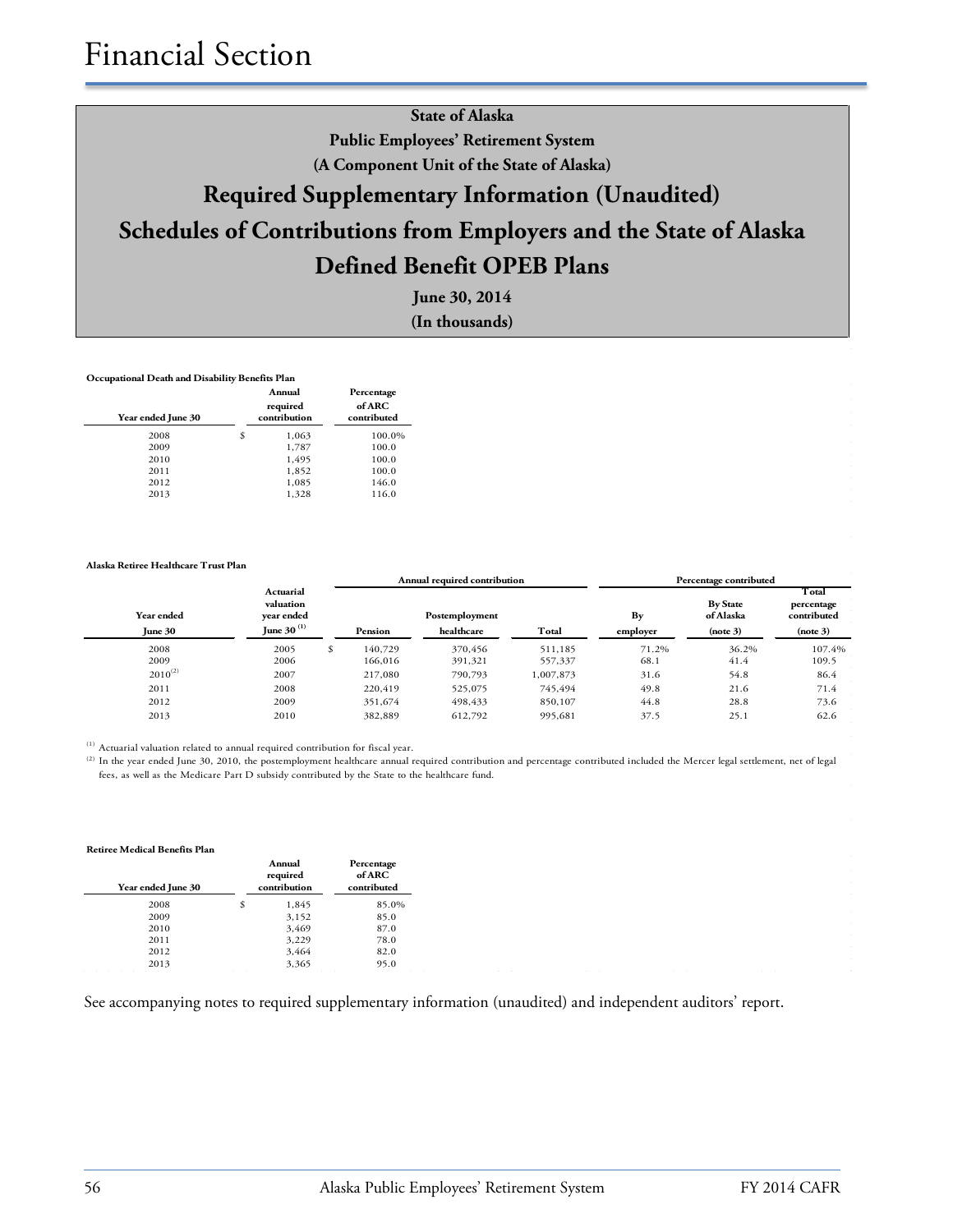#### **(1) Description of Schedule of Funding Progress**

Each time a new benefit is added, which applies to service already rendered, an "unfunded actuarial accrued liability" is created. Laws governing the System require that these additional liabilities be financed systematically over a period of future years. Also, if actual financial experiences are less favorable than assumed financial experiences, the difference is added to the unfunded actuarial accrued liability.

In an inflationary economy, the value of the dollar is decreasing. This environment results in employee pay increasing in dollar amounts resulting in unfunded actuarial accrued liabilities increasing in dollar amounts, all at a time when the actual value of these items, in real terms, may be decreasing.

#### **(2) Actuarial Assumptions and Methods**

The actuarial valuation was prepared by Buck Consultants. The significant actuarial assumptions used in the Alaska Retiree Healthcare Trust valuation as of June 30, 2013 is as follows:

- (a) Actuarial cost method Entry Age Actuarial Cost method of funding. Any funding surplus or unfunded accrued liability is amortized over 25 years as a level dollar amount. The initial unfunded accrued liability was established on June 30, 2002 and amortized over a closed 25-year period. Any changes in the unfunded accrued liability established after June 30, 2002 due to changes in plan provisions, actuarial methods or assumptions, or actuarial experience are amortized over a 25-year period from the date established. State statutes allow the contribution rate to be determined on payroll for all members, defined benefit, and defined contribution member payroll combined. However, for GASB disclosure requirements, the net amortization period will not exceed 30 years.
- (b) Valuation of assets Recognizes 20% of the difference between actual and expected investment return in each of the current and preceding four years. This method was phased in over the next five years. All assets are valued at fair value. Assets are accounted for on an accrued basis and are taken directly from audited financial statements. Valuation assets are constrained to a range of 80% to 120% of the fair value of assets.
- (c) Valuation of medical benefits Base claims cost rates are incurred healthcare costs expressed as a rate per member per year. Ideally, claims cost rates should be derived for each significant component of cost that can be expected to require differing projection assumptions or methods, i.e., medical claims, prescription drug claims, administrative costs, etc. Separate analysis is limited by the availability and credibility of cost and enrollment data for each component of cost. This valuation reflects nonprescription claims separated by Medicare status, including eligibility for free Part A coverage. Prescription costs are analyzed separately as in prior valuations. Administrative costs are assumed in the final per capita claims cost rates used for valuation purposes. Analysis to date on Medicare Part A coverage is limited since Part A claim data is not available by individual, nor is this status incorporated into historical claim data.
- (d) Investment return/discount rate 8.00% per year (geometric), compounded annually, net of expenses.
- (e) Salary scale Inflation 3.12% per year and productivity 0.50% per year.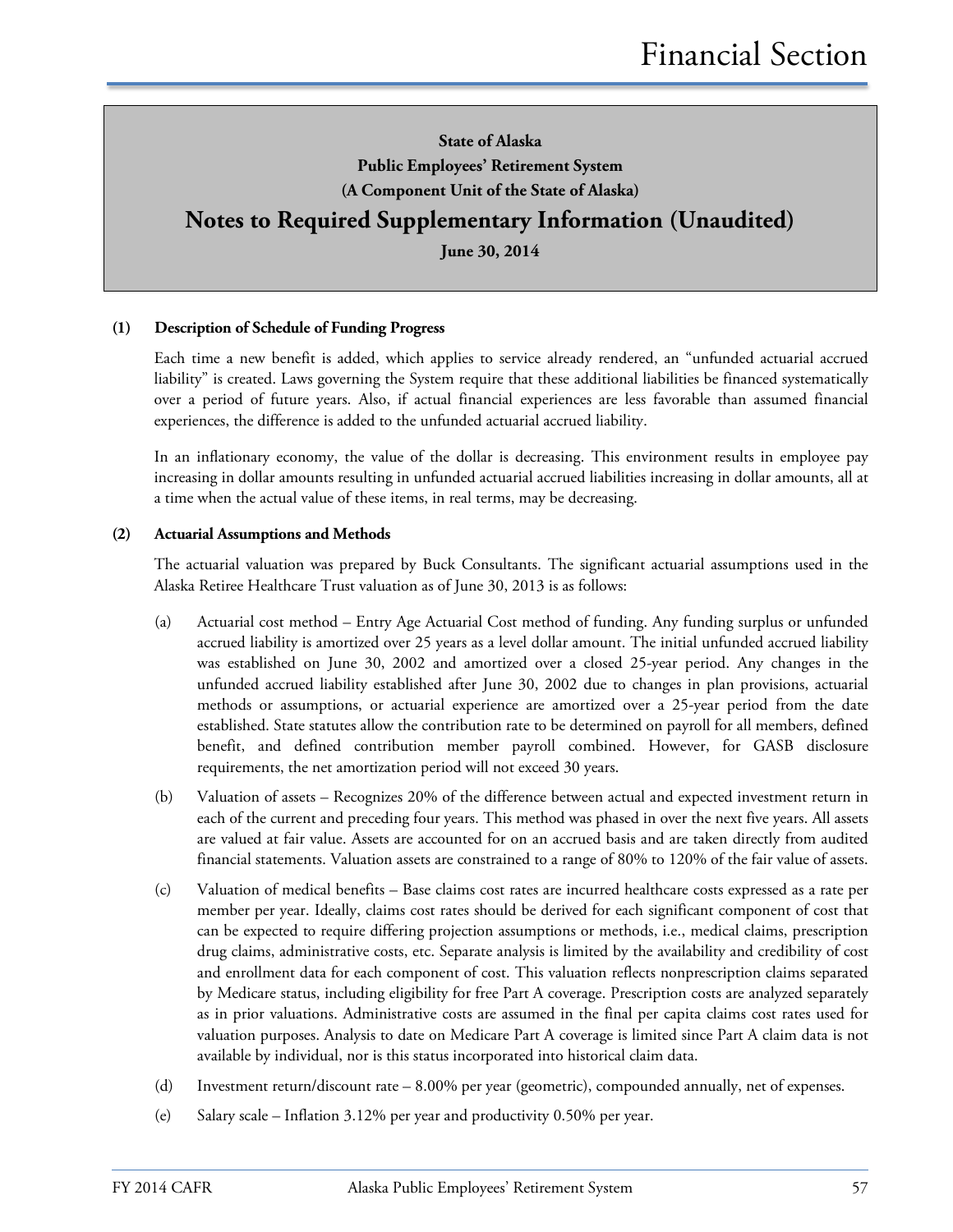**June 30, 2014**

#### **(2) Actuarial Assumptions and Methods (cont.)**

- (f) Payroll growth  $-3.62\%$  per year (inflation + productivity).
- (g) Total inflation Total inflation as measured by the Consumer Price Index for urban and clerical workers for Anchorage is assumed to increase 3.12% annually.
- (h) Mortality (pre termination) Peace officer/firefighter: Based upon the 2005–2009 actual mortality experience study. 1994 Group Annuity Mortality (GAM) Table, sex-distinct, 1994 Base Year without margin projected to 2013 using Projection Scale AA, 80% of the male table for males and 60% of the female table for females. Others: Based upon the 2005–2009 actual mortality experience. 1994 GAM Table, sex-distinct, 1994 Base Year without margin projected to 2013 using Projection Scale AA, 75% of the male table for males and 55% of the female table for females. Deaths are assumed to be occupational 75% of the time for peace officer/firefighter, 55% of the time for others. The mortality assumptions include an allowance for expected future mortality improvement. The mortality table used was set in 2010 with an actual deaths to expected deaths ratio of 109%.
- (i) Mortality (post-termination) 1994 GAM Table, sex-distinct, 1994 Base Year without margin projected to 2013 using Projection Scale AA for males and with an one-year set-forward for females. The mortality assumptions include an allowance for expected future mortality improvement. The mortality table used was set in 2010 with an actual deaths to expected deaths ratio of 109%.
- (j) Total turnover Based upon the 2005–2009 actual withdrawal experience.
- (k) Disability Incidence rates based upon the 2005–2009 actual experience. Post-disability mortality in accordance with the RP-2000 Disabled Retiree Mortality Table. Disabilities are assumed to be occupational 75% of the time for peace officer/firefighter, 55% of the time for others.
- (l) Retirement Retirement rates based on the 2005–2009 actual experience. Deferred vested members are assumed to retire at their earliest unreduced retirement date for others. For peace officer/firefighter, tier 1 deferred vested members are assumed to retire at age 53 and tiers 2 and 3 deferred vested members are assumed to retire at age 57.
- (m) Marriage and age difference Wives are assumed to be three years younger than husbands. 80% of male members and 70% of female members are assumed to be married.
- (n) Dependent children Benefits to dependent children have been valued assuming members who are married and between the ages of 25 and 45 have two dependent children.
- (o) Contribution refunds 15% of terminating members with vested benefits are assumed to have their contributions refunded. 100% of those with non-vested benefits are assumed to have their contributions refunded.
- (p) Cost of Living Allowance (COLA) Of those benefit recipients who are eligible for the COLA, 70% are assumed to remain in Alaska and receive the COLA.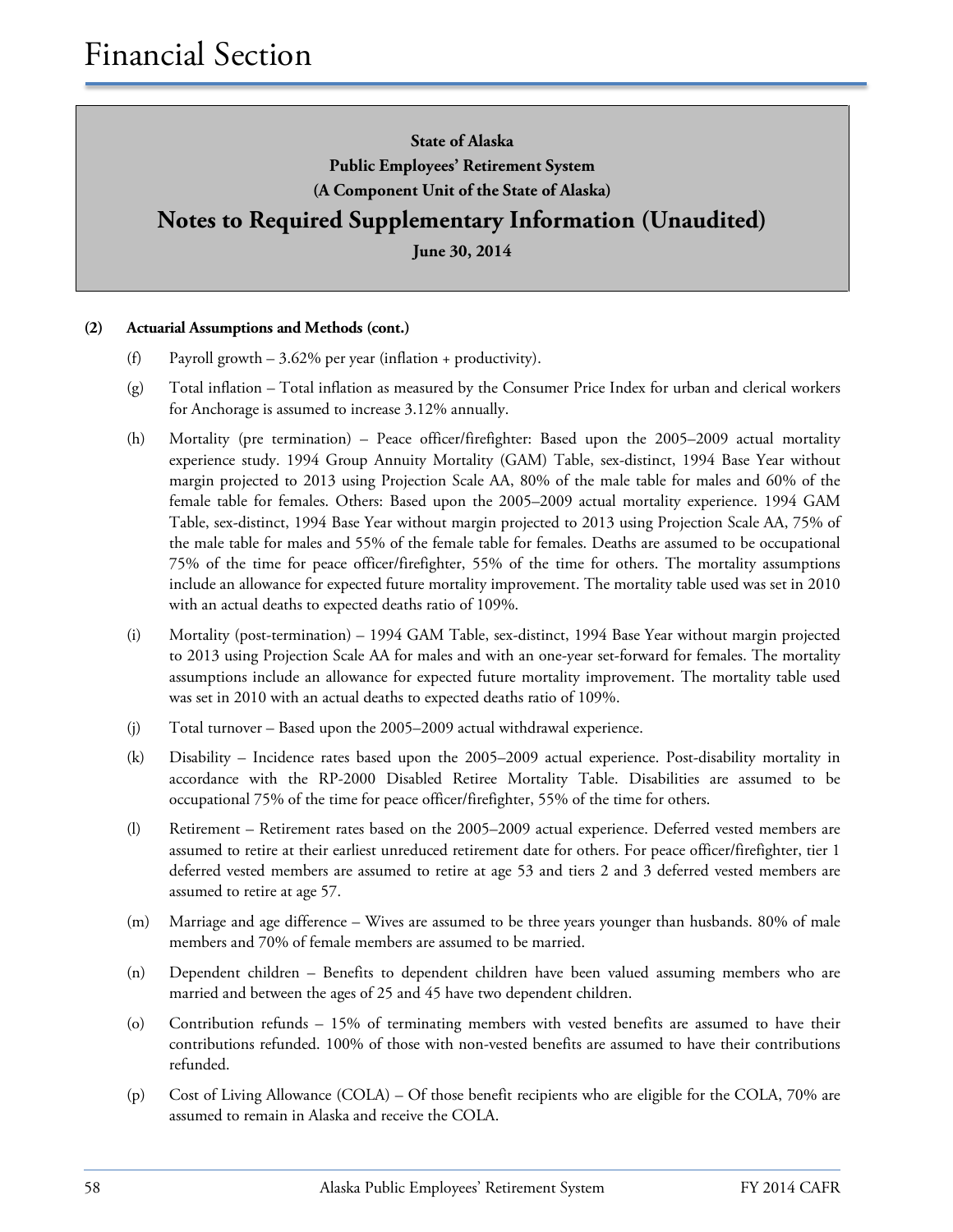### **Public Employees' Retirement System (A Component Unit of the State of Alaska)**

# **Notes to Required Supplementary Information (Unaudited)**

**June 30, 2014**

#### **(2) Actuarial Assumptions and Methods (cont.)**

- (q) Postretirement pension adjustment (PRPA) 50% and 75% of assumed inflation or 1.56% and 2.34%, respectively, is valued for the annual automatic PRPA as specified in the statute.
- (r) Expenses All expenses are net of investment return assumption.
- (s) Part-time status Part-time members are assumed to earn 1.00 years of credited service per year for peace officer/firefighter and 0.65 years of credited service per year for other members.
- (t) Final average earnings Final average earnings amount is provided on the data for active members. This amount is used as a minimum in the calculation of the average earnings in the future.
- (u) Per capita claims cost Sample claims cost rates adjusted to age 65 for FY14 medical and prescription are shown below:

|                        |   | Medical | Prescription<br>drugs |
|------------------------|---|---------|-----------------------|
| Pre-Medicare           | S | 11,125  | 2,621                 |
| Medicare Parts A and B |   | 1,726   | 2,621                 |
| Medicare Part B Only   |   | 6,676   | 2,621                 |
| Medicare Part D        |   | N/A     | 502                   |

- (v) Third-party administrator fees \$177.57 per person per year; assumed trend rate of 5% per year.
- (w) Medicare Part B Only For actives and retirees not yet Medicare-eligible, participation is set based on whether the member/retiree will have 40 quarters of employment after March 31, 1986, depending upon date of hire and/or rehire.
- (x) Health cost trend The table below shows the rate used to project the cost from the shown fiscal year to the next fiscal year. For example, 8.7% is applied to the FY14 pre-Medicare medical claims costs to get the FY15 medical claims cost.

| <b>Fiscal year</b> | <b>Medical</b><br>$pre-65$ | <b>Medical</b><br>$post-65$ | <b>Prescription</b><br>drugs |
|--------------------|----------------------------|-----------------------------|------------------------------|
| 2014               | 8.7%                       | 6.4%                        | 6.3%                         |
| 2015               | 8.5                        | 6.3                         | 6.2                          |
| 2016               | 8.0                        | 6.3                         | 6.2                          |
| 2017               | 7.5                        | 6.2                         | 6.1                          |
| 2018               | 7.0                        | 6.1                         | 6.0                          |
| 2019               | 6.6                        | 6.1                         | 5.8                          |
| 2020               | 6.4                        | 6.1                         | 5.8                          |
| 2025               | 6.0                        | 6.0                         | 5.7                          |
| 2050               | 5.0                        | 5.0                         | 5.0                          |
| 2100               | 4.5                        | 4.5                         | 4.5                          |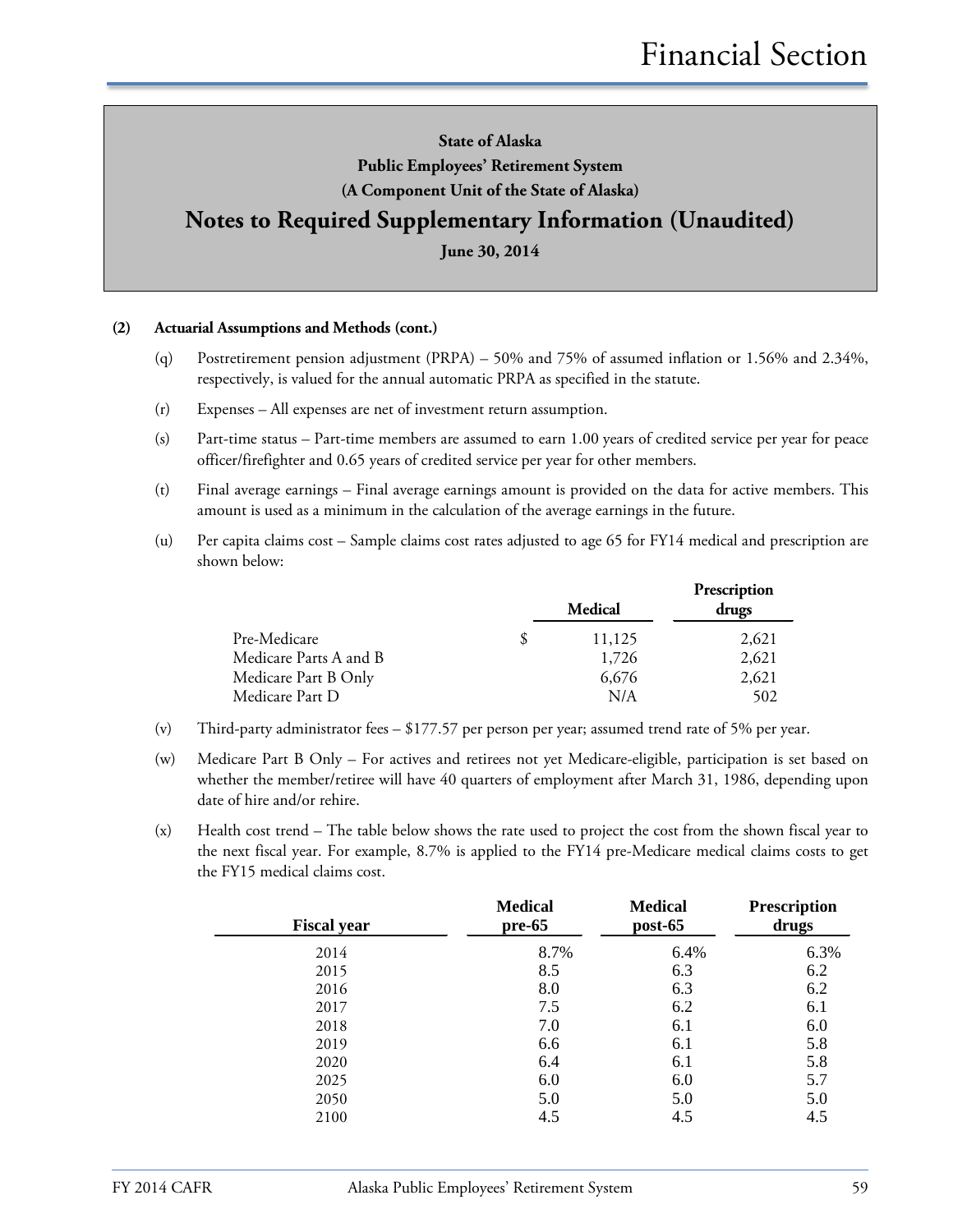#### **(2) Actuarial Assumptions and Methods (cont.)**

For the June 30, 2012 valuations and later, the updated Society of Actuaries' Healthcare Cost Trend Model is used to project medical and prescription drug costs. This model effectively begins estimating trend amounts beginning in 2012 and projects out to 2100. This model has been adopted by the Society of Actuaries, and has been populated with assumptions that are specific to the State.

#### (y) Aging factors:

| Age       | Medical | Prescription<br>drugs |
|-----------|---------|-----------------------|
| $0 - 44$  | 2.0%    | 4.5%                  |
| $45 - 54$ | 2.5     | 3.5                   |
| $55 - 64$ | 3.5     | 3.0                   |
| $65 - 73$ | 4.0     | 1.5                   |
| $74 - 83$ | 1.5     | 0.5                   |
| $84 - 93$ | 0.5     |                       |
| $94 +$    |         |                       |

(z) Retired member contributions for medical benefits – Currently, contributions are required for PERS members who are under age 60 and have less than 30 years of service (25 for Peace Officer/Firefighter). Eligible Tier 1 members are exempt from contribution requirements. Annual FY14 contributions based on monthly rates shown below for calendar 2013 and 2014 are assumed based on the coverage category for current retirees. The composite rate shown is used for current active and inactive members in Tier 2 or Tier 3 who are assumed to retire prior to age 60 with less than 30 years of service and who are not disabled.

| Coverage category      | Calendar 2014<br>annual<br>contribution | Calendar 2014<br>monthly<br>contribution | Calendar 2013<br>monthly<br>contribution |
|------------------------|-----------------------------------------|------------------------------------------|------------------------------------------|
| Retiree only           | \$<br>9,876                             | 823                                      | 807                                      |
| Retiree and spouse     | 19,764                                  | 1,647                                    | 1,615                                    |
| Retiree and child(ren) | 13,956                                  | 1,163                                    | 1,140                                    |
| Retiree and family     | 23,844                                  | 1,987                                    | 1,948                                    |
| Composite              | 14,676                                  | 1,223                                    | 1,200                                    |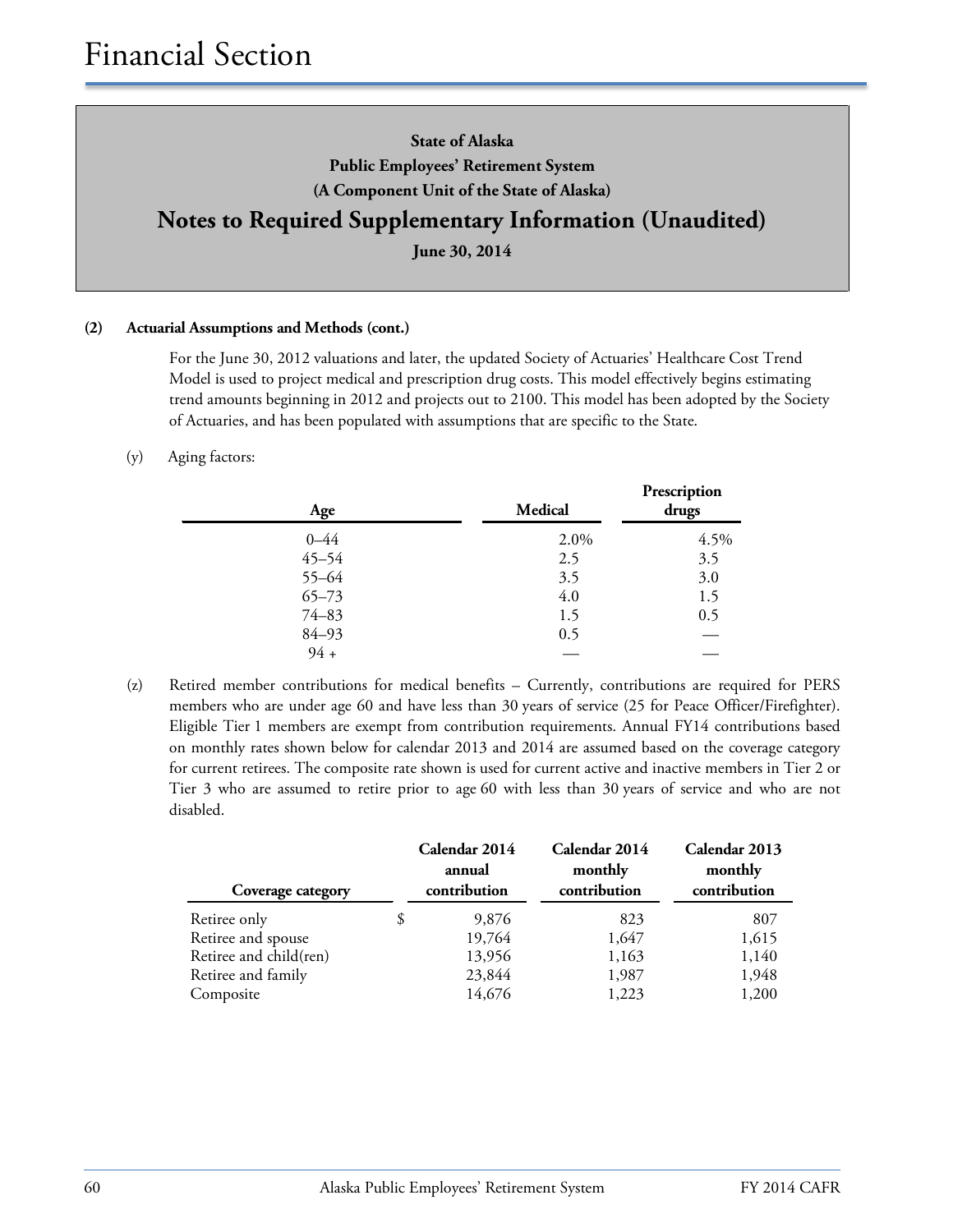#### **(2) Actuarial Assumptions and Methods (cont.)**

(aa) Trend rate for retired member contributions – The table below shows the rate used to project the retired member medical contributions from the shown fiscal year to the next fiscal year. For example, 8.2% is applied to the FY14 retired member medical contributions to get the FY15 retired member medical contributions.

| 8.2% |
|------|
| 8.0  |
| 7.6  |
| 7.2  |
| 6.7  |
| 6.4  |
| 5.9  |
| 5.0  |
| 4.5  |
|      |

Graded trend rates for retired member medical contributions were reinitialized for the June 30, 2012 valuation. Note that actual FY14 retired member medical contributions are reflected in the valuation, so trend on such contribution during FY14 is not applicable.

(bb) Healthcare participation – 100% of system paid members and their spouses are assumed to elect healthcare benefits as soon as they are eligible. 10% of non-system paid members and their spouses are assumed to elect healthcare benefits as soon as they are eligible.

The significant actuarial assumptions used in the occupational death and disability and retiree medical benefit plan valuation as of June 30, 2013 are as follows:

- (a) Actuarial cost method Liabilities and contributions are computed using entry age actuarial cost method of funding. Any funding surplus or unfunded accrued liability is amortized over 25 years as a level percentage of expected payroll. Payroll is assumed to increase by the payroll growth assumption per year for this purpose. However, in keeping with GASB requirements, the net amortization period will not exceed 30 years.
- (b) Valuation of assets Recognizes 20% of the investment gain or loss in each of the current and preceding four years. This method will be phased in over five years. Fair value of assets were \$0 as of June 30, 2006. All assets are valued at fair value. Assets are accounted for on an accrued basis and are taken directly from audited financial statements. Valuation assets are constrained to a range of 80% to 120% of fair value of assets.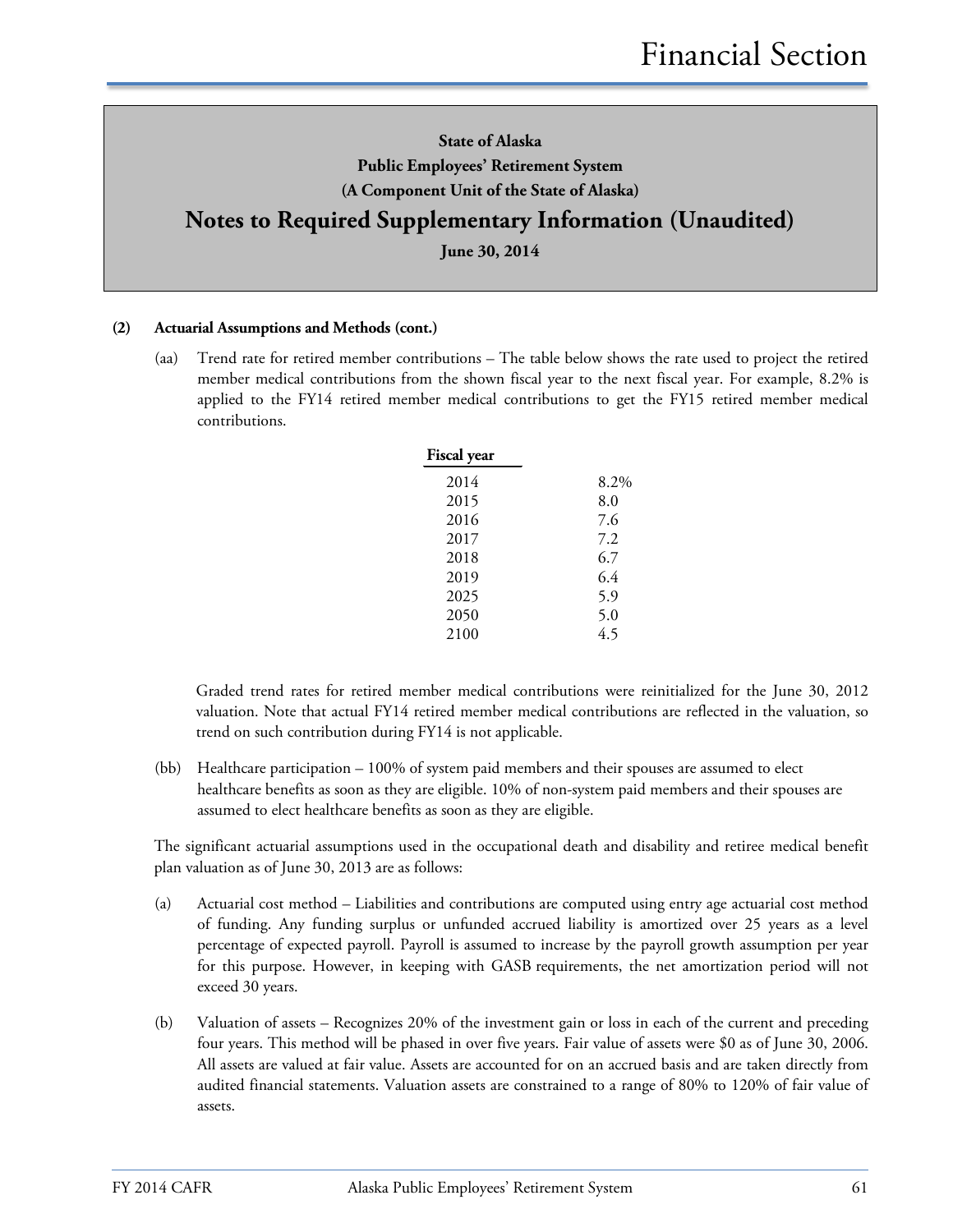#### **(2) Actuarial Assumptions and Methods (cont.)**

- (c) Valuation of retiree medical benefits Due to the lack of experience for the DCR Plan only, base claims costs are based on those described in the actuarial valuation as of June 30, 2013 for PERS with some adjustments. The claims costs were adjusted to reflect the differences between the DCR medical plan and the DB medical plan. These differences include network steerage, different coverage levels, and an indexing of the retiree out-of-pocket dollar amounts. To account for higher initial copays, deductibles, and out-of-pocket limits, FY13 claims costs were reduced 11.9% for medical and 7.1% for prescription drugs. Retiree out-of-pocket amounts were indexed 0.2% each year to reflect the effect of the deductible leveraging on trend and other plan design features.
- (d) Investment return/discount rate 8.00% per year (geometric), compounded annually, net of expenses.
- (e) Salary scale Inflation 3.12% per year. Productivity 0.5% per year.
- (f) Payroll growth  $-3.62\%$  per year (inflation + productivity).
- (g) Total inflation Total inflation as measured by the Consumer Price Index for urban and clerical workers for Anchorage is assumed to increase 3.12% annually.
- (h) Mortality (pretermination) Peace officer/firefighter: Based upon the 2005–2009 actual mortality experience of the PERS DB Plan. 80% of the 1994 GAM Table, 1994 Base Year without margin projected to 2013 using Projection Scale AA for males and 60% for females. Others: Based upon the 2005–2009 actual mortality experience of the PERS DB Plan. 75% of the 1994 GAM Table, 1994 Base Year without margin projected to 2013 using Projection Scale AA for males and 55% for females. Deaths are assumed to be occupational 75% of the time for peace officer/firefighter, 55% of the time for others. The mortality assumptions include an allowance for expected future mortality improvement. The mortality table used was set in 2010 with an actual deaths to expected deaths ratio of 109%.
- (i) Mortality (posttermination) 1994 GAM Table, 1994 Base Year without margin projected to 2013 using Projection Scale AA for males and with one-year set-forward for females. The mortality assumptions include an allowance for expected future mortality improvement. The mortality table used was set in 2010 with an actual deaths to expected deaths ratio of 109%.
- (j) Turnover Select rates were estimated and ultimate rates were set to the PERS DB Plan's rate loaded by 10%.
- (k) Disability Incidence rates based upon the 2005–2009 actual experience of the PERS DB Plan. Postdisability mortality in accordance with the RP-2000 Disabled Retiree Mortality Table. Disabilities are assumed to be occupational 75% of the time for peace officer/firefighter, 55% of the time for others.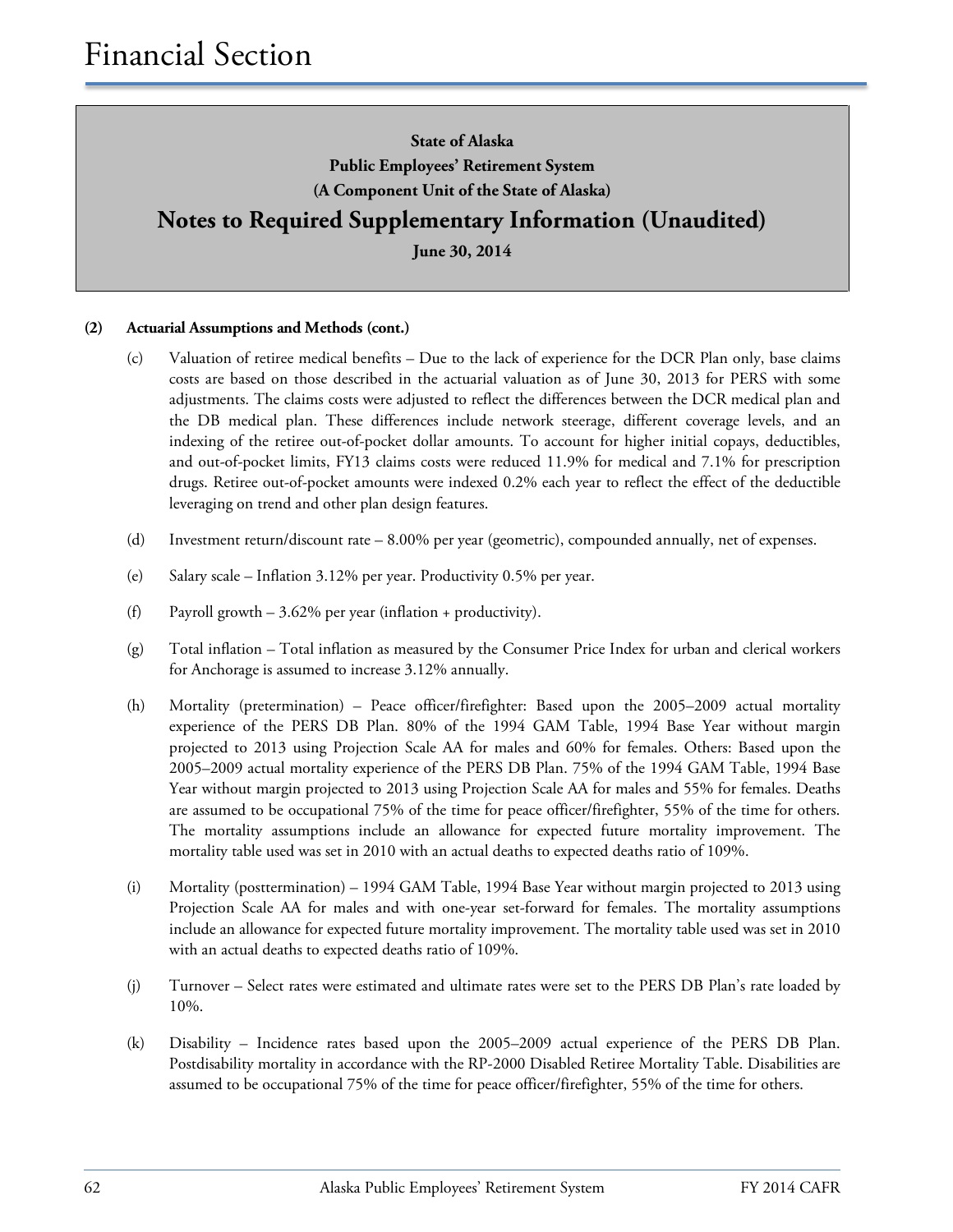#### **(2) Actuarial Assumptions and Methods (cont.)**

(l) Retirement – Retirement rates were estimated in accordance with the following table:

| Age       | Rate           |
|-----------|----------------|
| < 55      | $2\%$          |
| $55 - 59$ | $\mathfrak{Z}$ |
| 60        | 5              |
| 61        | 5              |
| 62        | 10             |
| 63        | 5              |
| 64        | 5              |
| 65        | 25             |
| 66        | 25             |
| 67        | 25             |
| 68        | 20             |
| 69        | 20             |
| 70        | 100            |

- (m) Marriage and age difference Wives are assumed to be three years younger than husbands. 80% of male members and 70% of female members are assumed to be married.
- (n) Part-time status Part-time employees are assumed to earn 1.00 years of credited service per year for peace officer/firefighter and 0.65 years of credited service per year for other members.
- (o) Expenses All expenses are net of the investment return assumption.
- (p) Per capita claims cost Sample claims cost rates adjusted to age 65 for FY14 medical benefits are shown below:

|                        | Medical | Prescription<br>drugs |
|------------------------|---------|-----------------------|
| Pre-Medicare           | 11,125  | 2,621                 |
| Medicare Parts A and B | 1,726   | 2,621                 |
| Medicare Part B Only   | 6,676   | 2,621                 |
| Medicare Part D        | N/A     | 502                   |

- (q) Third-party administrator fees \$177.57 per person per year; assumed trend rate of 5% per year.
- (r) Base claims cost adjustments Due to higher initial copays, deductibles, out-of-pocket limits, and member cost sharing compared to the DB medical plan, the following cost adjustments were applied to the per capita claims cost rates: 0.881 for medical plan, 0.929 for the prescription drug plan, and 0.998 for the annual indexing for member cost sharing.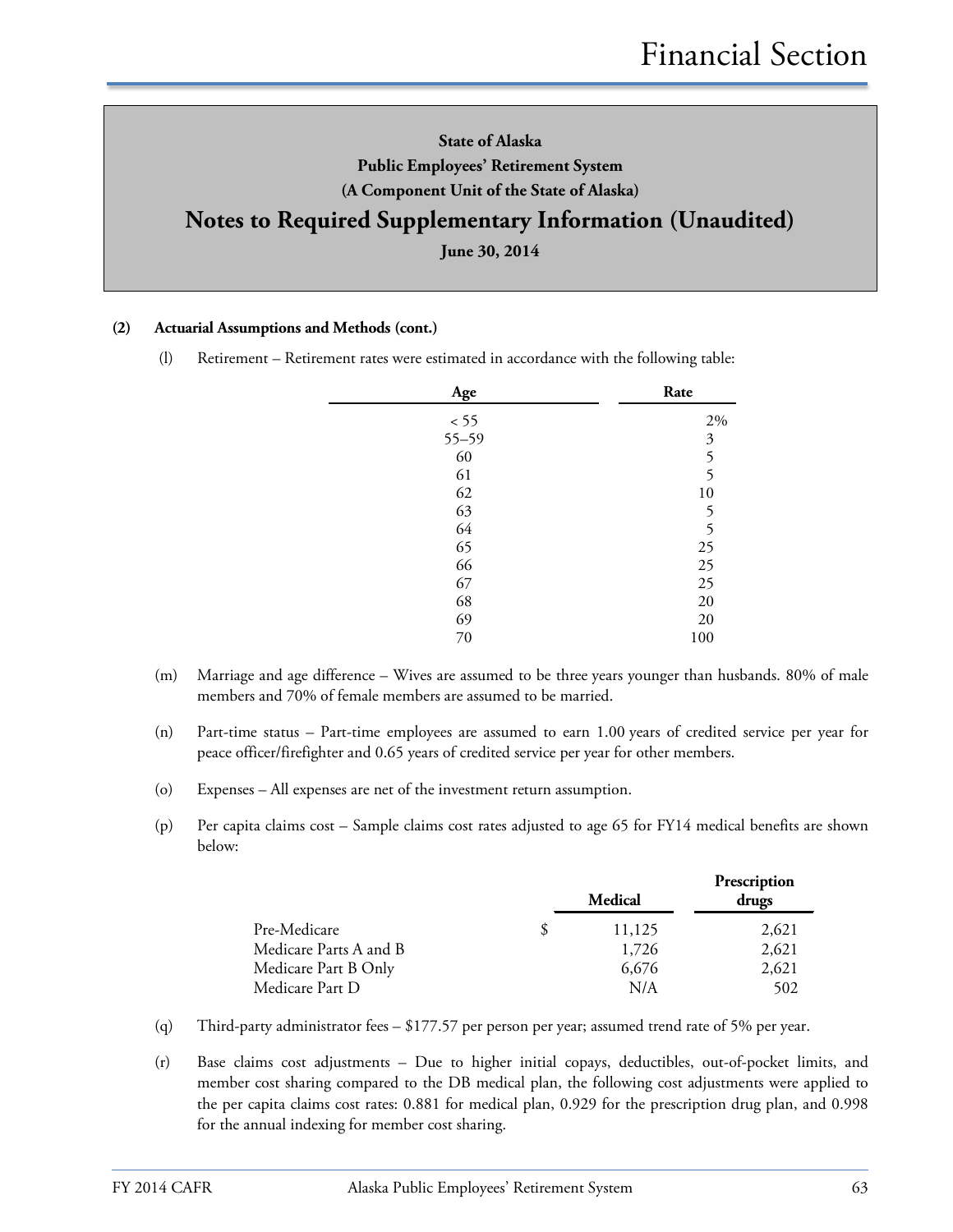**June 30, 2014**

### **(2) Actuarial Assumptions and Methods (cont.)**

(s) Health cost trend – The table below shows the rate used to project the cost from the shown fiscal year to the next fiscal year. For example, 8.7% is applied to the FY14 pre-Medicare medical claims cost to get the FY15 medical claims costs:

| <b>Fiscal year</b> | <b>Medical</b><br>Pre-65 | Medical<br>Post-65 | Prescription<br>drugs |
|--------------------|--------------------------|--------------------|-----------------------|
| 2014               | 8.7%                     | 6.4%               | 6.3%                  |
| 2015               | 8.5                      | 6.3                | 6.2                   |
| 2016               | 8.0                      | 6.3                | 6.2                   |
| 2017               | 7.5                      | 6.2                | 6.1                   |
| 2018               | 7.0                      | 6.1                | 6.0                   |
| 2019               | 6.6                      | 6.1                | 5.8                   |
| 2020               | 6.4                      | 6.1                | 5.8                   |
| 2025               | 6.0                      | 6.0                | 5.7                   |
| 2050               | 5.0                      | 5.0                | 5.0                   |
| 2100               | 4.5                      | 4.5                | 4.5                   |

As of the June 30, 2012 valuation and later, the updated Society of Actuaries' Healthcare Cost Trend Model is used to project medical and prescription drug costs. This model effectively begins estimating trend amounts beginning in 2012 and projects out to 2100. This model has been adopted by the Society of Actuaries and has been populated with assumptions that are specific to the State.

### (t) Aging factors:

| Medical | Prescription<br>drugs |
|---------|-----------------------|
| 2.0%    | 4.5%                  |
| 2.5     | 3.5                   |
| 3.5     | 3.0                   |
| 4.0     | 1.5                   |
| 1.5     | 0.5                   |
| 0.5     |                       |
|         |                       |
|         |                       |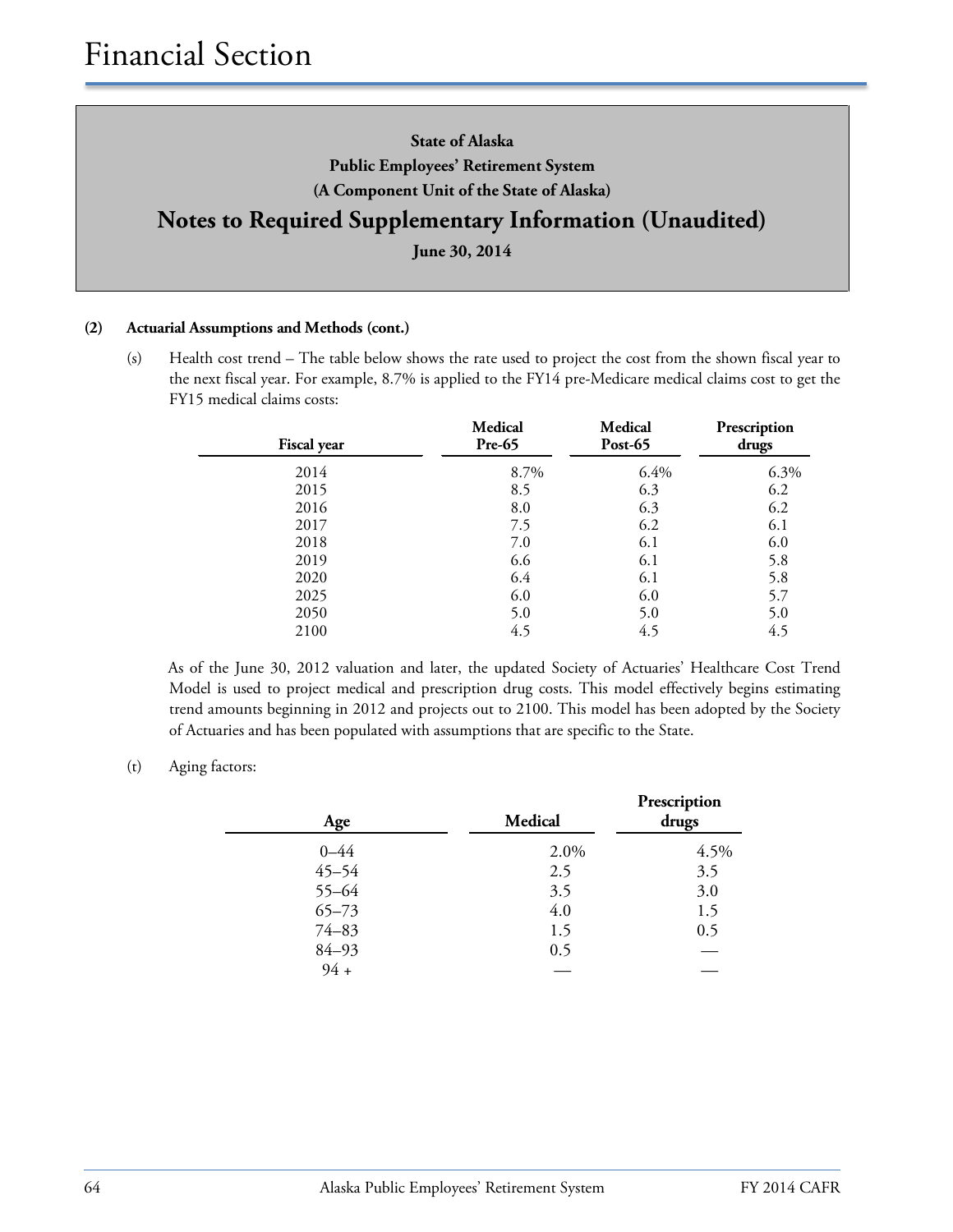**June 30, 2014**

#### **(2) Actuarial Assumptions and Methods (cont.)**

(u) Retiree medical participation:

| Decrement due to disability |                          | Decrement due to retirement |           |                          |  |
|-----------------------------|--------------------------|-----------------------------|-----------|--------------------------|--|
| Age                         | Percentage participation | Age                         |           | Percentage participation |  |
| $<$ 56                      | 73.00%                   | 55                          |           | 40.0%                    |  |
| 56                          | 77.50                    | 56                          |           | 50.0                     |  |
| 57                          | 79.75                    | 57                          |           | 55.0                     |  |
| 58                          | 82.00                    | 58                          |           | 60.0                     |  |
| 59                          | 84.25                    | 59                          |           | 65.0                     |  |
| 60                          | 86.50                    | 60                          |           | 70.0                     |  |
| 61                          | 88.75                    | 61                          |           | 75.0                     |  |
| 62                          | 91.00                    | 62                          |           | 80.0                     |  |
| 63                          | 93.25                    | 63                          |           | 85.0                     |  |
| 64                          | 95.50                    | 64                          |           | 90.0                     |  |
| $65+$                       | 94.40                    | $65+$                       | Years of  |                          |  |
|                             |                          |                             | service   |                          |  |
|                             |                          |                             | <15       | 70.5%                    |  |
|                             |                          |                             | $15 - 19$ | 75.2                     |  |
|                             |                          |                             | $20 - 24$ | 79.9                     |  |
|                             |                          |                             | $25 - 29$ | 89.3                     |  |
|                             |                          |                             | $30+$     | 94.0                     |  |
|                             |                          |                             |           |                          |  |

Participation rates reflect the expected plan election rate that varies by reason for decrement, duration that a member may pay full cost prior to Medicare eligibility, and availability of alternative and/or lower cost options, particularly in the Medicare market.

The assumptions and methods, when applied in combination, fairly represent past and anticipated future experience of the System. The foregoing actuarial assumptions are based on the presumption that the System will continue. Were the System to terminate, different actuarial assumptions and other factors might be applicable in determining the actuarial present value of accumulated benefits.

#### *Changes in Methods Since the Last Valuation*

There have been no changes in the asset or valuation methods since the prior valuation.

#### *Changes in Assumptions Since the Last Valuation*

There have been no changes in actuarial assumptions since the prior valuation.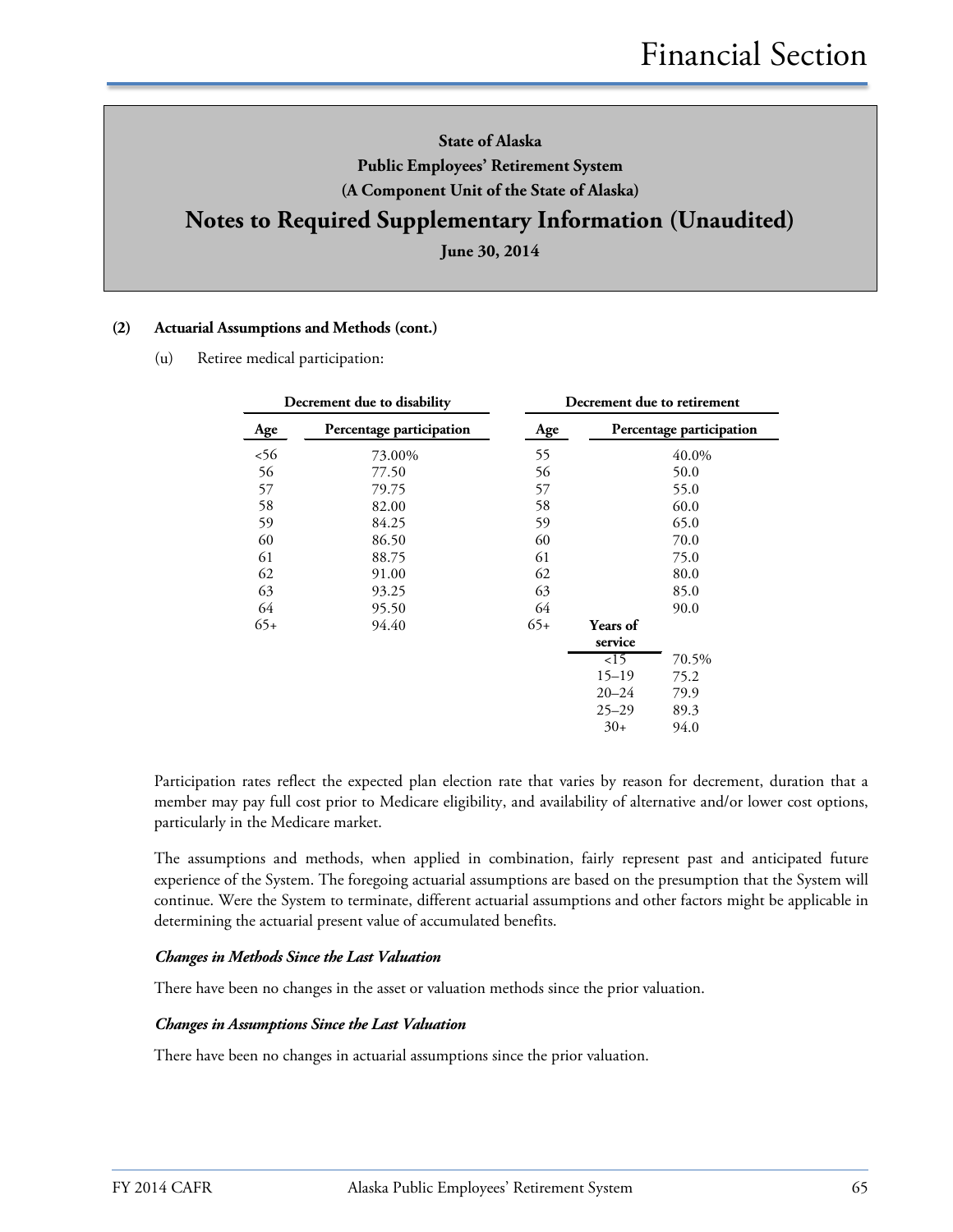**June 30, 2014**

#### **(3) Contributions – State of Alaska**

Alaska Statute 39.35.280 states that the State shall contribute to the System each July 1 or, if funds are not available on July 1, as soon after July 1 as funds become available, an amount for the ensuing fiscal year that, when combined with the total employer contributions of 22.00%, is sufficient to pay the DB Plan's past service liability at the consolidated actuarially required contribution adopted by the Board for the fiscal year. For fiscal year 2014 (based on the June 30, 2011 actuarial valuation report), the normal cost rate decreased from 8.67% to 8.12%, the past service rate increased from 24.16% to 24.19%, thus producing a total actuarially determined contribution rate of 32.31% for fiscal year 2014. Starting in fiscal year 2012, the actuary presented an alternative method of calculating the employer rate to incorporate the normal cost of the DC Plan, which was 3.37% for fiscal year 2014. This calculation provided a fiscal year 2014 actuarially determined employer contribution rate of 35.68%. The Board adopted the actuarially determined contribution rate of 35.68% for fiscal year 2014.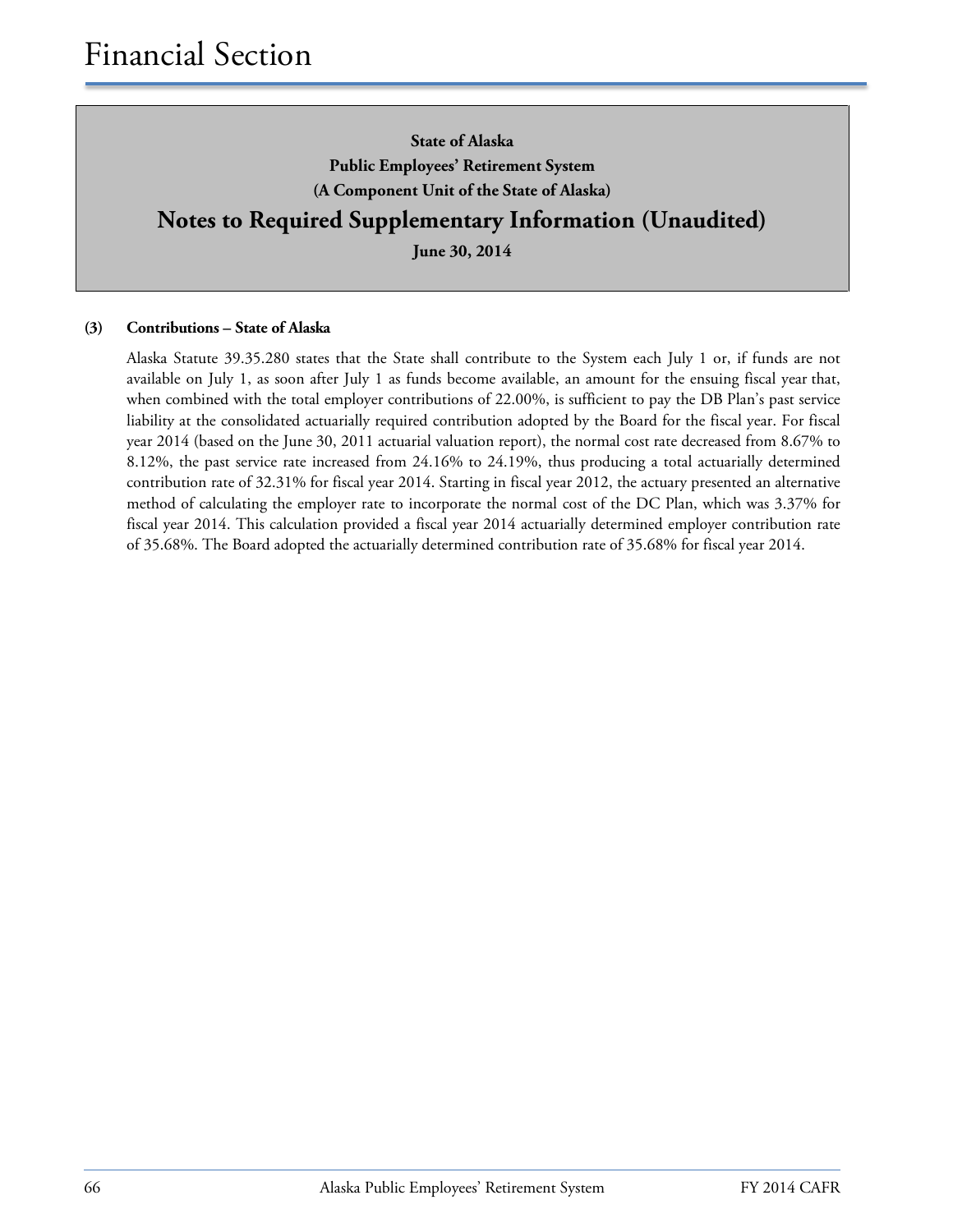# **SUPPLEMENTAL SCHEDULES**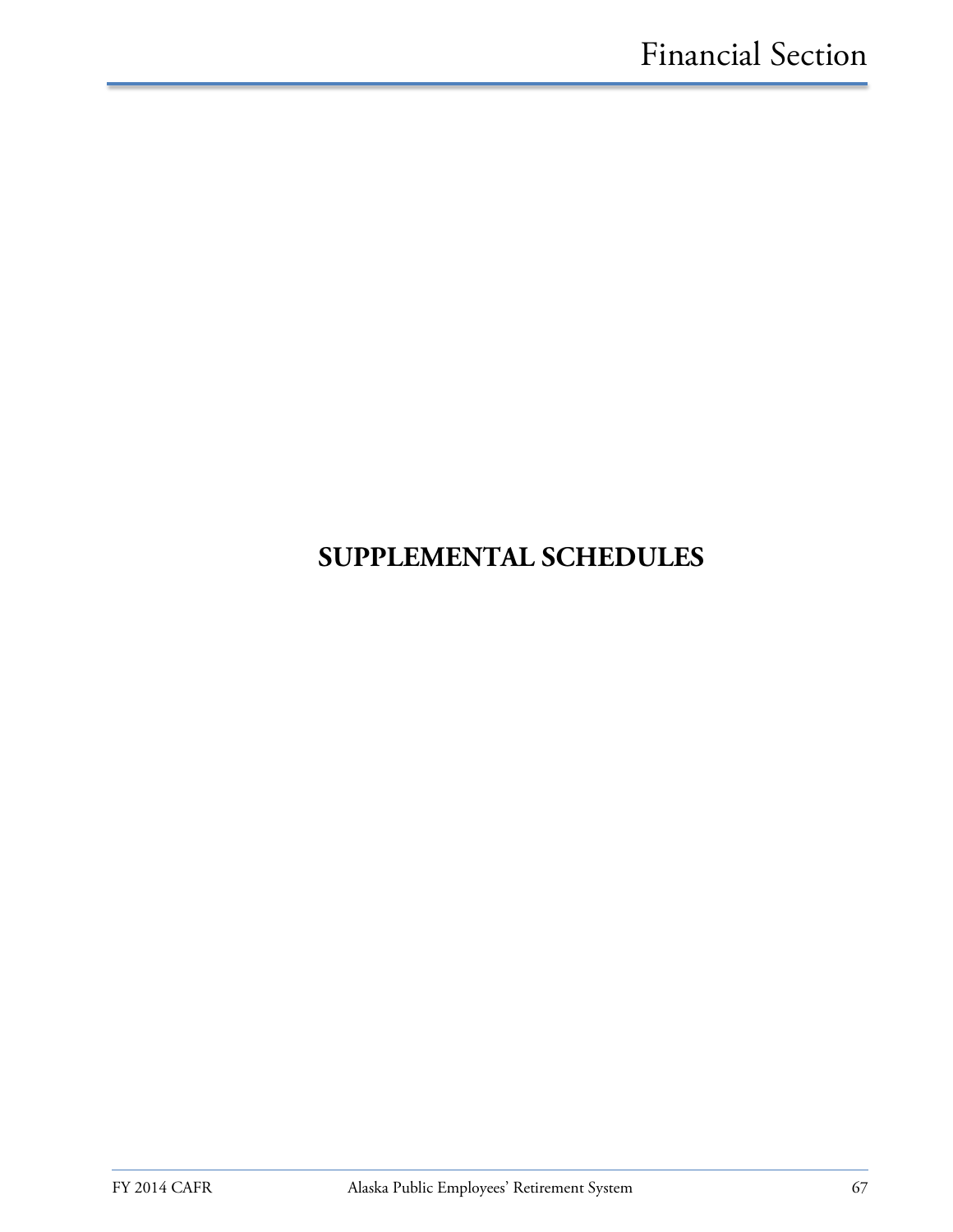**Public Employees' Retirement System**

**(A Component Unit of the State of Alaska)**

## **Schedule of Administrative and Investment Deductions Defined Benefit Pension Plan**

**Years ended June 30, 2014 and 2013**

**(In thousands)**

|                             |                       |            |        | <b>T</b> otals |  |  |
|-----------------------------|-----------------------|------------|--------|----------------|--|--|
|                             | <b>Administrative</b> | Investment | 2014   | 2013           |  |  |
| Personal services:          |                       |            |        |                |  |  |
| \$<br>Wages                 | 4,045                 | 184        | 4,229  | 3,622          |  |  |
| Benefits                    | 2,454                 | 75         | 2,529  | 2,168          |  |  |
| Total personal services     | 6,499                 | 259        | 6,758  | 5,790          |  |  |
| Travel:                     |                       |            |        |                |  |  |
| Transportation              | 60                    | 93         | 153    | 139            |  |  |
| Per diem                    | 12                    | 47         | 59     | 59             |  |  |
| Total travel                | 72                    | 140        | 212    | 198            |  |  |
| Contractual services:       |                       |            |        |                |  |  |
| Management and consulting   | 9,338                 | 29,739     | 39,077 | 31,915         |  |  |
| Accounting and auditing     | 85                    | 13         | 98     | 733            |  |  |
| Data processing             | 80                    | 12         | 92     | 1,635          |  |  |
| Communications              | 2,140                 | 508        | 2,648  | 153            |  |  |
| Advertising and printing    | 133                   | 28         | 161    | 65             |  |  |
| Rentals/leases              | 342                   | 46         | 388    | 358            |  |  |
| Legal                       | 637                   | 56         | 693    | 365            |  |  |
| Medical specialists         | 154                   | 14         | 168    | 46             |  |  |
| Repairs and maintenance     | 6                     | 8          | 14     | 18             |  |  |
| Transportation              | 94                    | 32         | 126    | 99             |  |  |
| Other professional services | 176                   | 1          | 177    | 157            |  |  |
| Total contractual services  | 13,185                | 30,457     | 43,642 | 35,544         |  |  |
| Other:                      |                       |            |        |                |  |  |
| Equipment                   | 34                    | 14         | 48     | 55             |  |  |
| Supplies                    | 112                   | 56         | 168    | 143            |  |  |
| Total other                 | 146                   | 70         | 216    | 198            |  |  |
| Total administrative and    |                       |            |        |                |  |  |
| investment deductions<br>\$ | 19,902                | 30,926     | 50,828 | 41,730         |  |  |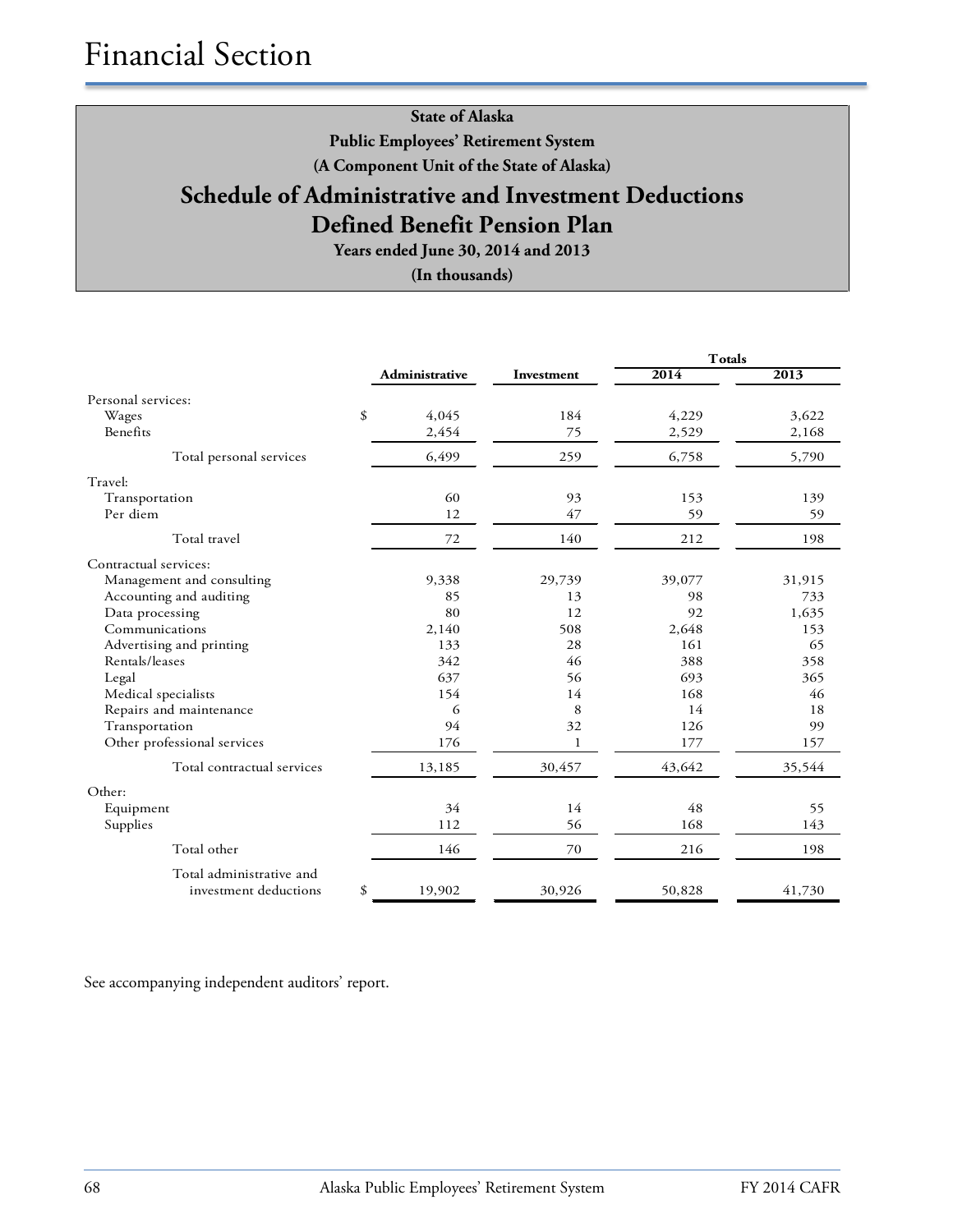**Public Employees' Retirement System**

**(A Component Unit of the State of Alaska)**

# **Schedule of Administrative Deductions Defined Contribution Pension and OPEB Plans**

**Years ended June 30, 2014 and 2013**

**(In thousands)**

|                             |                |            | <b>T</b> otals |       |  |
|-----------------------------|----------------|------------|----------------|-------|--|
|                             | Administrative | Investment | 2014           | 2013  |  |
| Personal services:          |                |            |                |       |  |
| \$<br>Wages                 | 317            |            | 317            | 307   |  |
| Benefits                    | 185            |            | 185            | 194   |  |
| Total personal services     | 502            |            | 502            | 501   |  |
| Travel:                     |                |            |                |       |  |
| Transportation              | 8              |            | 8              | 9     |  |
| Per diem                    | 1              |            | 1              | 2     |  |
| Total travel                | 9              |            | 9              | 11    |  |
| Contractual services:       |                |            |                |       |  |
| Management and consulting   | 1,569          | 1,123      | 2,692          | 1,221 |  |
| Accounting and auditing     | 28             |            | 28             | 26    |  |
| Data processing             | 160            |            | 160            | 75    |  |
| Communications              | 10             |            | 10             | 10    |  |
| Advertising and printing    | 1              |            | J.             | 1     |  |
| Rentals/leases              | 25             |            | 25             | 27    |  |
| Legal                       | 21             |            | 21             | 9     |  |
| Repairs and maintenance     |                |            |                |       |  |
| Other professional services | 6              |            | 6              | 5     |  |
| Total contractual services  | 1,820          | 1,123      | 2,943          | 1,374 |  |
| Other:                      |                |            |                |       |  |
| Equipment                   | 3              |            | 3              | 4     |  |
| Supplies                    | 9              |            | 9              | 8     |  |
| Total other                 | 12             |            | 12             | 12    |  |
| Total administrative and    |                |            |                |       |  |
| investment deductions<br>\$ | 2,343          | 1,123      | 3,466          | 1,898 |  |